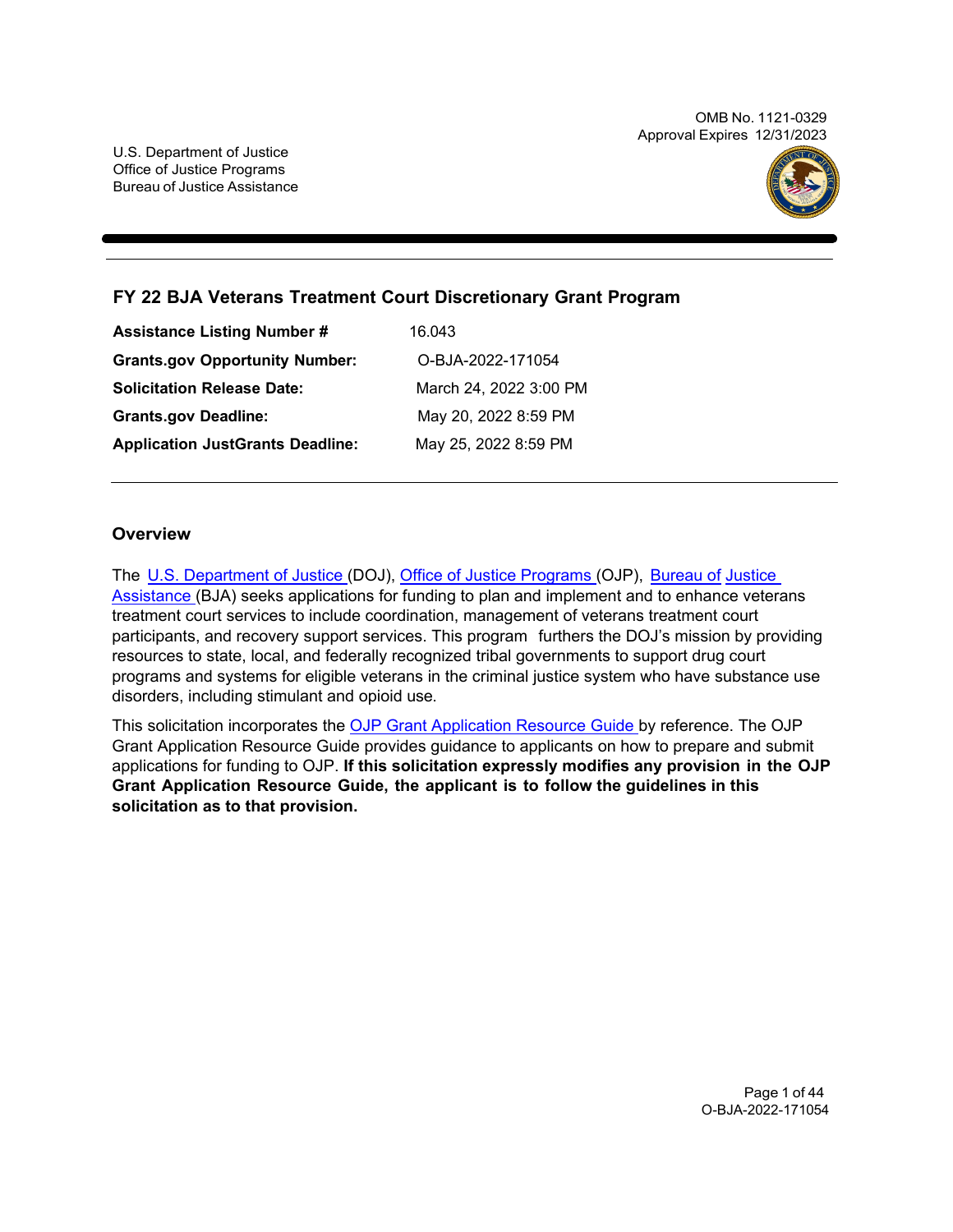# **Solicitation Categories**

| <b>Competition ID</b>            | Category *                   | Number of<br><b>Awards</b> | <b>Dollar Amount for</b><br>Award | Performance<br><b>Start Date</b> | Performance<br><b>Duration</b><br>(Months) |
|----------------------------------|------------------------------|----------------------------|-----------------------------------|----------------------------------|--------------------------------------------|
| C-BJA-2022-00020-<br><b>PROD</b> | Planning &<br>Implementation | 7                          | \$700,000.00                      | 10/1/22 12:00<br>AM              | 48                                         |
| C-BJA-2022-00021-<br><b>PROD</b> | Enhancement                  | 12                         | \$750,000.00                      | 10/1/22 12:00<br>AM              | 48                                         |
| C-BJA-2022-00022-<br><b>PROD</b> | Statewide                    | 3                          | \$2,000,000.00                    | 10/1/22 12:00<br>AM              | 48                                         |

# **Eligible Applicants:**

## **Other**

**For Category 1: Planning and Implementation and Category 2: Enhancement** the following entities are eligible to apply:

- State governments
- City or township governments
- County governments
- Native American tribal governments (Federally recognized)
- Other State, city, township, county, or tribal government acting directly or through agreements with other public or private entities on behalf of a single drug court

For **Category 3: Statewide,** the following entities are eligible to apply:

- State agencies such as the State Administering Agency, the Administrative Office of the Courts, and the State Substance Abuse Agency
- State criminal justice agencies and other state agencies involved with the provision of substance use and/or mental health services, or related services, to veterans in the criminal justice system

For purposes of this solicitation, "state" means any state of the United States, the District of Columbia, the Commonwealth of Puerto Rico, the Virgin Islands, Guam, American Samoa, and the Commonwealth of the Northern Mariana Islands.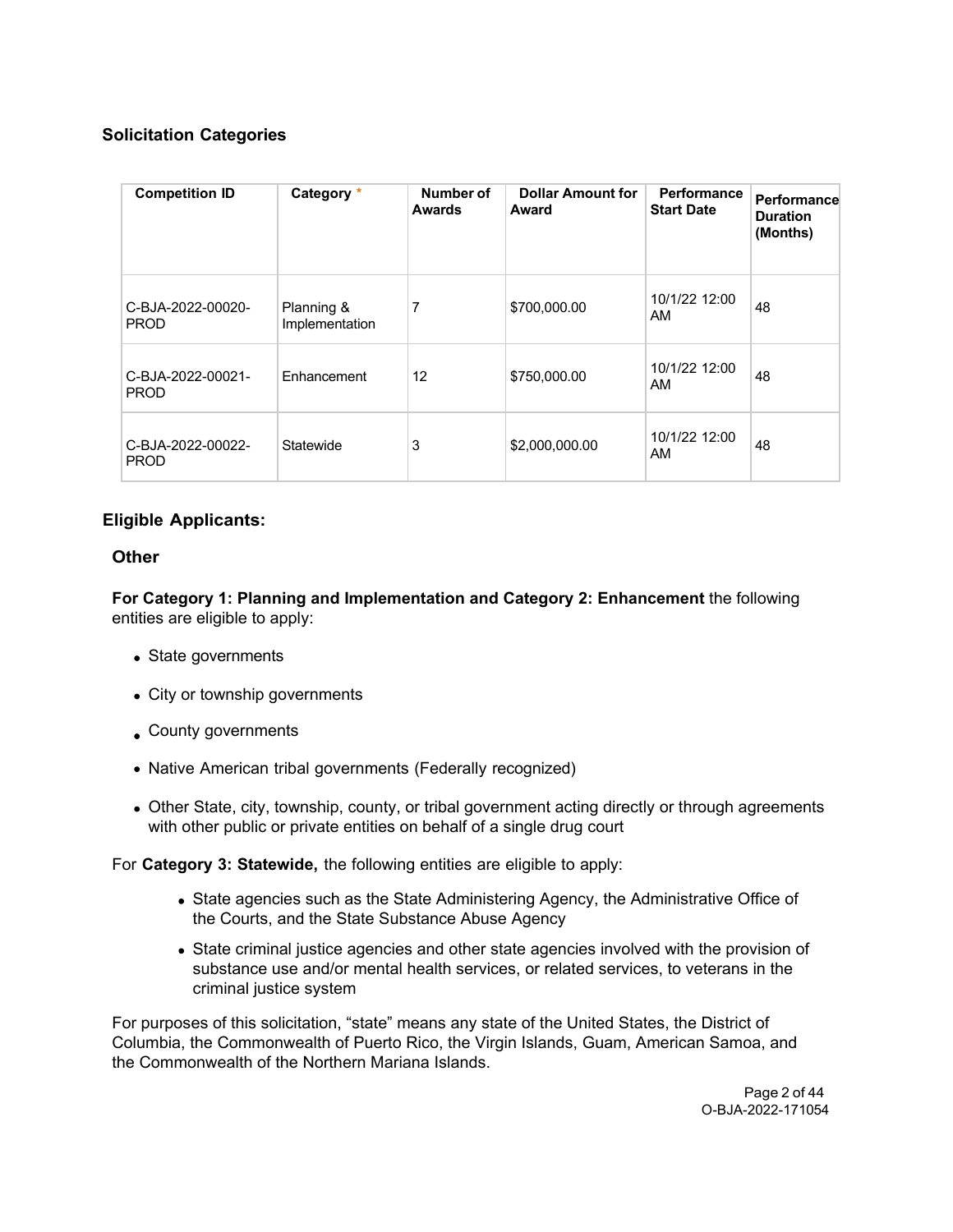To advance Executive Order 13929 Safe Policing for Safe Communities, the Attorney General determined that all state, local, and university or college law enforcement agencies must be certified by an approved independent credentialing body or have started the certification process, to be eligible for FY 2022 DOJ discretionary grant funding. To become certified, the law enforcement agency must meet two mandatory conditions: (1) the agency's use-of-force policies adhere to all applicable federal, state, and local laws and (2) the agency's use-of-force policies prohibit chokeholds except in situations where use of deadly force is allowed by law. The certification requirement also applies to law enforcement agencies receiving DOJ discretionary grant funding through a subaward. For detailed information on this certification requirement, please visit <https://cops.usdoj.gov/SafePolicingEO> to access the Standards for Certification on Safe Policing for Safe Communities, the Implementation Fact Sheet, and the List of Designated Independent Credentialing Bodies.

All recipients and subrecipients (including any for-profit organization) must forgo any profit or management fee.

BJA will consider applications under which two or more entities would carry out the federal award; however, only one entity may be the applicant. Any others must be proposed as subrecipients (subgrantees). For additional information on subawards, see the [OJP Grant](https://www.ojp.gov/funding/Apply/Resources/Grant-App-Resource-Guide.htm) [Application Resource](https://www.ojp.gov/funding/Apply/Resources/Grant-App-Resource-Guide.htm)  [Guide.](https://www.ojp.gov/funding/Apply/Resources/Grant-App-Resource-Guide.htm)

BJA may elect to fund applications submitted under this FY 2022 solicitation in future fiscal years, dependent on, among other considerations, the merit of the applications and the availability of appropriations.

## <span id="page-2-0"></span>**Contact Information**

For technical assistance with submitting the Application for Federal Assistance standard form (SF)**-**424 and a Disclosure of Lobbying Activities form (SF-LLL) in Grants.gov, contact the Grants.gov Customer Support Hotline at 800-518-4726, 606-545-5035, at [Grants.gov customer](https://www.grants.gov/web/grants/support.html)  [support,](https://www.grants.gov/web/grants/support.html) or email at [support@grants.gov. T](mailto:support@grants.gov)he Grants.gov Support Hotline operates 24 hours a day, 7 days a week, except on federal holidays.

For technical assistance with submitting the full application in DOJ's Justice Grants System (JustGrants), contact the JustGrants Service Desk at [JustGrants.Support@usdoj.gov](mailto:JustGrants.Support@usdoj.gov) or at 833- 872-5175. The JustGrants Service Desk operates 5 a.m. to 9 p.m. eastern time (ET) Monday - Friday and 9 a.m. to 5 p.m. Saturday, Sunday, and federal holidays.

For assistance with any other requirements of this solicitation, contact the OJP Response Center, by telephone at 800–851–3420 or TTY: 301–240–6310 (hearing impaired only) or by email at [grants@ncjrs.gov. T](mailto:grants@ncjrs.gov)he OJP Response Center hours of operation are 10 a.m. to 6 p.m. ET Monday-Friday, and 10 a.m. to 8 p.m. ET on the solicitation close date.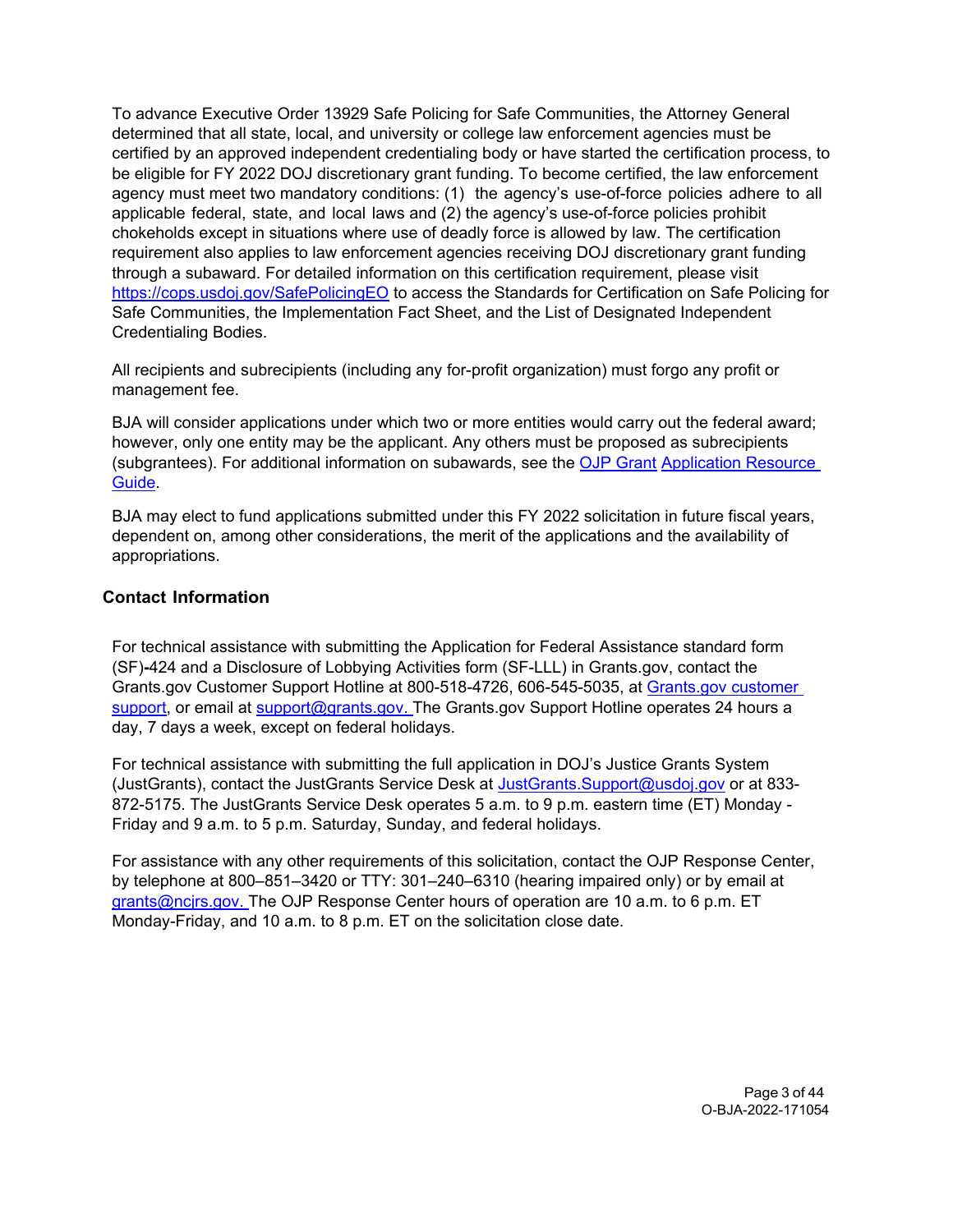# **Submission Information**

Applications will be submitted to DOJ in two steps:

**Step 1:** The applicant must submit by the Grants.gov deadline the required Application for Federal Assistance standard form (SF)-424 and a Disclosure of Lobbying Activities (SF- LLL) form when they register in Grants.gov at [https://www.grants.gov/web/grants/register.html.](https://www.grants.gov/web/grants/register.html)

Beginning April 4, 2022, the Federal government will cease using the Data Universal Numbering System (DUNS) number to uniquely identify entities. At that point, entities doing business with the Federal government will use a Unique Entity Identifier (UEI) created in SAM.gov. If your entity is currently registered in SAM.gov, your UEI has already been assigned and is viewable in SAM.gov. This includes inactive registrations. If you are a new entity registering in SAM.gov, you will continue to register in SAM.gov using the DUNS number assigned by Dun and Bradstreet (D&B) until April 4, 2022. Upon completing your registration in SAM.gov, you will be assigned a UEI. For additional information, see the [Unique Entity Identifier Update](https://www.gsa.gov/about-us/organization/federal-acquisition-service/office-of-systems-management/integrated-award-environment-iae/iae-systems-information-kit/unique-entity-identifier-update) and the [OJP Grant Application Resource](https://www.ojp.gov/funding/apply/ojp-grant-application-resource-guide#unique-entity)  [Guide.](https://www.ojp.gov/funding/apply/ojp-grant-application-resource-guide#unique-entity)

**IMPORTANT**: Grants.gov will transition to UEI at 11:59 p.m. eastern time (ET) on March 31, 2022. To support this transition, DOJ will update all posted Grants.gov funding opportunity packages to reflect the use of UEI.

All entities applying for DOJ funding opportunities that have a Grants.gov close date after March 31, 2022, must take one of the following actions:

1) Complete and submit the SF-424 and SF-LLL **no later than March 30, 2022, at 8:00 p.m. ET.**

- If the SF-424 is not completed and submitted by this time, any information contained in the SF-424 will be lost during the transition.
- If this occurs, applicants will need to re-enter their data in the new SF-424 form upon returning to Grants.gov on April 1, 2022.
- 2) Wait until April 1, 2022, to begin and submit the Grants.gov application.

**Step 2**: The applicant must then submit the **full application** including attachments in JustGrants at [JustGrants.usdoj.gov](https://justicegrants.usdoj.gov/)

To be considered timely, the full application must be submitted in JustGrants by the JustGrants application deadline. OJP encourages applicants to review, the "How to Apply" section in the [OJP](https://www.ojp.gov/funding/apply/ojp-grant-application-resource-guide#apply)  [Grant](https://www.ojp.gov/funding/apply/ojp-grant-application-resource-guide#apply) [Application Resource Guide](https://www.ojp.gov/funding/apply/ojp-grant-application-resource-guide#apply) and the [JustGrants website](https://justicegrants.usdoj.gov/news) for more information, resources, and training.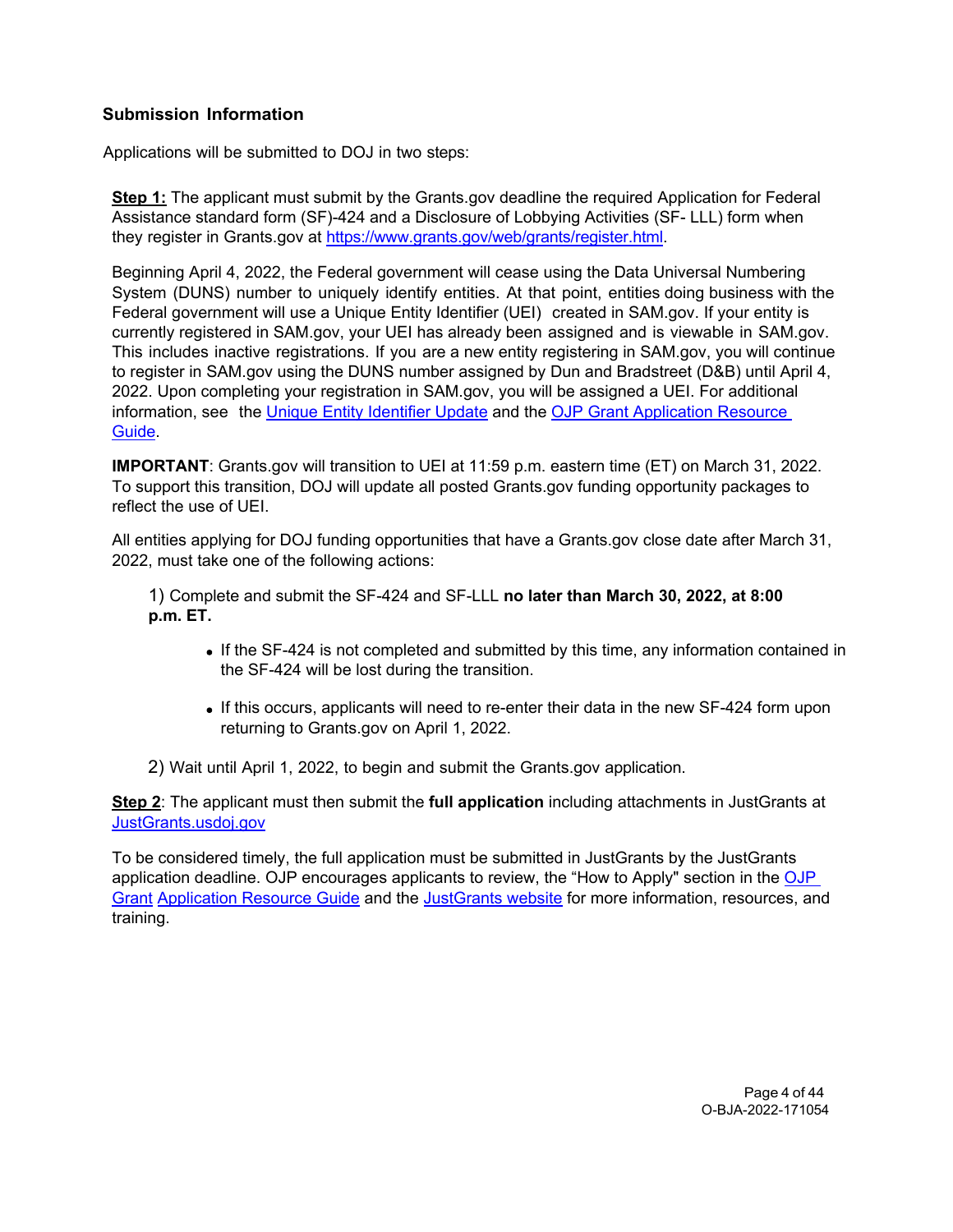# **Contents**

| Contact Information                                                                     | 3               |
|-----------------------------------------------------------------------------------------|-----------------|
| <b>Program Description</b>                                                              | $\overline{7}$  |
| Overview                                                                                | $\overline{7}$  |
| <b>Statutory Authority</b>                                                              | $\overline{7}$  |
| Specific Information                                                                    | $\overline{7}$  |
| Goals, Objectives, Deliverables, and Timeline                                           | 9               |
| Evidence-Based Programs or Practices                                                    | 11              |
| Information Regarding Potential Evaluation of Programs and Activities                   | 11              |
| <b>Priority Considerations</b>                                                          | 11              |
| <b>Federal Award Information</b>                                                        | 12              |
| Awards, Amounts and Durations                                                           | 12 <sup>2</sup> |
| Continuation Funding Intent                                                             | 13              |
| Availability of Funds                                                                   | 13              |
| <b>Types of Awards</b>                                                                  | 13              |
| Financial Management and System of Internal Controls                                    | 13              |
| <b>Budget Information</b>                                                               | 13              |
| Cost Sharing or Matching Requirement                                                    | 15              |
| Pre-agreement Costs (also known as Pre-award Costs)                                     | 15              |
| Limitation on Use of Award Funds for Employee Compensation: Waiver                      | 15              |
| Prior Approval, Planning, and Reporting of Conference/Meeting/Training Costs            | 15              |
| Costs Associated with Language Assistance (if applicable)                               | 15              |
| Eligibility Information                                                                 | 15              |
| Application and Submission Information                                                  | 15              |
| Information to Complete the Application for Federal Assistance (SF-424)                 | 16              |
| Standard Applicant Information (JustGrants 424 and General Agency Information)          | 16              |
| Proposal Abstract                                                                       | 16              |
| Proposal Narrative                                                                      | 18              |
| Goals, Objectives, Deliverables, and Timeline                                           | 32              |
| <b>Budget and Associated Documentation</b>                                              | 32              |
| Budget Worksheet and Budget Narrative (Web-based Form)                                  | 32              |
| Indirect Cost Rate Agreement (if applicable)                                            | 32              |
| Financial Management Questionnaire (including applicant disclosure of high-risk status) | 32              |
| Disclosure of Process Related to Executive Compensation                                 | 32              |
| <b>Additional Application Components</b>                                                | 33              |
| <b>Tribal Authorizing Resolution</b>                                                    | 33              |
| Research and Evaluation Independence and Integrity Statement                            | 33              |
| Time Task Plan (required)                                                               | 33              |
| Memorandum of Understanding (MOU) Signed by Key Veterans Treatment Court Team Members   |                 |
| or by a Designated Agency Representative (recommended)                                  | 33              |
| Fiscal Agent MOU Signed by Applicant and Drug Court Administrator (recommended)         | 33              |
| State Substance Abuse Agency Director or Designee Letter (recommended)                  | 34              |
| Chief Justice, State Court Administrator, or Designee Letter (recommended)              | 34              |
| Ensure Early and Accurate Identification (recommended)                                  | 34              |
| Disclosures and Assurances                                                              | 34              |
| Disclosure of Lobbying Activities                                                       | 34              |
| <b>DOJ Certified Standard Assurances</b>                                                | 35              |
| Applicant Disclosure of Duplication in Cost Items                                       | 35              |

Page 5 of 44 O-BJA-2022-171054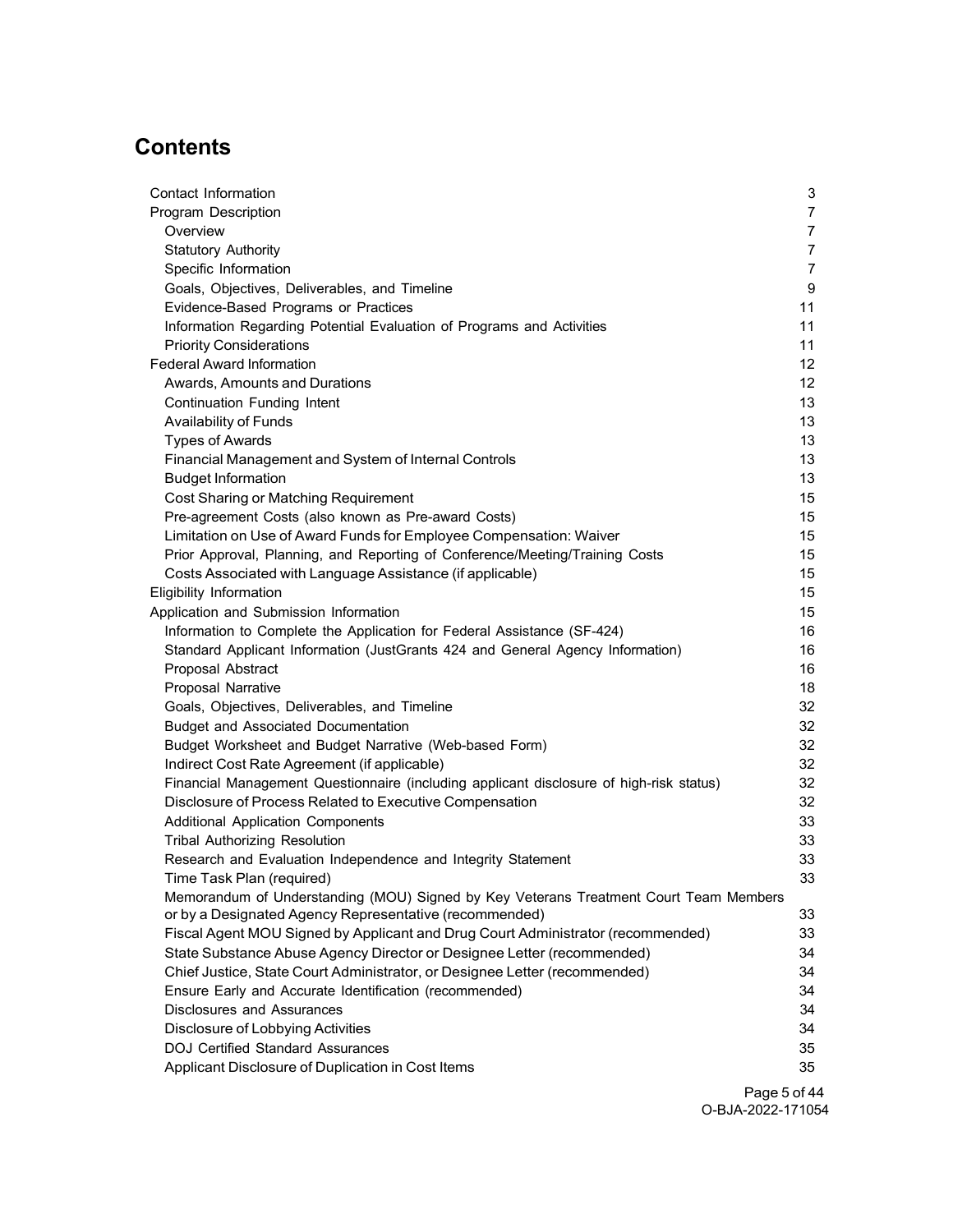| DOJ Certifications Regarding Lobbying; Debarment, Suspension and Other Responsibility |    |
|---------------------------------------------------------------------------------------|----|
| Matters; and Drug-Free Workplace Requirements                                         | 35 |
| Applicant Disclosure and Justification – DOJ High Risk Grantees (if applicable)       | 35 |
| How to Apply                                                                          | 35 |
| Submission Dates and Time                                                             | 35 |
| Application Review Information                                                        | 37 |
| <b>Review Criteria</b>                                                                | 37 |
| <b>Review Process</b>                                                                 | 37 |
| Federal Award Administration Information                                              | 38 |
| <b>Federal Award Notices</b>                                                          | 38 |
| Administrative, National Policy, and Other Legal Requirements                         | 38 |
| Information Technology (IT) Security Clauses                                          | 39 |
| General Information about Post-Federal Award Reporting Requirements                   | 39 |
| Federal Awarding Agency Contact(s)                                                    | 39 |
| Other Information                                                                     | 39 |
| Freedom of Information and Privacy Act (5 U.S.C. 552 and 5 U.S.C. 552a)               | 39 |
| Provide Feedback to OJP                                                               | 39 |
| Performance Measures                                                                  | 39 |
| <b>Application Checklist</b>                                                          | 40 |
|                                                                                       |    |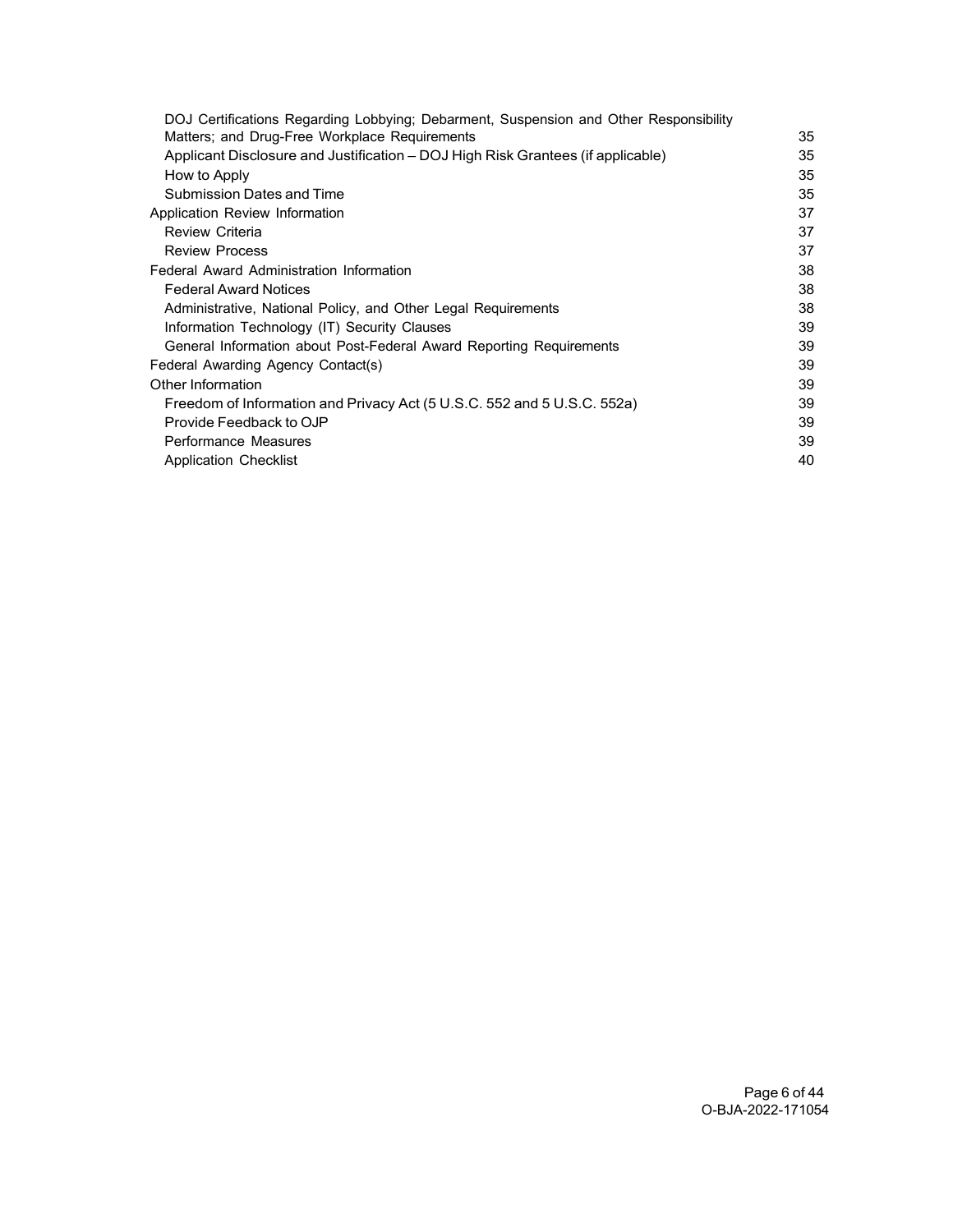# **Program Description**

## <span id="page-6-0"></span>**Overview**

OJP is committed to advancing work that promotes civil rights and racial equity, increases access to justice, supports crime victims and individuals impacted by the justice system, strengthens community safety and protects the public from crime and evolving threats, and builds trust between law enforcement and the community.

The Veterans Treatment Court (VTC) Grant Program provides financial and technical assistance to states, state courts, local courts, units of local government, and federally recognized Indian tribal governments to implement and enhance the operations of veterans treatment courts.

## **Statutory Authority**

<span id="page-6-1"></span>Any awards under this solicitation would be made under the Department of Justice Appropriations Act, 2022 (Pub. L. No. 117-103).

## <span id="page-6-2"></span>**Specific Information**

The Veterans Treatment Court (VTC) Discretionary Grant Program provides financial and technical assistance to states, state courts, local courts, units of local government, and federally recognized Indian tribal governments to implement or enhance the operations of veterans treatment courts. These courts effectively integrate evidence- based substance use disorder treatment, mandatory drug testing, incentives and sanctions, and transitional services in judicially supervised court settings that have jurisdiction over veterans in the criminal justice system who have substance use disorders, including those with a history of violence and post-traumatic stress disorder (PTSD) and/or traumatic brain injury (TBI) as a result of their military service. Recognizing the significant public threat of overdose deaths related to drug use, BJA also encourages approaches that seek to prevent overdose and overdose deaths. In the proposal narrative, all applicants are required to describe a plan to serve individuals with substance use disorders.

Early and accurate identification of veterans in the criminal justice system is critical to its ability to effectively address their needs and connect them with support and resources. Applicants are expected to demonstrate their plan for early identification of eligible veterans for referral to VTCs. Applicants are encouraged to include strategies to coordinate with the Department of Veterans Affairs (VA) and their local Veterans Justice Outreach Specialist (VJO) and to use Veterans Re-Entry Sea rch Service (VRSS), a tool which will help courts identify veterans. VRSS is a free tool that the VA offers for justice system agencies to check the veteran status of defendants or incarcerated people. The use of VJOs and VRSS align with the Ten Key Components of Veterans Treatment Courts that can be found at: [https://justiceforvets.org/wp-content/uploads/2017/02/The-](https://justiceforvets.org/wp-content/uploads/2017/02/The-Ten-Key-Components-of-)[Ten-Key-Components-of-](https://justiceforvets.org/wp-content/uploads/2017/02/The-Ten-Key-Components-of-) [Veterans-Treatment-Courts.pdf.](https://justiceforvets.org/wp-content/uploads/2017/02/The-Ten-Key-Components-of-Veterans-Treatment-Courts.pdf)

To accomplish these goals, BJA recognizes that sites may need assistance to evaluate their needs, identify the target population, ensure equity and inclusion in programming, track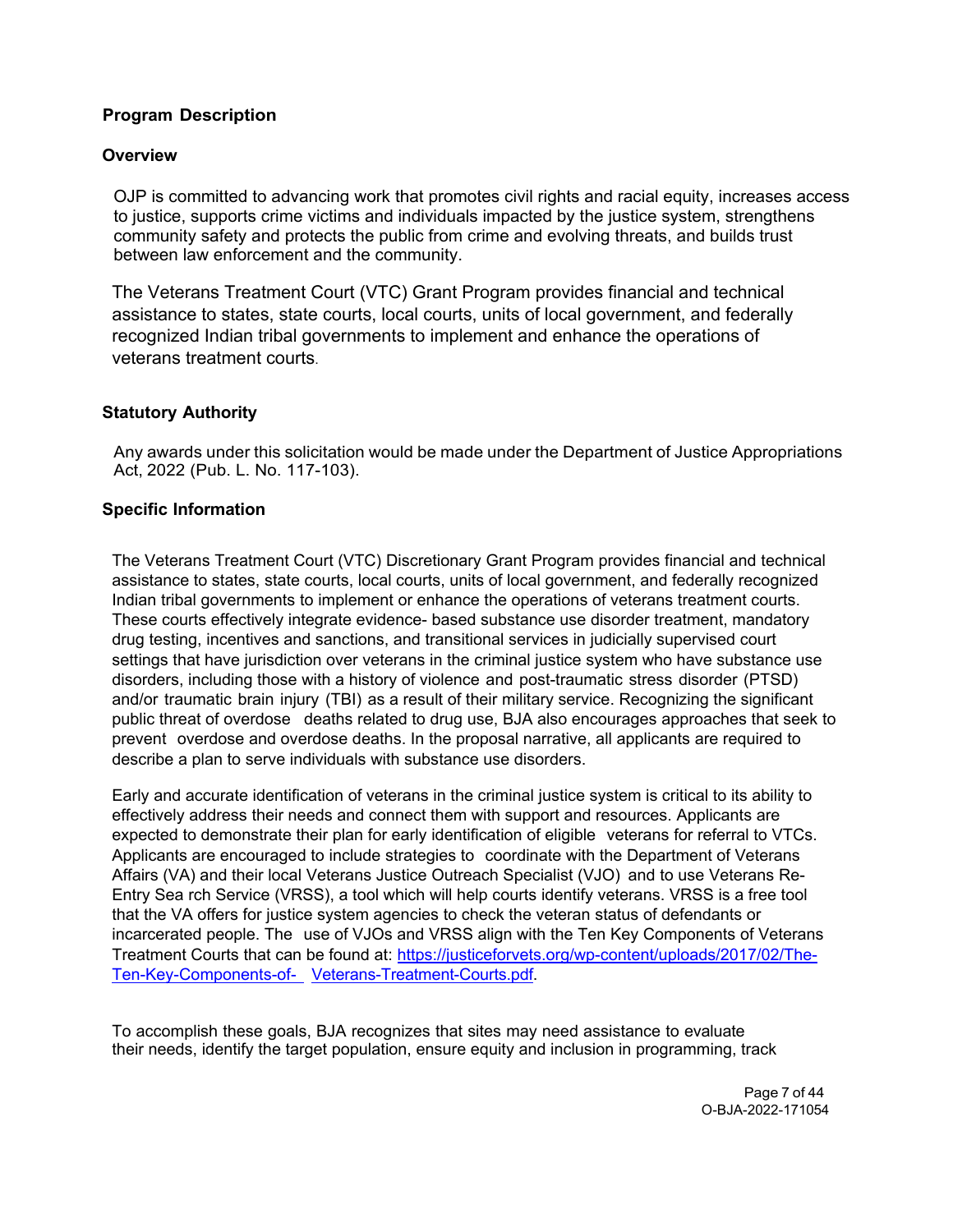program implementation, and map critical resources in the community. BJA encourages exploration of partnerships with research experts for assistance.

# **Drug Court Standards**

The National Association of Drug Court Professionals (NADCP) has identified 10 best practice standards for adult drug courts (ADCs). BJA strongly encourages applicants, and particularly those proposing to enhance existing drug courts, to design their proposed programs with the intention of moving toward the full incorporation of NADCP's adopted standards, which represent the most current evidence-based principles and practices. For more information on the NADCP-identified 10 best practice standards, volumes I and II, visit: [https://www.ndci.org/standards/.](https://www.ndci.org/standards/) These standards represent the cumulative body of the most current evidence- based practices available to drug courts to effectively operationalize the drug court 10 key components.

# **Ten Key Components for Veterans Treatment Courts**

BJA provides applicants the flexibility to identify the most appropriate model on which to base their VTCs in order to accommodate the needs and available resources of their jurisdictions, so long as the model conforms to NADCP's Ten Key Components of Veterans Treatment Courts. These components are described in the BJA and Justice for Vets publication, The Ten Key Components of Veterans Treatment Courts, available at: [https://justiceforvets.org/resource/ten](https://justiceforvets.org/resource/ten-key-components-of-veterans-treatment-courts/)[key-components-of-veterans-treatment-courts/.](https://justiceforvets.org/resource/ten-key-components-of-veterans-treatment-courts/)

Eligible courts are:

- ADCs
- Driving while intoxicated (DWI)/driving under the influence (DUI) courts
- Co-occurring courts (participants diagnosed with both substance use and mental health disorders)
- Tribal healing to wellness courts (THWCs)

Court programs that combine or propose to combine any of these drug court types with other court programs or dockets are also eligible for funding, although the funding under this program must be used to address only those clients eligible for drug court services. Applicants should refer to their relevant local statutes for definitions of the legal age of an "adult."

In addition, where relevant, the proposed program designs must function in accordance with the requirements of the following corresponding court types:

- THWCs described at: <https://www.ncjrs.gov/pdffiles1/bja/188154.pdf>
- DWI courts described at: [https://www.dwicourts.org/wp](https://www.dwicourts.org/wp-content/uploads/Guiding_Principles_of_DWI_Court_0.pdf)[content/uploads/Guiding\\_Principles\\_of\\_DWI\\_Court\\_0.pdf.](https://www.dwicourts.org/wp-content/uploads/Guiding_Principles_of_DWI_Court_0.pdf)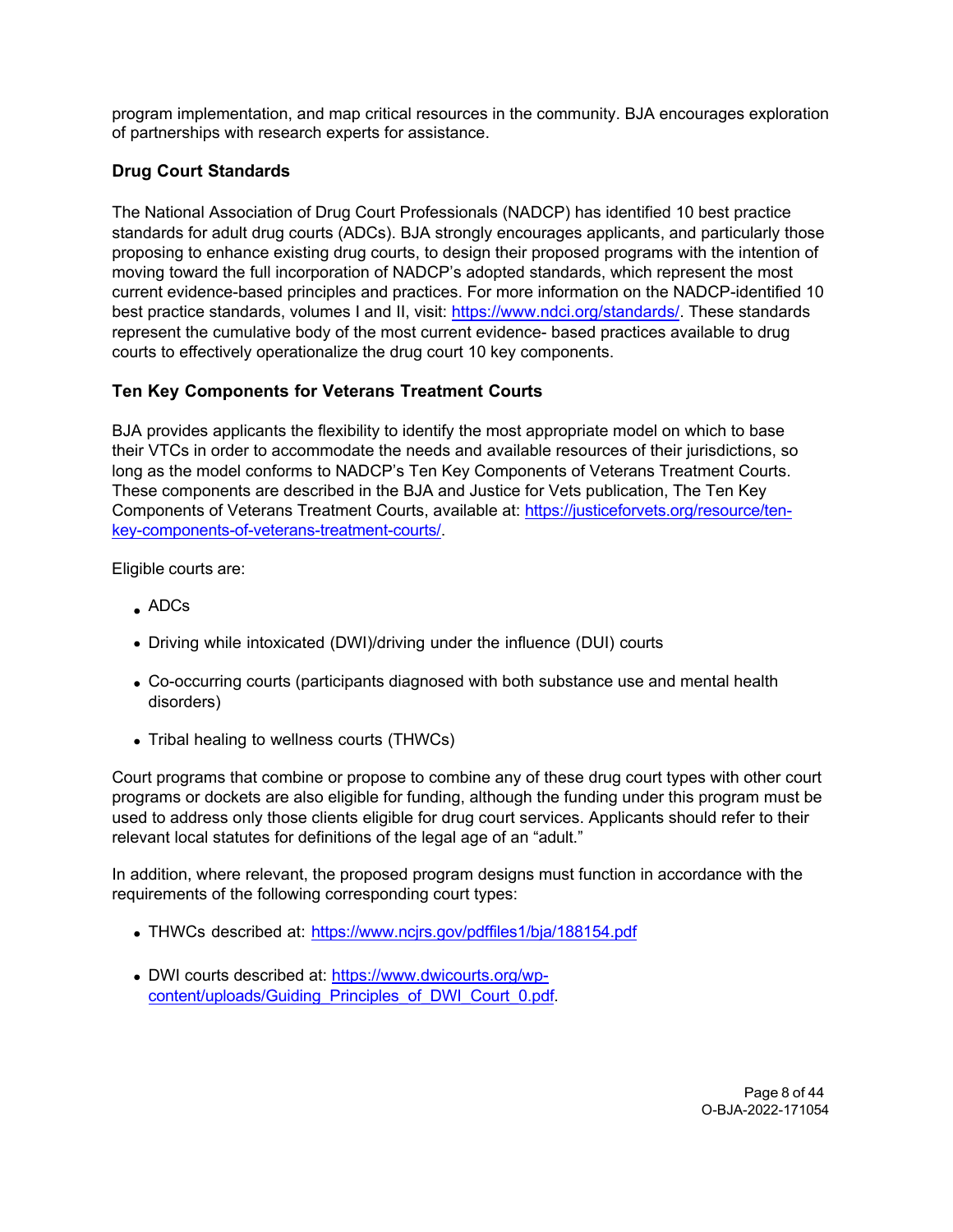# **Medication-assisted treatment**

Medication-assist ed treatment (MAT) is an evidence-based substance use disorder treatment protocol that combines the use of medications with counseling and behavioral therapies. (Learn more at: [https://www.samhsa.gov/medication-assisted-treatment.](https://www.samhsa.gov/medication-assisted-treatment)) Where participants present with opioid use disorders, BJA requires the grantees, where possible, to make MAT available to them under the care and prescription of a physician. BJA will offer technical assistance to grantees to build or expand the capacity for MAT. For more information regarding BJA's provisions on MAT, visit: [https://bja.ojp.gov/sites/g/files/xyckuh186/files/media/document/adc-faq-medication- assisted](https://bja.ojp.gov/sites/g/files/xyckuh186/files/media/document/adc-faq-medication-assisted-treatment.pdf)[treatment.pdf](https://bja.ojp.gov/sites/g/files/xyckuh186/files/media/document/adc-faq-medication-assisted-treatment.pdf) [Medication-Assisted Treatment FAQs \(ojp.gov\).](https://bja.ojp.gov/sites/g/files/xyckuh186/files/media/document/adc-faq-medication-assisted-treatment.pdf)

## **Controlled Substances Act**

Award recipients are prohibited from using federal funds to support programs or activities that violate the Controlled Substances Act, 21 U.S.C. § 801, et seq., regardless of local or state practices or laws. Programs or activities funded under a BJA VTC Program award must ensure that participants are tested periodically for the use of controlled substances, including medical marijuana. See [34 U.S.C. § 10611, et seq.](https://www.law.cornell.edu/uscode/text/34/10611)

## **National Drug Court Resource Center**

The National Drug Court Resource Center (NDCRC) is a BJA-funded resource for the drug court field that serves as a clearinghouse for drug court training, technical assistance, publications, funding resources, and other practitioner-specific resources. Applicants are encouraged to visit [https://ndcrc.org/solicitations/](https://ndcrc.org/solicitations) for useful information regarding this solicitation. BJA strongly encourages all grantees to participate in the Painting the Current Picture Survey: A National Report on Treatment Courts in the United States which is administered by NDCRC. For more information, please visit: [www.ndcrc.org/PCP2022.](https://protect2.fireeye.com/v1/url?k=965b9ed4-c9c0a619-965cba31-ac1f6b017728-bceadbdc63fbc86c&q=1&e=0f81d252-4065-4802-94ba-22bc607ca919&u=http%3A%2F%2Fwww.ndcrc.org%2FPCP2022)

Note: The applicant must demonstrate that eligible VTC participants promptly enter the VTC program following a determination of their eligibility. BJA will not make awards to an applicant whose VTCs require an initial period of incarceration unless the period of incarceration is mandated by statute for the offense in question. In such instances, the applicant must demonstrate that the person receives treatment services, if available, while incarcerated and begins VTC treatment services immediately upon release.

## <span id="page-8-0"></span>**Goals, Objectives, Deliverables, and Timeline**

#### **Goals**

To provide veterans treatment courts and criminal justice professionals with the resources needed to implement, enhance, and sustain evidence-based treatment and recovery support programs and systems for eligible veterans in the criminal justice system who have substance use disorders.

#### **Objectives**

Ensure practitioners have the tools to effectively provide judicial and community supervision, mandatory and random drug testing, substance use disorder and mental health treatment, and appropriate incentives and sanctions.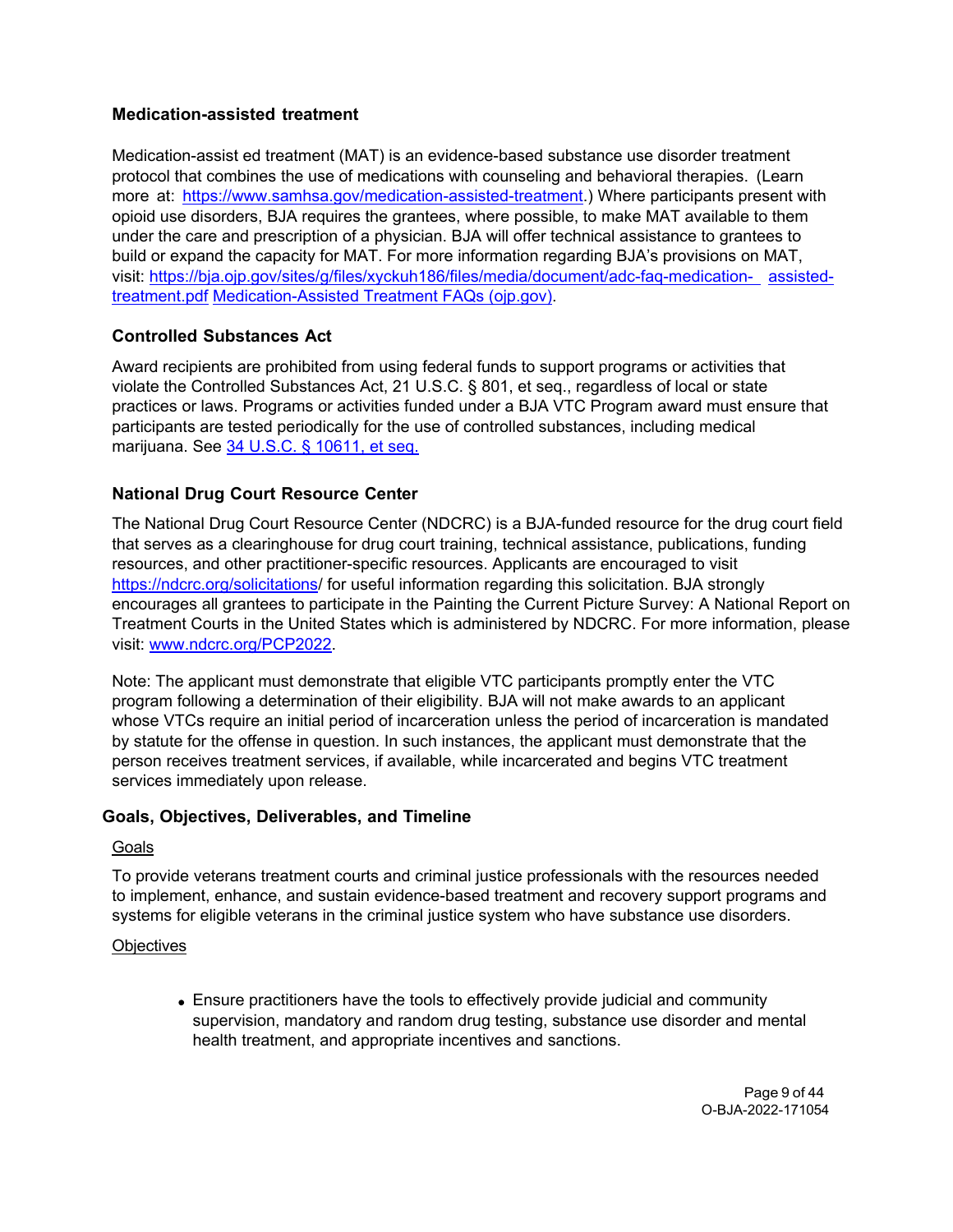- Utilize evidence-based practices and principles that incorporate NADCP's best practice standards and other relevant research.
- Ensure early and accurate identification of potential veterans for referral to veterans treatment courts, including use of the Veterans Re-Entry Search Service.
- Ensure that all individuals eligible for the program have equivalent access to it as measured by the collection and examination of program data.
- Build and maximize the capacity of jurisdictions to ensure that all potential participants are identified and assessed for risk and need.
- Enhance the provision of recovery support services, including transitional clean and sober housing assistance, to support ongoing recovery.
- Enhance collaboration between states and local and/or tribal jurisdictions to support the operations and enhancements of VTC activities.

#### **Deliverables**

- **Category 1:** Document that the grantee is ready to commit to a 6-month planning phase followed by an implementation phase that adheres to the requirements of this solicitation, including NADCP's best practice standards and the Ten Key Components of Veterans Treatment Courts found at: [https://justiceforvets.org/resource/ten-key](https://justiceforvets.org/resource/ten-key-components-of-veterans-treatment-courts/)[components-of-veterans-treatment-](https://justiceforvets.org/resource/ten-key-components-of-veterans-treatment-courts/) [courts/.](https://justiceforvets.org/resource/ten-key-components-of-veterans-treatment-courts/)
- **Category 2:** Document that the grantee has an operational evidence-based veterans treatment court program consistent with the requirements of this solicitation, including NADCP best practice standards and consistent with the Ten Key Components of Veterans Treatment Courts found at: [https://justiceforvets.org/resource/ten-key](https://justiceforvets.org/resource/ten-key-components-of-veterans-treatment-courts/)[components-of-veterans-treatment-](https://justiceforvets.org/resource/ten-key-components-of-veterans-treatment-courts/) [courts/.](https://justiceforvets.org/resource/ten-key-components-of-veterans-treatment-courts/)
- **Category 3:** Document that the grantee has enhanced and/or expanded the state's capacity to coordinate activities and expand services that support the needs of VTCs in the state, consistent with the requirements of this solicitation, including NADCP's best practice standards and the Ten Key Components of Veterans Treatment Courts found at: [https://justiceforvets.org/resource/ten-key-](https://justiceforvets.org/resource/ten-key-components-of-veterans-treatment-courts/) [components-of-veterans-treatment-courts/.](https://justiceforvets.org/resource/ten-key-components-of-veterans-treatment-courts/)

The Goal, Objectives, and Deliverables are directly related to the performance measures that show the completed work's results.

## <span id="page-9-0"></span>**Evidence-Based Programs or Practices**

OJP strongly encourages the use of data and evidence in policymaking and program development for criminal justice, juvenile justice, and crime victim services. For additional information and resources on evidence-based programs or practices, see the [OJP Grant](https://www.ojp.gov/funding/apply/ojp-grant-application-resource-guide#evidence-based) [Application Resource Guide.](https://www.ojp.gov/funding/apply/ojp-grant-application-resource-guide#evidence-based)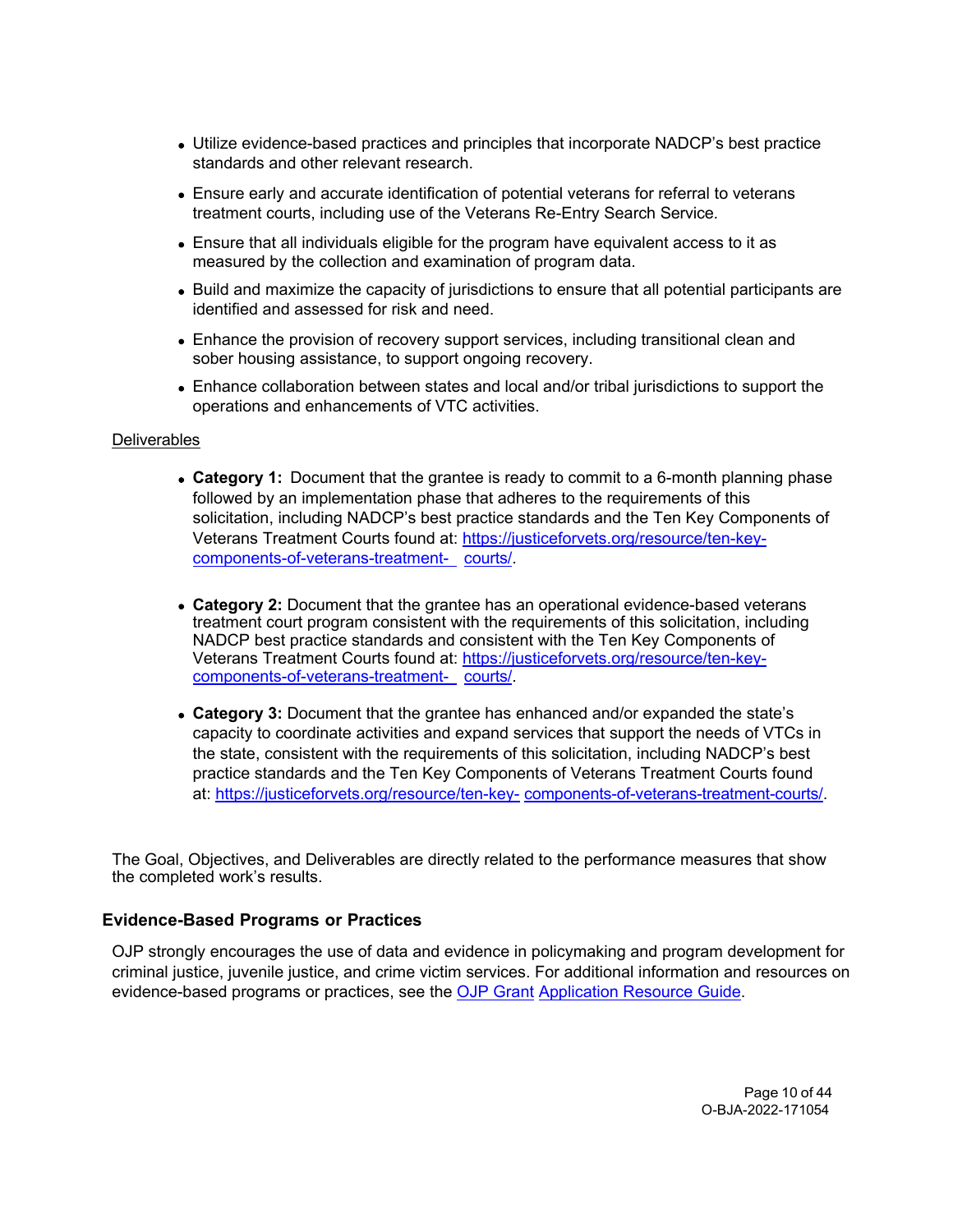# **Information Regarding Potential Evaluation of Programs and Activities**

OJP may conduct or support an evaluation of the programs and activities funded under this solicitation. For additional information, see the [OJP Grant Application Resource Guide s](https://www.ojp.gov/funding/apply/ojp-grant-application-resource-guide#potential-evaluation)ection entitled "Information Regarding Potential Evaluation of Programs and Activities."

## <span id="page-10-0"></span>**Priority Considerations**

The Department of Justice is committed to advancing work that promotes civil rights and racial equity, increases access to justice, supports crime victims and individuals impacted by the justice system, strengthens community safety and protects the public from crime and evolving threats, and builds trust between law enforcement and the community.

# 1. Priority Considerations Supporting Executive Order 13985, *Advancing Racial Equity and Support for Underserved Communities Through the Federal Government*

Consistent with this Executive Order, the term "underserved community" refers to a population sharing a particular characteristic, as well as a geographic community, that has been systematically denied a full opportunity to participate in aspects of economic, social, and civic life or whose members have been historically underserved, marginalized, and adversely affected by inequality. Such communities include, among others, Black people, Hispanics and Latino/a/e people, Native American and other Indigenous peoples of North America (including Alaska Natives, Eskimos, and Aleuts), Asian Americans, Native Hawaiians, and Pacific Islanders.

In support of Executive Order 13985, OJP will:

A. Give priority consideration to applications that propose project(s) that will address issues related to racial equity and the removal of barriers to access and opportunity for communities that have been historically marginalized, underserved and adversely affected by inequality, when making award decisions.

To receive this consideration, the applicant must describe how the proposed project(s) will address potential inequities and barriers to equal opportunity, and/or contribute to greater access to services for historically marginalized and underserved populations.

B. Give priority consideration to applicants that can demonstrate that their capabilities and competencies for implementing their proposed project(s) are enhanced because the applicant (or at least one proposed subrecipient that will receive at least 30% of the requested award funding, as demonstrated in the Budget Worksheet and Budget Narrative) identifies as a culturally specific organization. To receive this additional priority consideration, applicants must describe how being a culturally specific organization (or funding the culturally specific subrecipient organization(s)) will enhance their ability to implement the proposed project(s) and should also specify which culturally specific populations are intended or expected to be served or to have their needs addressed under the proposed project(s).

Culturally specific organizations are defined for purposes of this solicitation as private nonprofit or tribal organizations whose primary purpose as a whole is to provide culturally specific services to, among others, Black people, Hispanics and Latino/a/e people, Native American and other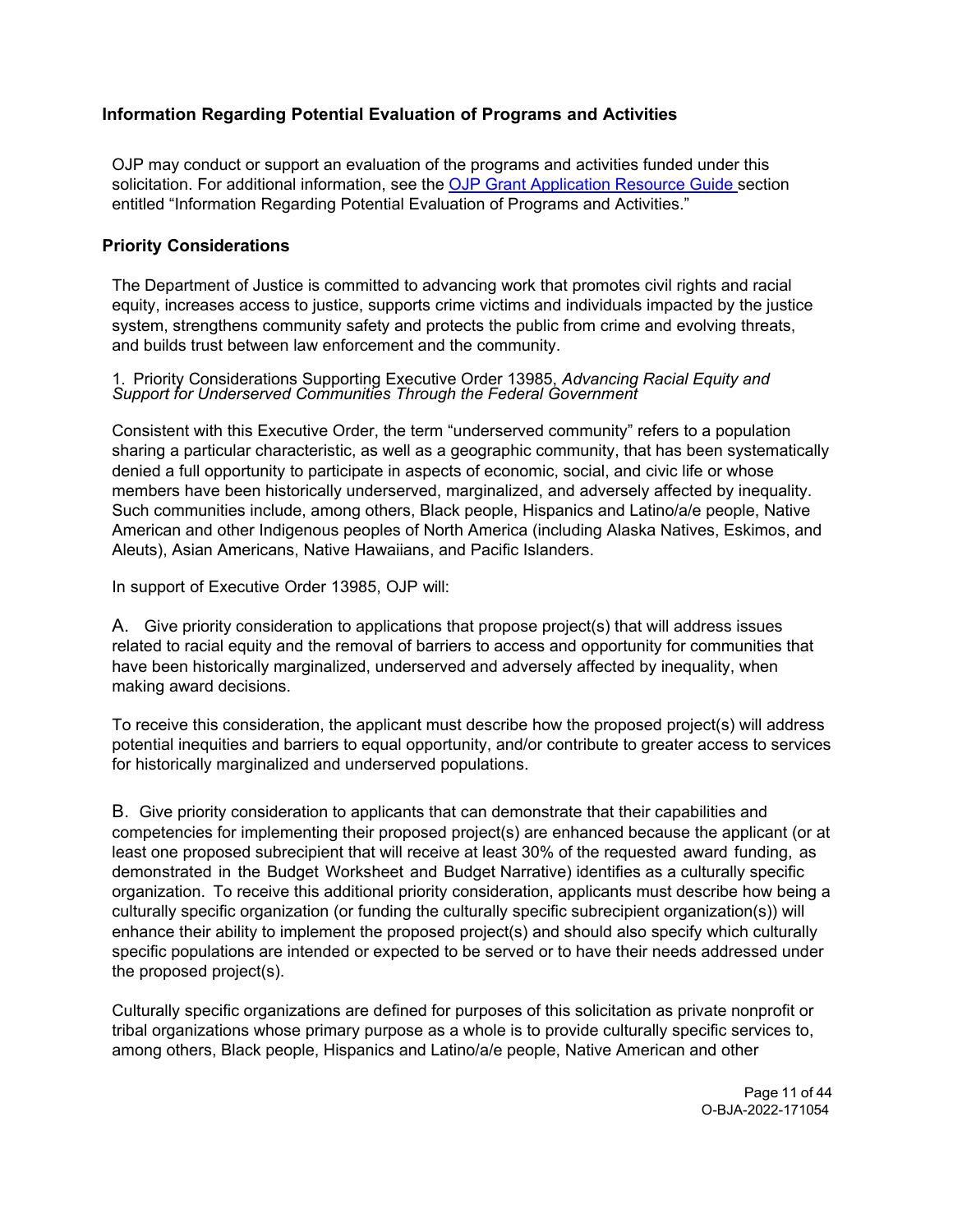Indigenous peoples of North America (including Alaska Natives, Eskimos, and Aleuts), Asian Americans, Native Hawaiians, and/or Pacific Islanders.

Note: Addressing these priority areas is one of many factors that OJP considers in making funding decisions. Receiving priority consideration for one or more priority areas is not a guarantee of an award.

## <span id="page-11-0"></span>**Federal Award Information**

## **Solicitation Categories**

| <b>Competition ID</b>            | Category *                   | Number of<br><b>Awards</b> | <b>Dollar Amount</b><br>for Award | <b>Performance</b><br><b>Start Date</b> | Performance<br><b>Duration</b><br>(Months) |
|----------------------------------|------------------------------|----------------------------|-----------------------------------|-----------------------------------------|--------------------------------------------|
| C-BJA-2022-00020-<br><b>PROD</b> | Planning &<br>Implementation | 7                          | \$700,000.00                      | 10/1/22 12:00<br>AM                     | 48                                         |
| C-BJA-2022-00021-<br><b>PROD</b> | Enhancement                  | 12                         | \$750,000.00                      | 10/1/22 12:00<br>AM                     | 48                                         |
| C-BJA-2022-00022-<br><b>PROD</b> | Statewide                    | 3                          | \$2,000,000.00                    | 10/1/22 12:00<br>AM                     | 48                                         |

## **Awards, Amounts and Durations**

**Period of Performance Start Date** 10/1/22 12:00 AM

**Period of Performance Duration (Months)** 48

**Anticipated Total Amount to be Awarded Under Solicitation** \$19,900,000.00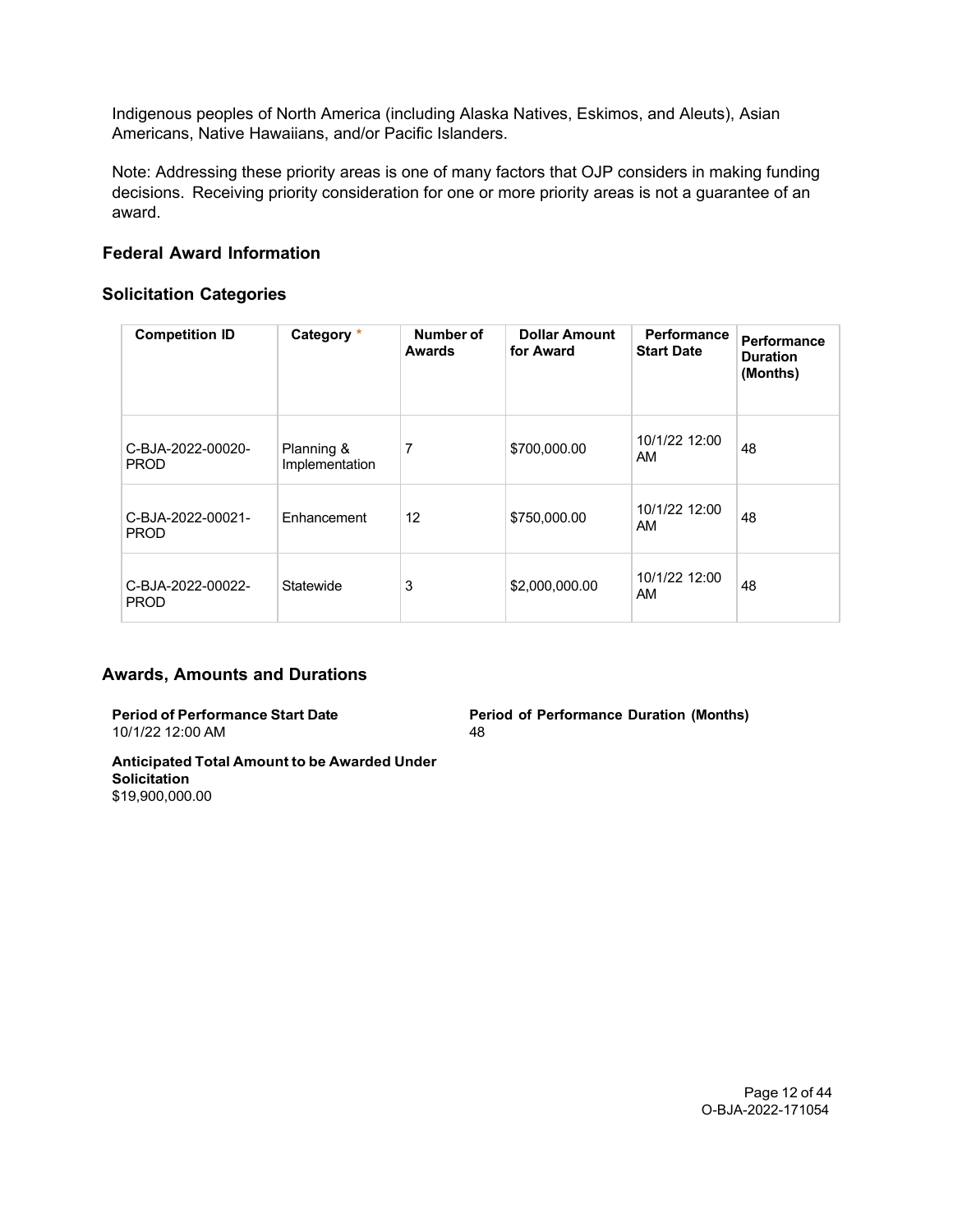# <span id="page-12-0"></span>**Continuation Funding Intent**

BJA may, in certain cases, provide additional funding in future years to awards made under this solicitation, through continuation awards. OJP will consider, among other factors, OJP's strategic priorities, a recipient's overall management of the award, and the award funded work's progress, when making continuation award decisions.

## <span id="page-12-1"></span>**Availability of Funds**

This solicitation, and awards (if any are made) under this solicitation, are subject to the availability of appropriated funds and to any modifications or additional requirements that may be imposed by the agency or by law. In addition, nothing in this solicitation is intended to, and does not, create any right or benefit, substantive or procedural, enforceable at law or in equity by any party against the United States, its departments, agencies, or entities, its officers, employees, or agents, or any other person.

## <span id="page-12-2"></span>**Types of Awards**

BJA expects to make awards under this solicitation as grants. See the "Administrative, National Policy, and Other Legal Requirements" section of the [OJP Grant Application](https://ojp.gov/funding/Apply/Resources/Grant-App-Resource-Guide.htm) [Resource Guide f](https://ojp.gov/funding/Apply/Resources/Grant-App-Resource-Guide.htm)or a brief discussion of important statutes, regulations, and award conditions that apply to many (or in some cases, all) OJP grants.

## <span id="page-12-3"></span>**Financial Management and System of Internal Controls**

Award recipients and subrecipients (including recipients or subrecipients that are pass- through entities) must, as described in the Part 200 Uniform Requirements as set out at 2 C.F.R. 200.303, comply with standards for financial and program management. See [OJP](https://www.ojp.gov/funding/apply/ojp-grant-application-resource-guide#fm-internal-controls) [Grant](https://www.ojp.gov/funding/apply/ojp-grant-application-resource-guide#fm-internal-controls) [Application Resource](https://www.ojp.gov/funding/apply/ojp-grant-application-resource-guide#fm-internal-controls) [Guide](https://www.ojp.gov/funding/apply/ojp-grant-application-resource-guide#fm-internal-controls) for additional information.

## <span id="page-12-4"></span>**Budget Information**

## **Allowable Uses of Grant Funds:**

Planning and Implementation grants are available to eligible jurisdictions ready to commit to a 6 month planning phase followed by an implementation phase of an evidence-based veterans treatment court.

Note: The planning phase will incorporate the Veterans Treatment Court Planning Initiative (VTCPI) foundational training. VTCPI trains court teams on the skills necessary to build a program that integrates court and treatment functions and adheres to best practice standards. VTCPI will expand the curricula to include community resource mapping to help new courts address service gaps by identifying existing veteran resources and building relationships with these resources. See https://justiceforvets.org/resources/training/foundational-training/

Enhancement grants are available to eligible jurisdictions with an operational veterans treatment court. Funding may be used to assist a jurisdiction to scale up its existing court program's capacity; provide access to or enhance treatment capacity or other critical support services; enhance court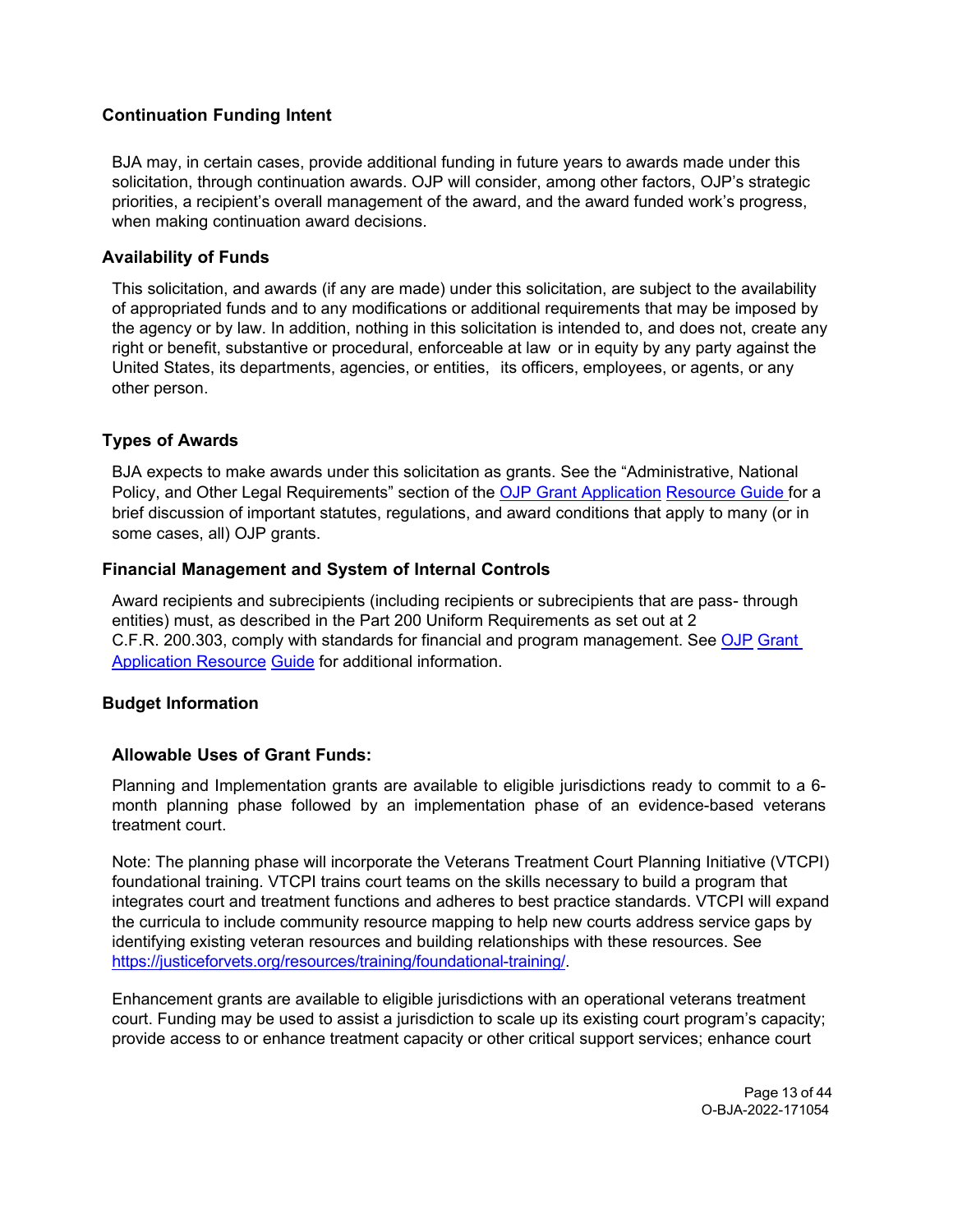operations; expand or enhance court services; or improve the quality and/or intensity of services based on needs assessments.

**Note:** It is recommended that an eligible entity (i.e., unit of local government or county) applying to Categories 1 and 2 on behalf of a veterans treatment court attach a fiscal agent memorandum of understanding (MOU). See Additional Application Components, 6d. in the Proposal Narrative discussion.

For Category 3, state applicants may apply for funding to improve, enhance, or expand VTC services statewide. Statewide activities may include:

- Scaling up the veterans treatment court program's capacity
- Launching a veterans treatment court
- Expanding treatment and services
- Conducting an audit of the practice and the technical assistance for adherence to standards
- Data collection and analysis to assess the practice and track recidivism
- Delivering training and technical assistance (TTA)

# **Cost Associated with Recovery Support Services (if applicable)**

Applicants are encouraged to provide recovery support services, which include transitional or recovery housing and peer recovery support services, to active participants in their VTC programs. No more than 25 percent of the total budget may be used for these services. In particular, applicants are encouraged to consider strategies to ensure access to MAT, consistent housing, and peer and family support. For more information on recovery support services, visit: [https://ndcrc.org/wp-](https://ndcrc.org/wp-content/uploads/2022/01/Examples_and_Definitions_of_Recovery_Support_Services.pdf)

[content/uploads/2022/01/Examples\\_and\\_Definitions\\_of\\_Recovery\\_Support\\_Services.pdf.](https://ndcrc.org/wp-content/uploads/2022/01/Examples_and_Definitions_of_Recovery_Support_Services.pdf)

The budget must explicitly describe how the proposed budget items directly apply to the program design and how they will assist the applicant in meeting the program objectives. In addition to allowable costs identified in the DOJ Grants Financial Guide, award funds may not be used for the following:

- Prizes, rewards, entertainment, trinkets, or any other monetary incentives Client
- stipends
- Gift cards
- Vehicle purchases Food
- and beverages

Applicants should estimate the costs of travel and accommodations for three team members to attend up to two BJA-approved conferences or trainings during the grant period. All expenses must be reasonable, allowable, and necessary to the project. The estimates must provide a breakdown of all costs and adhere to the federal per diem. For federal per diem rates, see: [https://www.gsa.gov/travel/plan-book/per-diem-rates.](https://www.gsa.gov/travel/plan-book/per-diem-rates)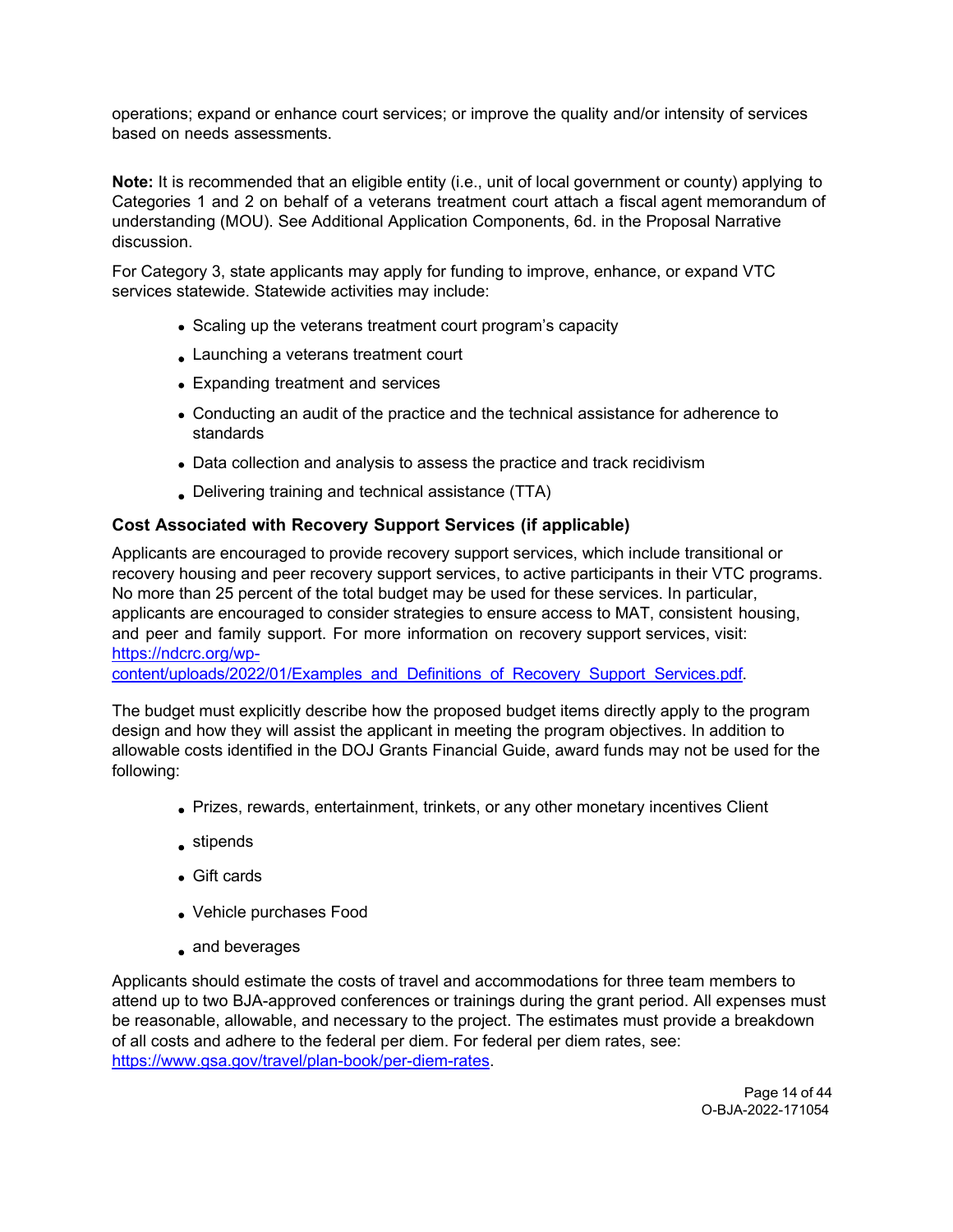The use of BJA grant funds for unmanned aircraft systems (UAS)/unmanned aircraft vehicles (UAV) and/or any accompanying accessories to support such UAS/UAV devices/systems, etc. is unallowable.

Federal funds may also not be used for replacing (supplanting) nonfederal dollars that are appropriated for the same purpose. For a definition of "supplanting," visit: [https://ojp.gov/grants101/definitions.htm.](https://ojp.gov/grants101/definitions.htm)

# <span id="page-14-0"></span>**Cost Sharing or Matching Requirement**

<span id="page-14-1"></span>This solicitation does not require a match.

# **Pre-agreement Costs (also known as Pre-award Costs)**

See the [OJP Grant Application Resource Guide](https://www.ojp.gov/funding/apply/ojp-grant-application-resource-guide#pre-agreement-costs) information on Pre-agreement Costs (also known as Pre-award Costs).

# <span id="page-14-2"></span>**Limitation on Use of Award Funds for Employee Compensation: Waiver**

See the [OJP Grant Application Resource Guide in](https://www.ojp.gov/funding/apply/ojp-grant-application-resource-guide#limitation-use-award)formation on the Limitation on Use of Award Funds for Employee Compensation; Waiver.

# <span id="page-14-3"></span>**Prior Approval, Planning, and Reporting of Conference/Meeting/Training Costs**

See the [OJP Grant Application Resource Guide f](https://www.ojp.gov/funding/apply/ojp-grant-application-resource-guide#prior-approval)or information on Prior Approval, Planning, and Reporting of Conference/Meeting/Training Costs.

# <span id="page-14-4"></span>**Costs Associated with Language Assistance (if applicable)**

See the [OJP Grant Application Resource Guide f](https://www.ojp.gov/funding/apply/ojp-grant-application-resource-guide#costs-associated)or information on Costs Associated with Language Assistance.

## <span id="page-14-5"></span>**Eligibility Information**

For eligibility information, see cover page.

For information on cost sharing or match requirements, see the "Federal Award Information" section.

# <span id="page-14-6"></span>**Application and Submission Information**

The following application elements **must** be included in the application to meet the basic minimum requirements to advance to peer review and receive consideration for funding:

• Proposal Abstract

Page 15 of 44 O-BJA-2022-171054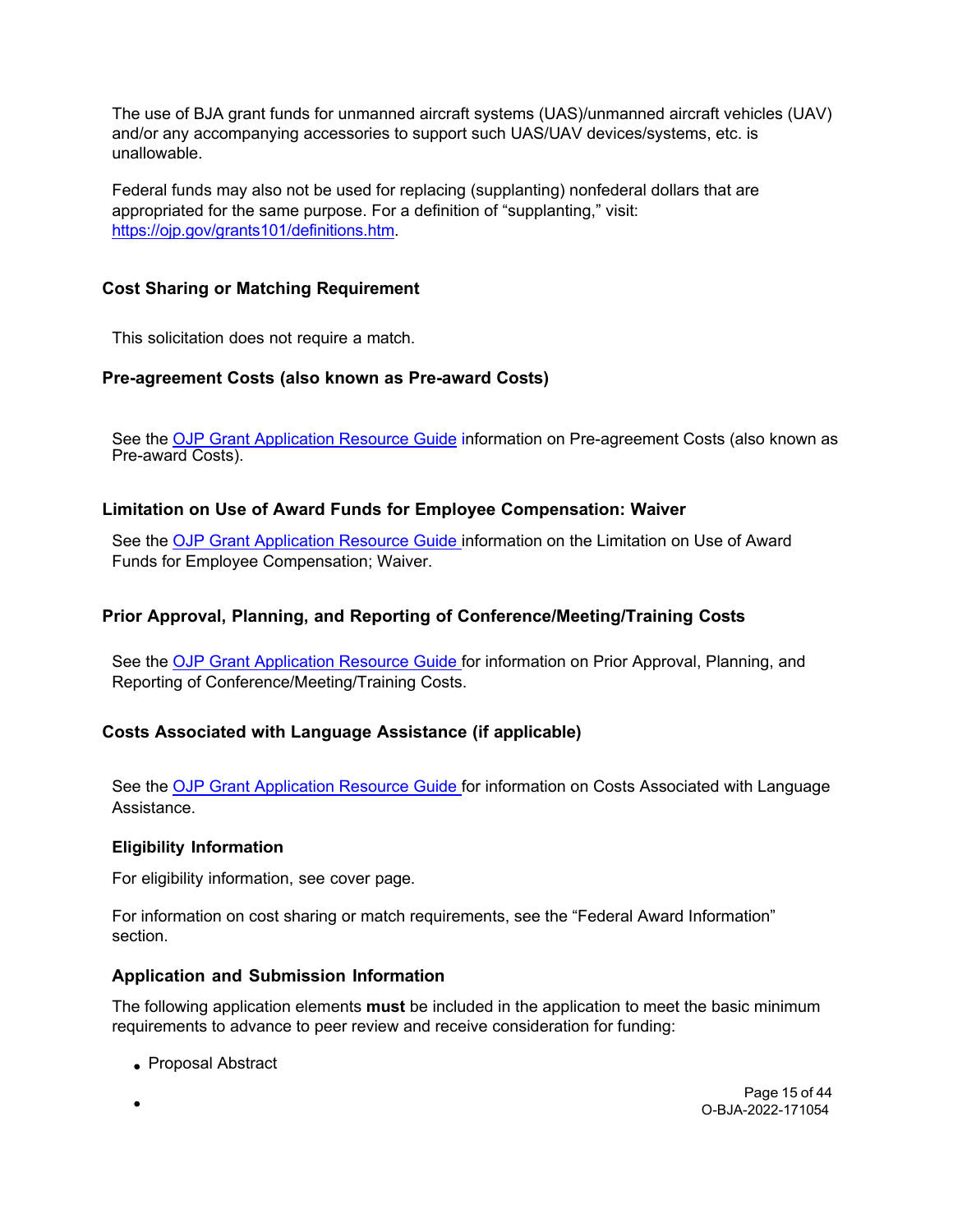## Proposal Narrative

- Time Task Plan
- Budget Worksheet and Budget Narrative
- A letter of support or MOU from the court in support of the project

See the "Application Elements and Formatting Instructions" section of the [OJP Grant](https://www.ojp.gov/funding/apply/ojp-grant-application-resource-guide#application-elements) [Application](https://www.ojp.gov/funding/apply/ojp-grant-application-resource-guide#application-elements)  [Resource Guide f](https://www.ojp.gov/funding/apply/ojp-grant-application-resource-guide#application-elements)or information on what happens to an application that does not contain all the specified elements or is nonresponsive to the scope of the solicitation.

# <span id="page-15-0"></span>**Information to Complete the Application for Federal Assistance (SF-424)**

The SF-424 must be submitted in Grants.gov. It is a required standard form used as a cover sheet for submission of pre-applications, applications, and related information. See the OJP Grant Application Resource Guide for additional information on completing the SF-424.

In Section 8F of the SF-424, please include the name and contact information of the individual **who will complete the application in JustGrants.** JustGrants will use this information (email address) to assign the application to this user in JustGrants.

**Intergovernmental Review:** This solicitation ("funding opportunity") is not subject to Executive Order 12372. (In completing the SF-424, an applicant is to answer question 19 by selecting the response that the "Program is not covered by E.O. 12372.")

# <span id="page-15-1"></span>**Standard Applicant Information (JustGrants 424 and General Agency Information)**

The Standard Applicant Information section of the JustGrants application is pre-populated with the SF-424 data submitted in Grants.gov. The applicant will need to review the Standard Applicant Information in JustGrants and make edits as needed. Within this section, the applicant will need to: add zip codes for areas affected by the project; confirm its Authorized Representative; and verify and confirm the organization's unique entity identifier, legal name, and address.

# <span id="page-15-2"></span>**Proposal Abstract**

A proposal abstract (no more than 400 words) summarizing the proposed project including the purpose of the project, primary activities, expected outcomes, the service area, intended beneficiaries and subrecipients (if known), will be completed in the JustGrants web-based form. This abstract should be written in the third person and will be made publicly available on the OJP website if the project is awarded. Proposal abstracts should be:

- Submitted as a separate attachment with "Proposal Abstract" as part of its file name.
- Single-spaced, using a standard 12-point Times New Roman font with 1-inch margins.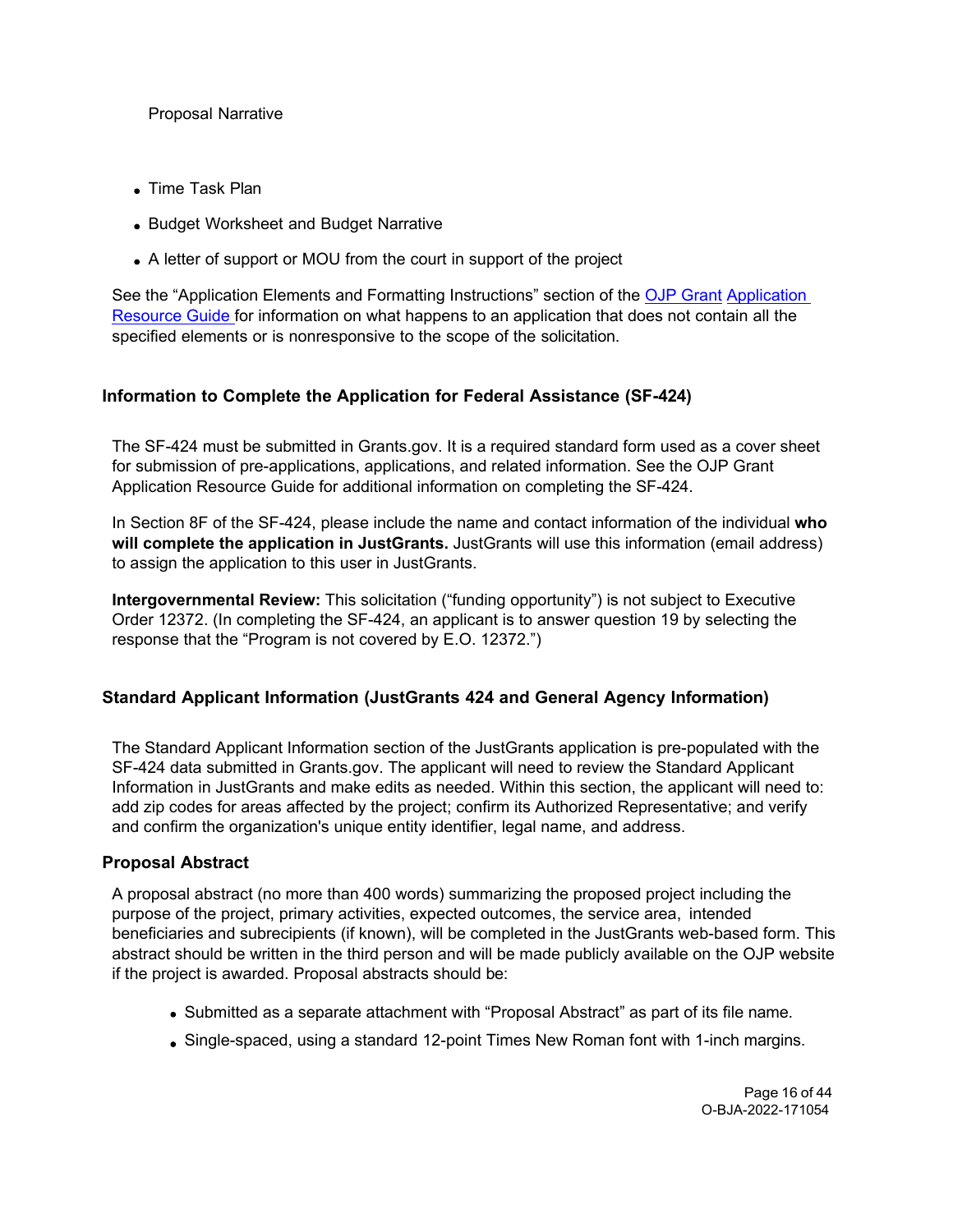They must also clearly describe the following for each court:

- Category of funding requested: Category 1: Planning and Implementation, Category 2: Enhancement, or Category 3: Statewide
- Whether the court is pre- or post-adjudication
- Type of veterans-related services that will be implemented.
- State the name, location, and address for the court where the proposed veterans treatment court program is or will be operating, and the names and contact information (i.e., email and telephone number) for the designated VTC judge and coordinator.
- State the total federal amount requested for the duration of the grant. This total amount should be the same amount listed on the SF-424 form and in the required budget attachment. (Note: The total amount of federal funds being requested should not exceed the category's grant maximum.)
- State the total number of participants proposed to receive services with these grant funds (if awarded) over the life of the grant period. Identify the minimum, maximum, and average length of program participation.
- Briefly describe the target population and the jurisdiction's access to MAT services.
- Briefly describe the plan to provide treatment and services to address opioid, stimulant, and other substance use disorders.
- Indicate which of the [NADCP Adult Drug Court Best Practice Standards](https://www.nadcp.org/standards/adult-drug-court-best-practice-standards/) will be addressed and the page numbers where each item is discussed in the application.
- Indicate whether the jurisdiction is leveraging any other federal funding sources (e.g., Second Chance Act, Justice Reinvestment, or Justice Assistance Grant Program) to support the VTC.
- Indicate whether the applicant jurisdiction has an active VTC or adult drug court grant with OJP or the Substance Abuse and Mental Health Services Administration (include grant number).

If the applicant is seeking priority consideration, the applicant **must** provide the following information:

- Which priority consideration is being sought: 1(A), 1(B), or both.
- What page(s) in the program narrative provide documentation of the applicant's plan to respond to the priority consideration.

For applicants seeking priority consideration 1(B), who is the proposed subawardee to receive the funding and the amount of funds proposed.

As a separate attachment, the proposal abstract will **not** count against the page limit for the proposal narrative.

<span id="page-16-0"></span>**Proposal Narrative**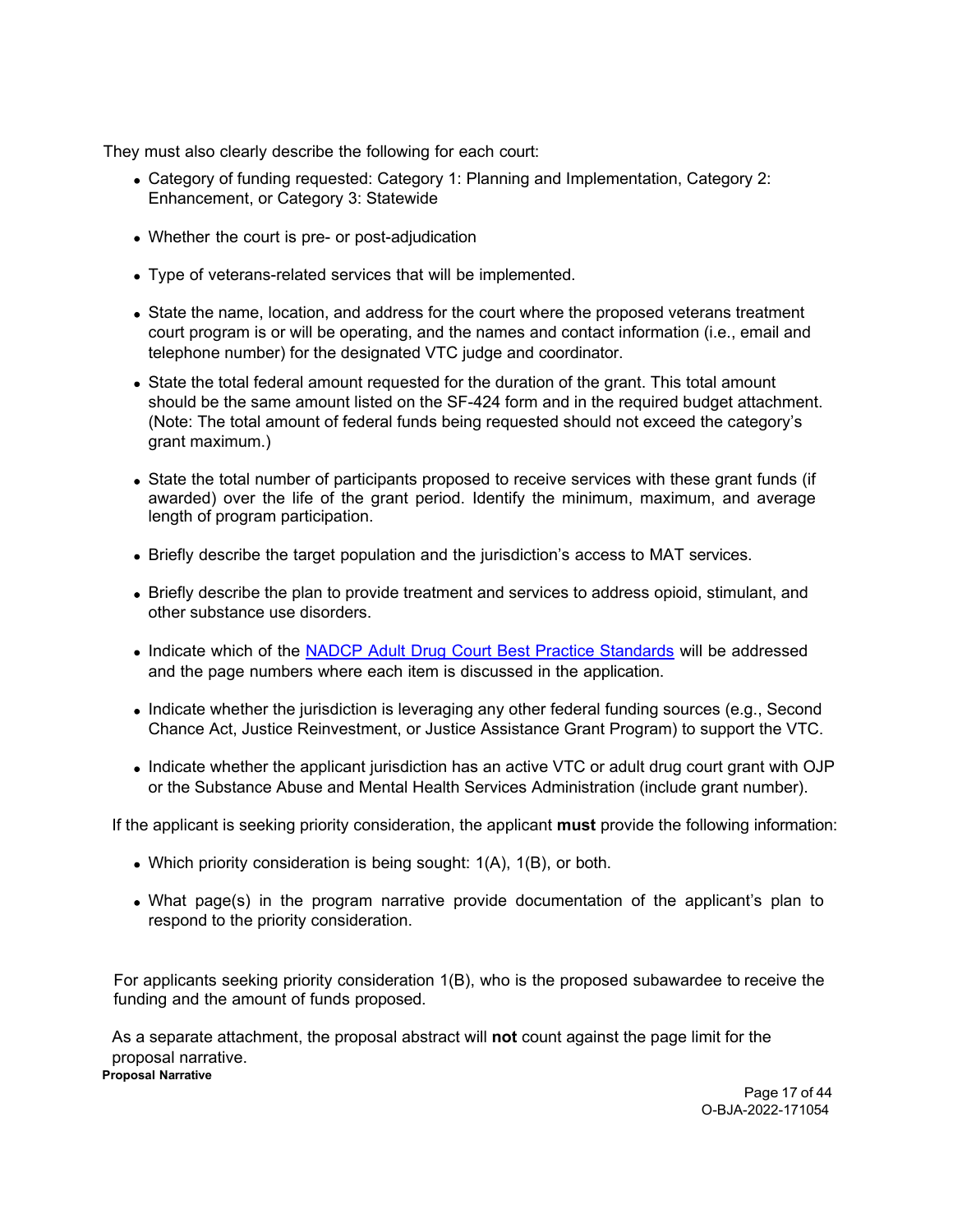## **Proposal Narrative**

The proposal narrative should be submitted as an attachment in JustGrants. The attached document should be double-spaced, using a standard 12-point font; have no less than 1- inch margins; and should not exceed 20 pages. Pages should be numbered and submitted as an attachment. If the proposal narrative fails to comply with these length restrictions, BJA may consider such noncompliance in peer review and in final award decision.

The following sections must be included as part of the proposal narrative:

#### a. Description of the Issue (20%)

Within this section, the applicant should explain its inability to fund the program adequately without federal assistance. For each category, the applicant must provide verified sources for the data that support the description of the issue (i.e., U.S. Census or other federal, state, and local databases).

## **Category 1: Planning and Implementation Applicants**

- Describe the nature and scope of the substance use disorder and related criminal justice involvement challenges for veterans in the jurisdiction. Include data on race, ethnicity, age, gender, arrest volume (i.e., specifics of the general arrestee population, including the percentage screened for VTC and what percentage of those are admitted), and crime patterns for adult defendants..
- Explain the problems with the current court's response to cases involving substance use disorders; identify how and to what extent the proposed program will address the current arrest volume; and describe how the current number of treatment slots meets the needs of anticipated referrals. Describe current resources and gaps to address the needs of persons to be served.
- Describe the proposed target population, including criminogenic risk level (high, medium, low), substance use disorder treatment need, and the average jail or prison sentence that potential participants face, if any. Provide the target number of people for whom services will be provided under this program during the grant award period (48 months).
	- Describe the jurisdiction's commitment to creating a mechanism that prioritizes court resources and services for veterans with high criminogenic risk and treatment need, including persons with repeat criminal justice involvement and substance use disorders.
	- Describe any current planning or coordination with related projects to show that the jurisdiction is preparing to plan and implement a veterans treatment court.

## **Category 2: Enhancement Applicants**

Describe the immediate issues that the VTC grant will address. Describe current resources and gaps to address the needs of persons to be served. The applicant is encouraged to incorporate the evidence-based program principles included in NADCP's best practice standards and to specify which standard(s) will be addressed and how the standard(s) will be implemented. The applicant should also refer to the allowable uses of funds discussion. In addition, the proposed enhancements should include criminal justice-related needs and can also include enhancing treatment and relapse prevention support services.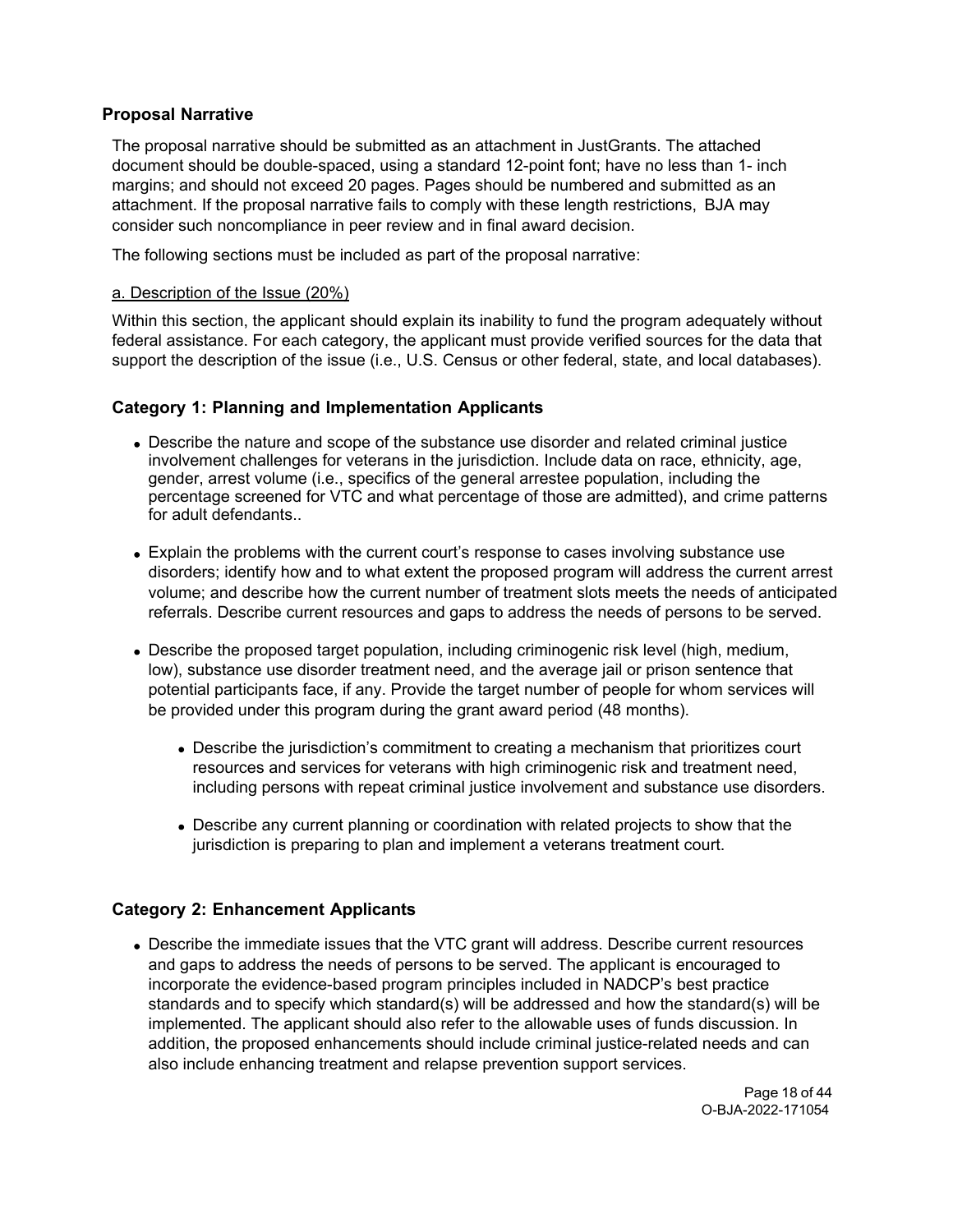- Describe the current operation of the veterans treatment court, addressing:
	- Referral, screening, and assessment process
	- Eligibility requirements
	- Target Population
	- Current Capacity
	- Length and Phases of the program
	- Case management process
	- Community supervision
	- Recovery support services delivery plan, including vocational and/or educational and transitional housing services
	- Family support services
	- Strategies to prevent and respond to risk for overdose
	- Judicial supervision
	- Process for randomized drug testing
	- Incentives and sanctions
	- Graduation requirements and expulsion criteria (include which VTC members are present when it is decided and communicated that a participant is

terminated from the program)

- Restitution costs and all fees required for program participation
- Describe the mechanism that prioritizes court resources and services for individuals with high criminogenic risk and treatment need, including persons with repeat criminal justice involvement and substance use disorders.
- Indicate whether the VTC team to be funded has received training on the VTC model. Describe current efforts and planning that document that the jurisdiction is ready to implement and/or enhance its veterans treatment court.
- $\bullet$  Identify the treatment service(s) and/or practice(s) available for participants, including access to MAT services, and how those services are currently monitored or will be monitored for quality and effectiveness. Discuss the evidence that shows the drug and other treatment

Page 19 of 44 O-BJA-2022-171054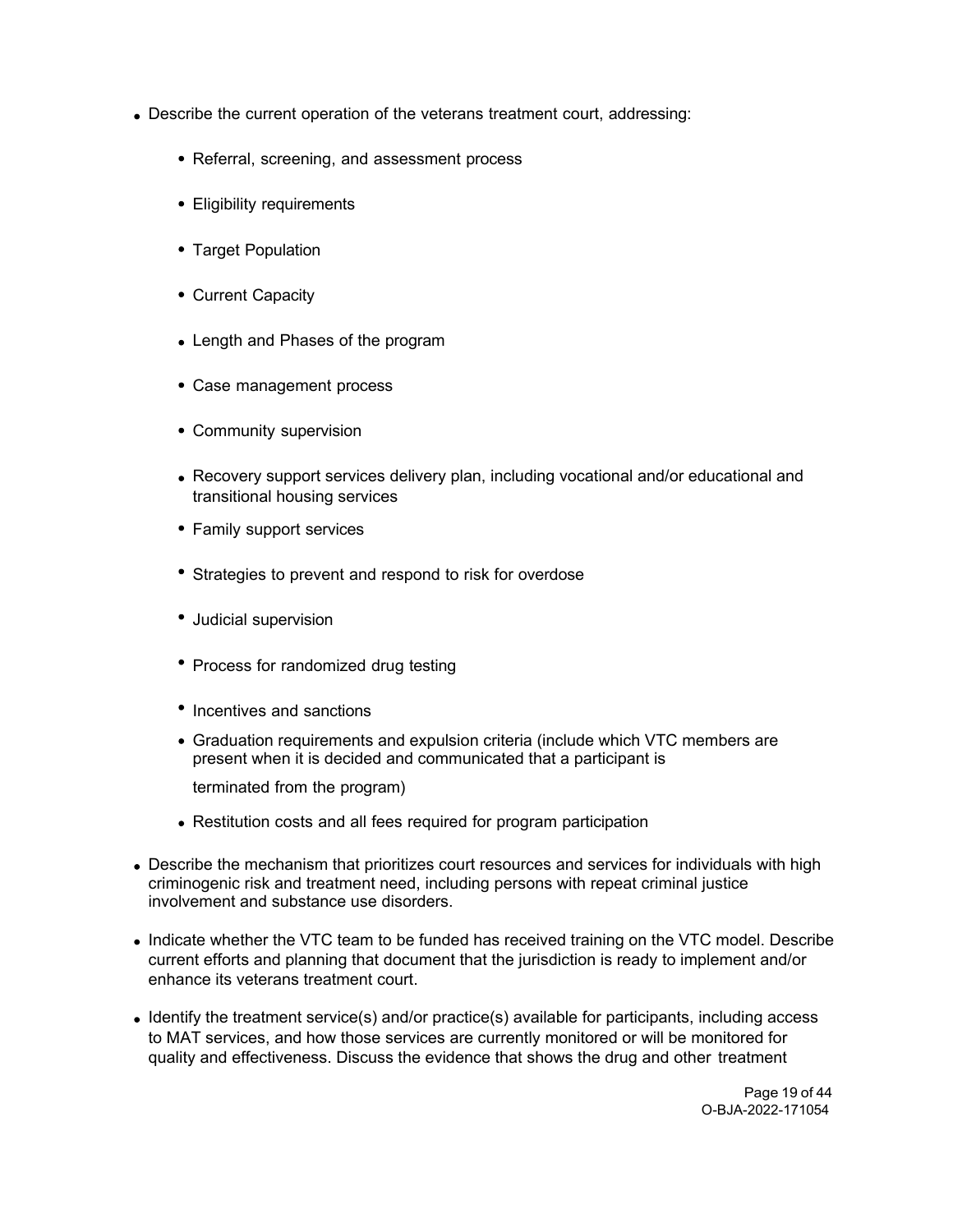service(s) and/or practice(s) are evidence-based and effective with the target population. If the evidence is limited or nonexistent for the target population, provide other information to support the intervention selection. Provide local data and any evaluation findings that demonstrate the program's impact with regard to participant recidivism and functional outcomes.

## **Category 3: Statewide Applicants**

- Describe the state's current role and strategy to support and build veterans treatment courts or other problem-solving approaches in courts to address the needs of veterans in the criminal justice system
- Describe the issue or need that the statewide grant seeks to address.
- Describe the enhancements being proposed to support veterans treatment courts and other problem-solving courts with jurisdiction over individuals with substance use disorders in the state.
- Describe the extent to which the state and these courts meet the needs of the eligible population as defined in the solicitation; if they are operating at capacity; and the nonbudgetary reasons if they are not operating at capacity.
- Provide information about the extent to which the proposed enhancement incorporates evidence-based treatment practices and/or services.
- For applications that seek support to launch implementation plans to operate local veterans treatment courts:
	- Describe the nature and scope of the substance use disorder problem in the jurisdictions to be targeted. Include data on race, ethnicity, age, gender, arrest volume (i.e., specifics of the general arrestee population, including the percentage screened for veterans treatment court and what percentage of those are admitted into veterans treatment court), and crime patterns for adult defendants.
	- Explain the problems with the local jurisdiction's current response to cases involving substance use disorders; identify how and to what extent the proposed program will address the current arrest volume; and describe how the current number of treatment slots meets the needs of anticipated referrals.
	- Explain what other challenges these jurisdictions face, including overdose and overdose fatalities, co-occurring mental health crisis challenges including PTSD, traumatic brain injuries, or other disabilities and other public health and homelessness challenges.
	- Describe current efforts that document the jurisdiction is ready to plan and implement a veterans treatment court. Indicate whether the VTC team to be funded has received training on the VTC model.
- Describe the proposed target population, including criminogenic risk level (high, medium, low), substance use disorder treatment need, and the average jail or prison sentence that potential participants face, if any. Provide the target number of people for whom services will be provided under this program during the grant award period (48 months).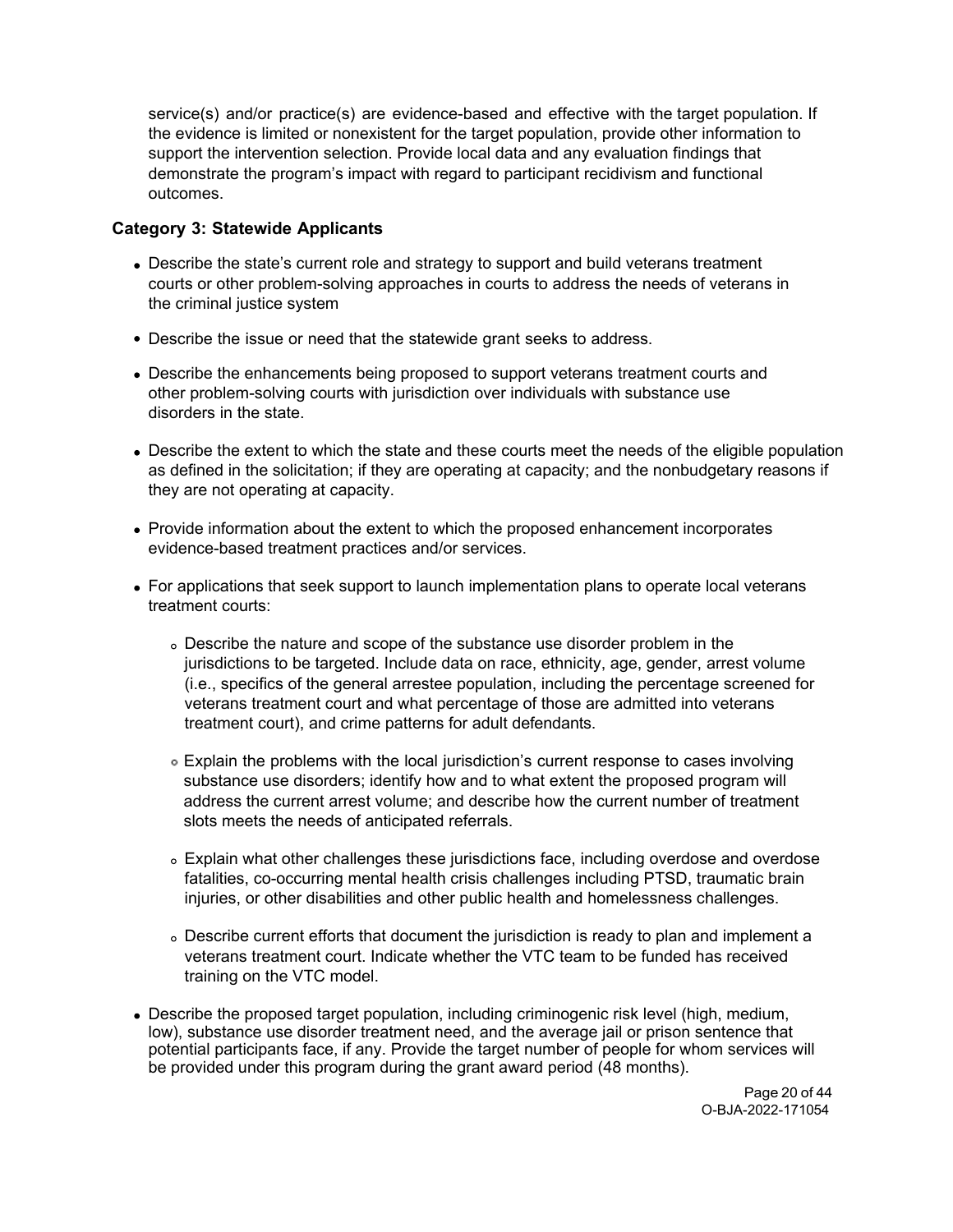- Describe current efforts and planning that document the jurisdiction is ready to plan and implement a veterans treatment court.
	- Document the commitment of the state and local jurisdictions to prioritize court resources and services for veterans with high criminogenic risk and treatment need, including persons with repeat criminal justice involvement and substance use disorders.
	- Describe how the applicant will map and develop more resources to support the program and how those services would be monitored for quality and effectiveness
- Provide state data and any evaluation findings that demonstrate the state VTC program's impact on veterans involved in the criminal justice system and community outcomes
- Describe the distinct TTA needs of veterans treatment courts statewide. Needs may be different based on the geographical location of the VTC program (i.e., urban, suburban, or rural).
- Provide the target number of veterans treatment courts for which TTA services will be provided. This number will serve as the target number, and BJA will measure the grantee against this target number, if the applicant is selected to receive an award. Include the data source used to determine the target number.

#### b. Program Design (40%)

For this section, the applicant should address the following items and then address the specific category requirements below.

- Attach a plan that demonstrates how all individuals eligible for the veterans treatment court will have equivalent access to the program. This should include protocols for collecting and examining access and retention data.
- Attach a plan that demonstrates the early identification of eligible veterans for referral to veterans treatment court. The plan may include coordination with a VJO and the use of VRSS.
- Demonstrate that eligible VTC participants promptly enter the program following a determination of their eligibility. The applicant must also explain that people receive treatment services while incarcerated, if available, and begin VTC treatment services immediately upon release.
- The VTC Discretionary Grant Program's authorizing statute requires participants to pay for treatment and restitution; however, it does not allow imposing a fee on a participant that would interfere with their rehabilitation. In the application, indicate how participants will be notified of the fee and include provisions for determining how these costs would not interfere with their rehabilitation or graduation.
- Demonstrate that the veterans treatment court for which funds are being sought will not deny any eligible client access to the program because of their use of U.S. Food and Drug Administration-approved medications for the treatment of a substance use disorder. Please refer to the Program Description Specific Information section for additional information.
- Discuss the applicant's commitment to admit and provide evidence-based interventions to participants with opioid and/or other substance use, including strategies for early assessment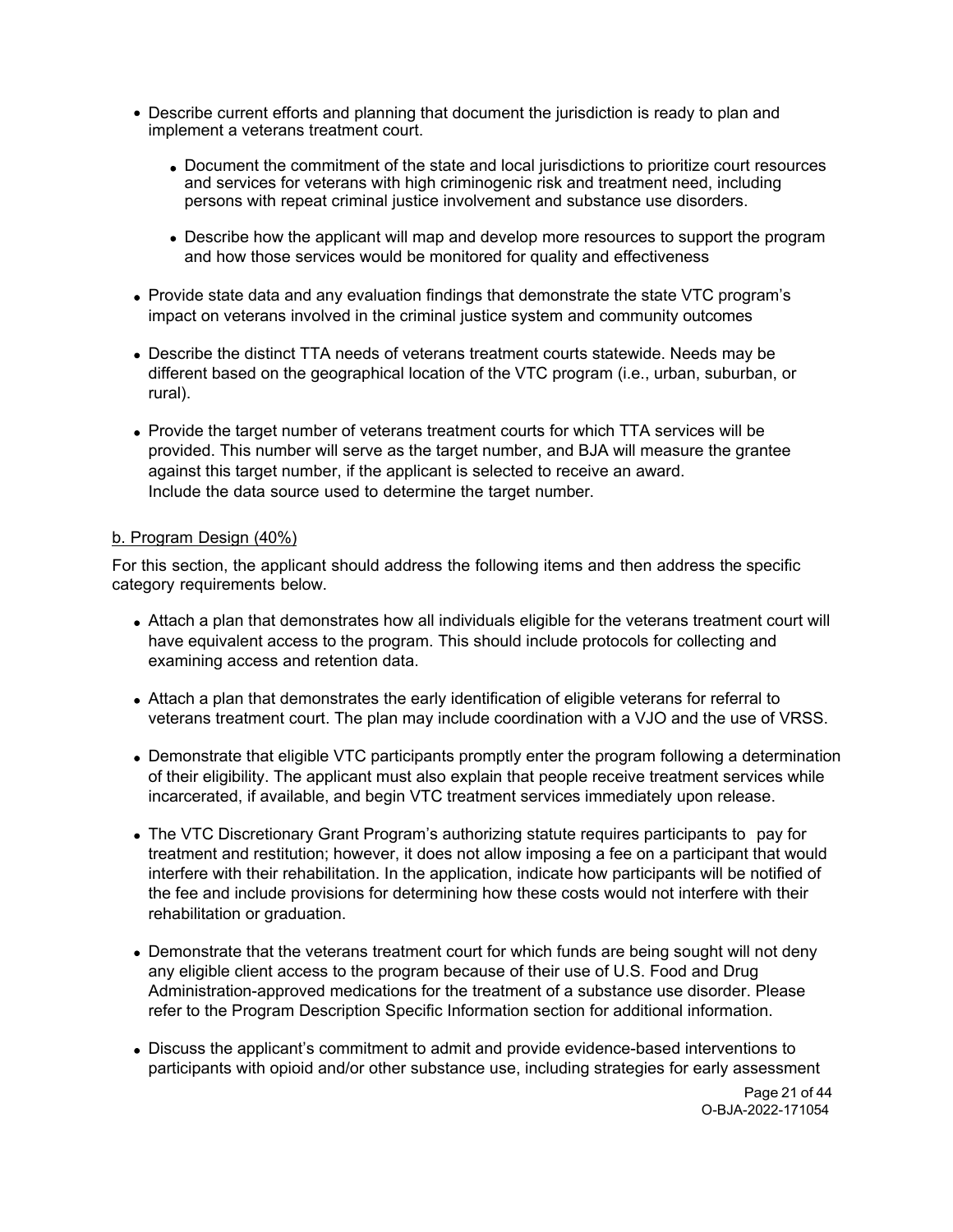and entry into treatment to prevent overdose. Describe strategies to be used during this phase in particular to assess for risk of overdose and the need for critical access to treatment services to prevent overdose.

- Describe the plan to provide treatment and services to reduce opioid, stimulant, and other substance use and misuse.
- Describe the range of treatment modalities that will be provided to address substance use, mental health, and co-occurring disorder treatment and support needs of participants including those with a history of violence and PTSD and/or traumatic brain injury as a result of their military service.
- If the applicant is seeking priority consideration for Priority  $1(A)$ , it should address in this section how the proposed project(s) will address issues related to racial equity and/or the removal of barriers to access and opportunity, and/or contribute to greater access to services, for communities that have been historically marginalized, underserved and adversely affected by inequality.

# **Category 1: Planning and Implementation Applicants**

- For the planning phase, describe the activities the court will take to prepare for program implementation, to include the following:
	- Hire veterans treatment court staff.
	- Participate in the BJA drug court foundational training.
	- Assess existing community resources (resource mapping).
	- Build relationships with community partners.
	- Describe steps the veterans treatment court will take during the 6-month planning phase to prepare for program implementation.
- For the implementation phase, describe the drug court program, to include the following:
	- Referral, screening, and assessment process
	- Eligibility requirements
	- Structure of the drug court (pre-, post-, plea, etc.)
	- $\degree$  Length and phases of the program
	- Case management process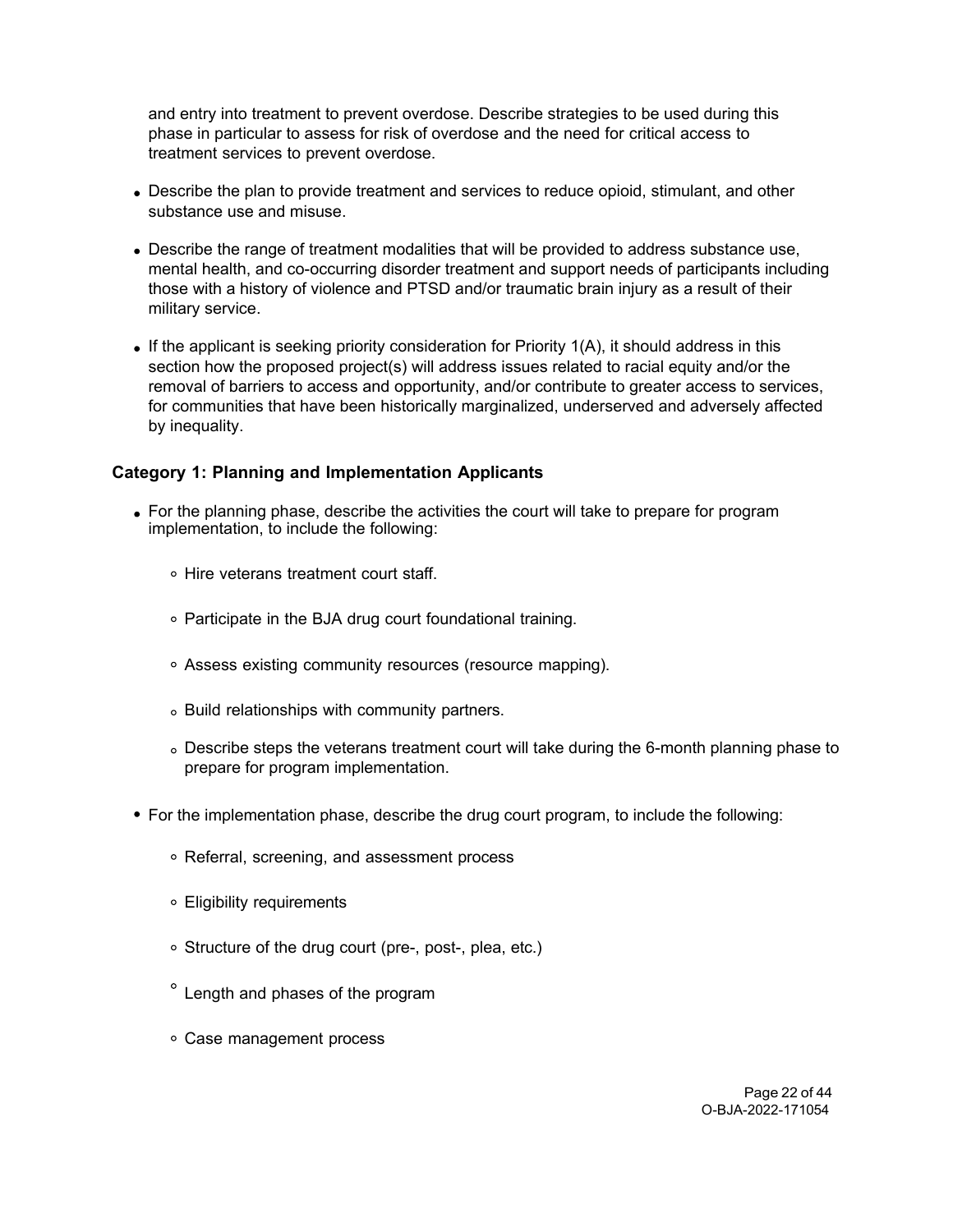- Community supervision
- Availability of evidence-based treatment services
- Recovery support services delivery plan
- Judicial supervision
- Process for randomized drug testing

Incentives and sanctions: Demonstrate an understanding that relapse is a part of the substance use disorder recovery process and is taken into consideration in the development of incentives and sanctions. Describe how the applicant will employ strategies to ensure due process and to seek to reduce the potential for unintended harm in the application of incentives and sanctions.

- Graduation requirements and expulsion criteria.
- Restitution costs and all fees required for program participation, including identifying how fees will be absorbed back into the program. Include whether the program's fees present a barrier to participation and the measures available to reduce or waive fees for indigent participants.
- Describe which, if any, evidence-based principles and practices included in NADCP's best practice standards will be implemented. (See the Drug Court Standards section under the Program Description – Overview.)
- Describe how the treatment provider(s) will be selected and address how often the veterans treatment court will monitor the provider(s). Monitoring should ensure that the treatment is effective. Describe the evidence base for the drug and other treatment intervention(s) to be used and how it is responsive to the needs of the target population.
- Describe the range of treatment and recovery modalities that will be provided to address the substance use disorder, mental health, and cognitive behavioral needs of participants.
- Describe how the veterans treatment court will identify, assess, and prioritize participation and services for high risk/high needs persons. Identify the validated assessment tool that will be used. Provide information on why the specific assessment tool was selected and identify who will administer the tool. Describe the plan to review data and decisions related to participant referral to the program, services provided, and outcomes to ensure equity and inclusion.
- If a post-adjudication VTC model is proposed, discuss how the concept of "early intervention" will be implemented.
- Discuss how the community has been engaged in the planning process and describe the community partnerships available to support the VTC program. Describe how the data collected in a community mapping of resources will be used to enhance access to relevant and needed services.
- Discuss how the veterans treatment court will make efforts to engage and support participants'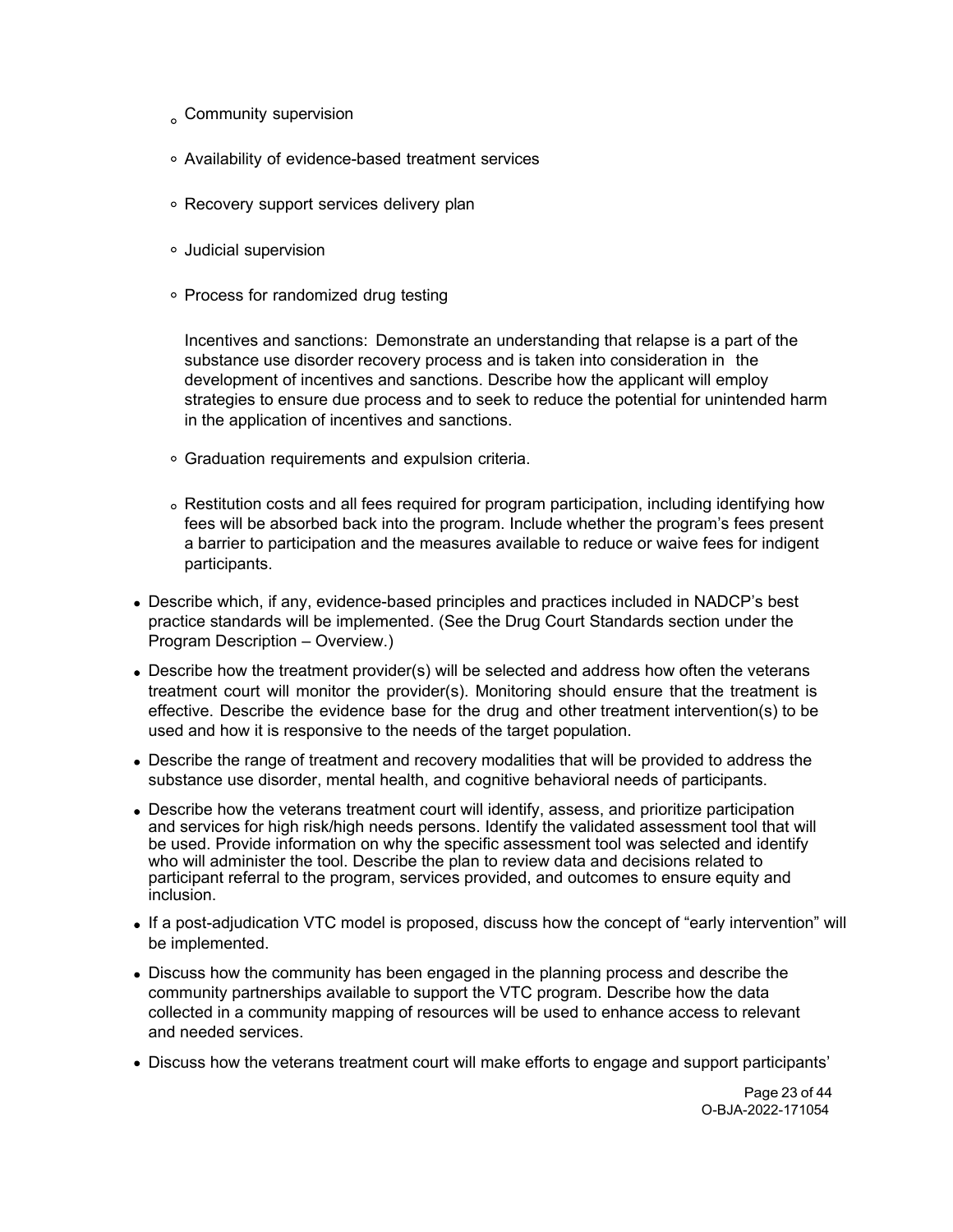families.

- If trauma-informed care is proposed, discuss how the model will be implemented.
- Demonstrate how the proposal conforms to the framework of the state VTC strategy, if one exists.
- Describe the plan to provide treatment and recovery support services to address opioid, stimulant, and other substance use disorders and co-occurring mental health and substance use disorder needs.
- Describe how participants' treatment will be funded.

## **Category 2: Enhancement Applicants**

- Describe the proposed enhancement and its specific objectives, including how they tie to the criminal justice purpose of the program.
- Describe which, if any, evidence-based principles and practices included in NADCP's best practice standards will be implemented with the requested funds*.* (See the Drug Court Standards section under the Program Description – Overview.)
- Describe how the court will identify, assess, and prioritize participation and services for high risk/high need persons. Identify the validated assessment tool used and provide information on why the specific assessment tool was selected. Describe the plan to review data and decisions related to referring participants to the program, services provided, and outcomes to ensure equity and inclusion.
- Provide the target number of people for whom services will be provided. Explain how this target number was derived. This number will serve as the target service number, and BJA will measure the grantee's success using this target number. Describe the focus of the veterans treatment court (pre-, post-, plea, etc.)
- Identify the enhancement options for which funds are being requested and explain how each will be accomplished. In the explanation address the following:
	- Describe the detailed and randomized drug testing process and how it will occur throughout all components or phases of the program. Describe the mechanism which the court will use to ensure coverage and coordination of drug testing among all available agencies associated with the participants.\
	- Describe the proposed frequency of judicial status hearings and related criteria in the program. Describe how the program will ensure consistent procedures in the status hearings.
	- Describe the process the court will use to ensure a perception of procedural fairness throughout all court and program operations.
	- Describe the evidence base for the treatment and recovery intervention(s) to be used and how it is responsive to the needs of the target population.
	- Describe the range of treatment modalities that will be provided to address participants' substance use disorder, co-occurring mental health, and cognitive behavioral needs.
	- Describe any strategies to enhance the court's capacity to assess and reduce the risk of overdose and overdose fatalities including through use of naloxone and access to MAT.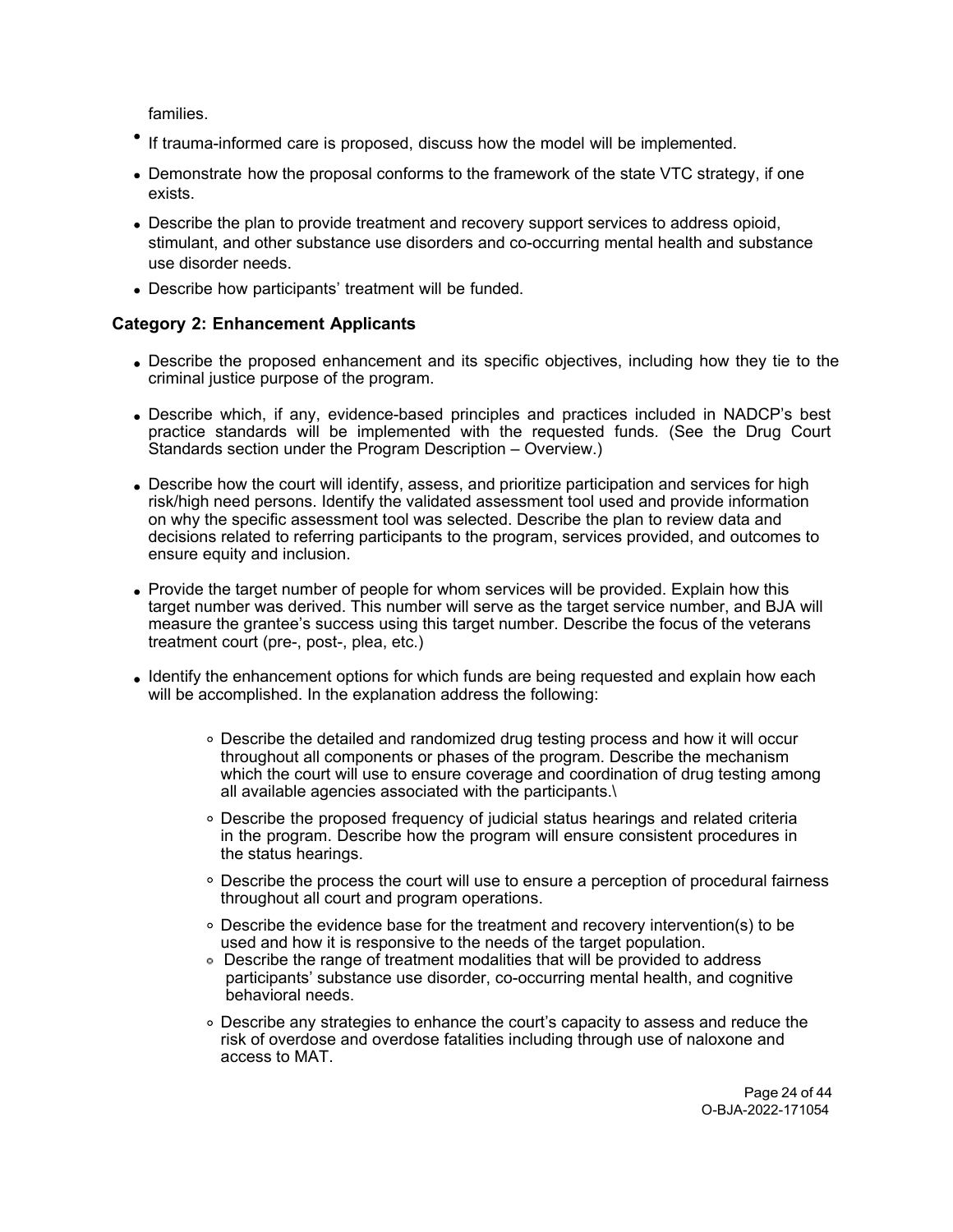- Describe the plan to provide treatment and recovery support services to reduce opioid, stimulant, and other substance use disorders.
- Discuss how the court will make efforts to engage and support participants' families.
- Discuss how the model to be implemented will be trauma-informed.
- Describe the types of recovery support services that will be provided, the agency and personnel that will administer the services, and how those services are coordinated.
- Demonstrate how the proposal conforms to the framework of the state VTC strategy, if one exists.
- Describe how participants' treatment will be funded.

#### **Category 3: Statewide Applicants**

- Describe the specific design of and objectives for the proposed statewide enhancement program. Provide a program strategy identifying how one or more of the following statewide initiatives will be accomplished:
	- Supporting state or local implementation of veterans treatment courts, particularly in areas at high risk for overdose with a significant presence of veterans with needs and limited resources or capacity to address those needs.
	- Enhancing court capacity to identify veterans, coordinate with VA staff, and use VRSS.
	- Enhancing court capacity to access treatment and VA services, including MAT, prevent overdose fatalities, and provide key peer recovery services such as transitional housing and peer and family support.
	- Best practice standards implementation and fidelity assessments.
	- Enhancing services for either veterans who were dishonorably discharged or have disabilities, including traumatic brain injuries.
	- A TTA program and/or strategy to operationalize VTC teams.
	- Tracking or compiling state VTC data and research information and resources, including a data collection system.  $\circ$
	- Disseminating statewide VTC information to enhance or strengthen programs for veterans in the criminal justice system.
	- Conducting a statewide VTC evaluation.
- Describe which, if any, evidence-based principles and practices included in NADCP's best practice standards will be implemented and how the proposed use of funds will assist in their implementation. If the state is proposing to increase or improve implementation of its own state standards, describe those standards and how they will be implemented. (See the Drug Court Standards section under the Program Description – Overview.)
- Describe the statewide, data-driven, problem-solving court strategy, including the plan to expand the capacity of problem-solving courts to divert substance-abusing defendants from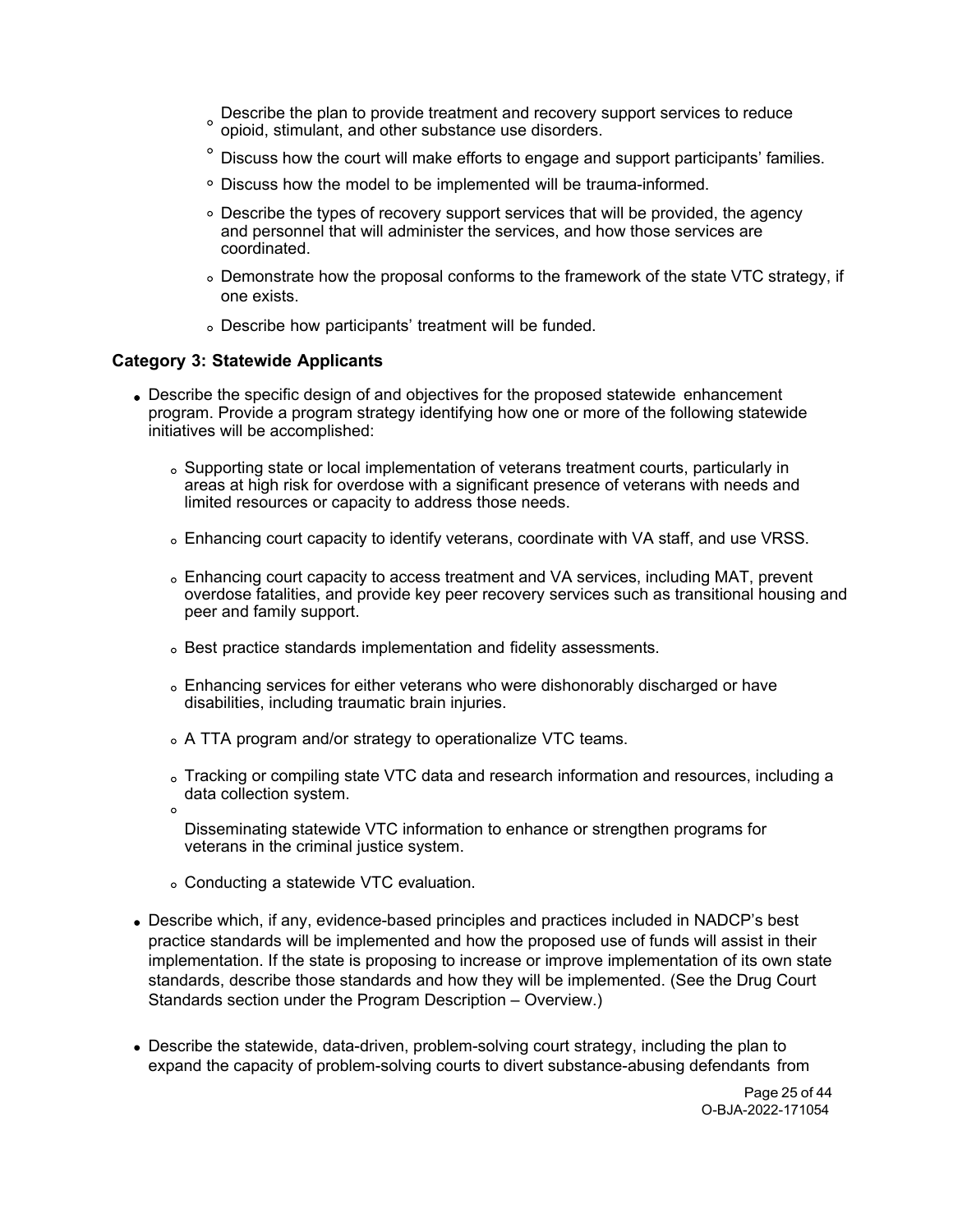incarceration, which may include state or local implementation of new veterans treatment courts and/or scaling up existing veterans treatment courts to better meet the existing and eligible defendant population that is high risk/high needs. Demonstrate how this proposal will assist in implementing that state strategy.

- Describe the personnel required to coordinate the state-based TTA program. Describe the system and process for coordinating delivery of TTA to drug courts statewide. Detail how the state will assess, implement, and monitor the TTA needs of veterans treatment courts. The plan may include support from BJA's TTA providers (e.g., National Association of Drug Court Professionals/Justice for Vets, Center for Court Innovations, and Tribal Law and Policy Institute).
- Describe the state's plan to coordinate treatment and recovery support services statewide to reduce opioid, stimulant, and other substance use disorders, including a focus on veterans.
- Describe the detailed and randomized drug testing process and how it will occur throughout all components or phases of the program. Describe the mechanism which the court will use to ensure coverage and coordination of drug testing among all available agencies associated with the participants.
- Describe the proposed frequency of judicial status hearings and related criteria in the program. Describe how the program will ensure consistent procedures in the status hearings.
- Describe the process the court will use to ensure a perception of procedural fairness throughout all court and program operations.
- Describe the plan for sustaining VTC programming after federal funding has ended.

#### c. Capabilities and Competencies (20%)

If the applicant is seeking priority consideration under Priority 1(B), it should describe within this section how being a culturally specific organization (or funding a culturally specific subrecipient organization at a minimum of 30% of the project budget) will enhance its ability to implement the proposed project(s) and should also specify which culturally specific populations are intended or expected to be served or have their needs addressed under the proposed project(s).

# **Category 1: Planning and Implementation Applicants**

Indicate whether the current VTC team members have received training through the Justice for Vets Veterans Treatment Court Planning Initiative (VTCPI) foundational training or through another opportunity. (See [Foundational Training for Veterans](https://justiceforvets.org/resources/training/foundational-training/) Treatment Courts - Justice for [Vets.](https://justiceforvets.org/resources/training/foundational-training/)) If not, describe any training received or planning completed.

Identify each member of the VTC team and briefly describe their role and

responsibilities. Key VTC team members must include a judge, prosecutor, defense attorney, treatment provider, researcher/evaluator/ management information specialist, and veterans treatment court coordinator. Other partners can include a case management coordinator to support the provision of key services including treatment, recovery support, peer support, housing, and family support services.

Attach an MOU signed by each key VTC team member with the responsibilities outlined for each.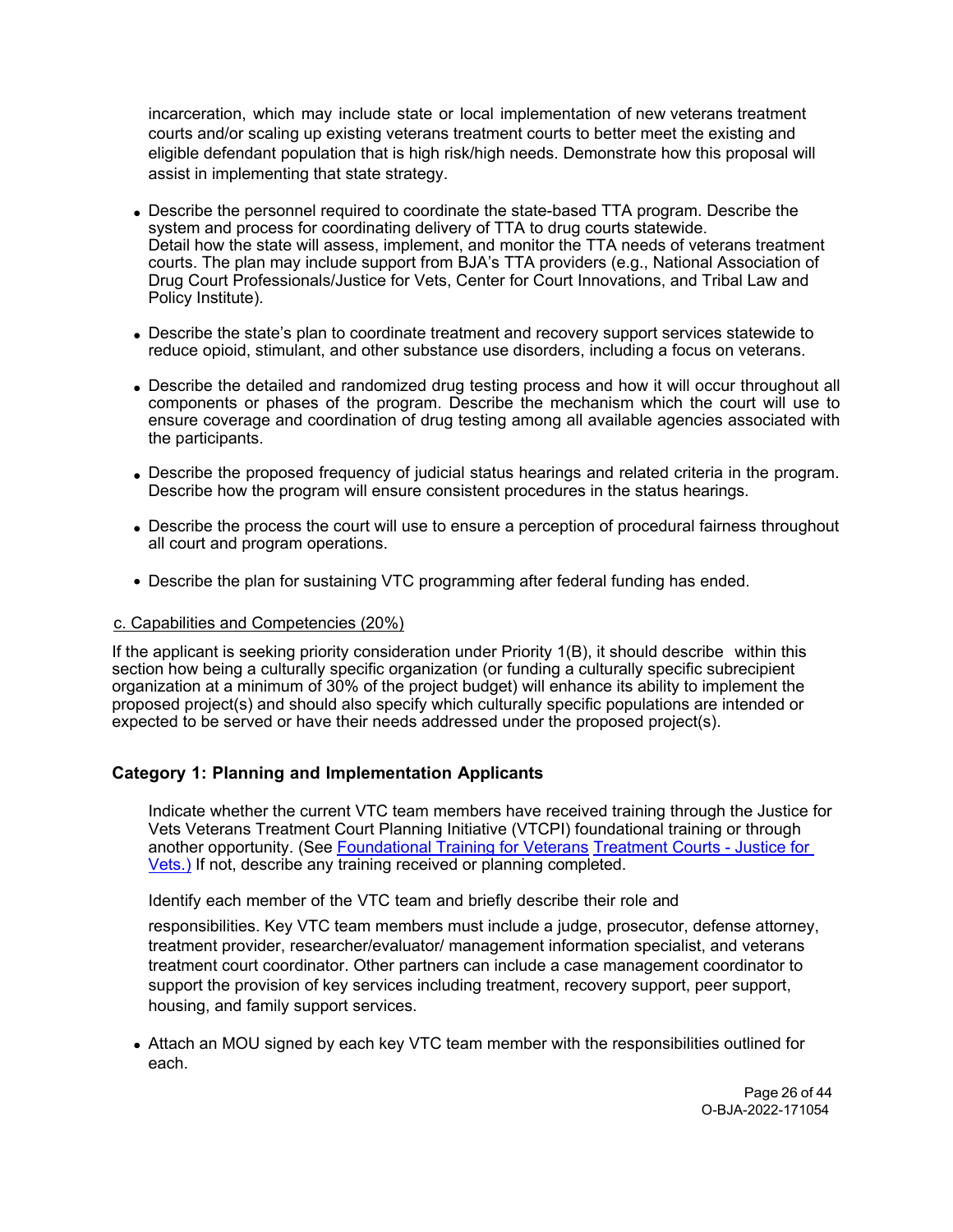- Describe how effective communication and coordination among the team members will be implemented throughout the program period.
- Indicate whether the team includes members from the local law enforcement and probation departments. If applicable, describe the roles of these members as they relate to staffing attendance, home visits, and court appearances.
- Describe any research partners or analytical staff who will support data collection, analysis, and research, including their roles and the goals for their support. Describe how they will support equity and inclusion in access to program services, effective targeting and implementation fidelity, and program evaluation.
- Describe the VTC program's proposed treatment partners; describe the history of these partnerships and how the court will ensure these substance use disorder treatment providers will use evidence-based treatment services including MAT.
- Attach a letter of support from the local court outlining its commitment to the project.

#### **Category 2: Enhancement Applicants**

- Identify each VTC team member who will have a significant role in implementing the enhancement and describe their role, responsibilities, and qualifications to ensure the proposed enhancement program's success. Key VTC team members must include a judge, prosecutor, defense attorney, treatment provider, researcher/evaluator/management information specialist, community supervision representative, and veterans treatment court coordinator. Other partners can include a case management coordinator to support provision of key services including treatment, recovery support, peer support, housing, and family support services.
- Identify personnel other than the team members who are critical to the enhancement program's successful implementation and discuss their roles, responsibilities, and qualifications. Discuss the organizational capabilities or competencies that will directly impact the ability to successfully implement the proposed enhancement.
- Describe the VTC program's proposed treatment and recovery support partners, the history of the partnerships, and how the court will ensure that these substance use disorder treatment providers use evidence-based treatment services and monitor the quality and effectiveness of service delivery.
- Describe any research partners or analytical staff who will support data collection, analysis, and research, including their roles and goals for their support. Describe how they will support equity and inclusion in access to program services, effective targeting and implementation fidelity, and program evaluation.
- Attach an MOU signed by each key team member, with the responsibilities outlined for each.

Attach a letter of support from the court outlining its commitment to the project.

## **Category 3: Statewide Applicants**

• Identify the personnel who are critical to the program's successful implementation and discuss their roles, responsibilities, and qualifications. Discuss the organizational capabilities or competencies that will directly impact the ability to successfully implement the proposed enhancement and/or coordination of a state-based TTA program.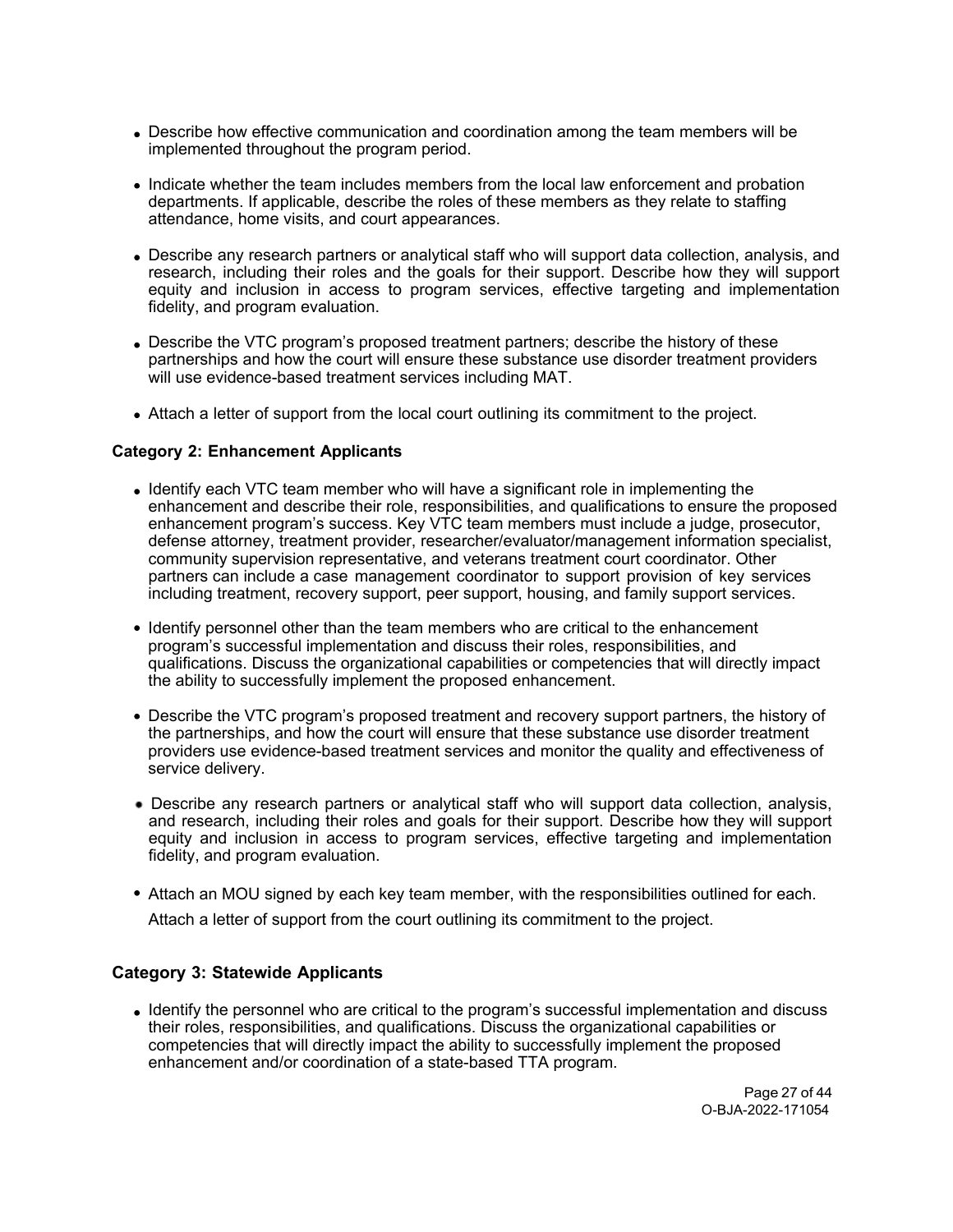- Describe any needed support from BJA and its national partners to implement the project, including efforts to train drug court staff and partners, collect data and conduct analysis, audit fidelity of the courts, enhance practices or access to treatment such as MAT and recovery support services, or support national recidivism studies.
- Describe any research partners or analytical staff who will support data collection, analysis, and research, including their roles and goals for their support. Describe how they will support equity and inclusion in access to program services, effective targeting and implementation fidelity, and program evaluation.
- For applications seeking to launch new local implementation plans, please also:
	- Identify each VTC team member who will have a significant role in implementing and/or enhancing the VTC program. Describe their role, responsibilities, and qualifications to ensure success of the proposed strategy. Key team members must include a judge, prosecutor, defense attorney, treatment provider, researcher/evaluator/management information specialist, community supervision representative, and veterans treatment court coordinator.
	- Identify personnel other than the team members who are critical to the program's successful implementation and/or enhancement and discuss their roles, responsibilities, and qualifications. Discuss the organizational capabilities or competencies that will directly impact the ability to successfully implement the proposed application.
	- Describe the VTC program's proposed treatment partners, the history of the partnerships, and how the court will ensure that these substance use disorder treatment providers use evidence-based treatment services and monitor the quality and effectiveness of service delivery.
	- Indicate whether the VTC team members have received training through the Justice for Vets Veterans Treatment Court Planning Initiative (VTCPI) foundational training or through another opportunity. (See [Foundational Training](https://justiceforvets.org/resources/training/foundational-training/) [for Veterans Treatment Courts -](https://justiceforvets.org/resources/training/foundational-training/)  [Justice for Vets.](https://justiceforvets.org/resources/training/foundational-training/)) If not, describe any training received or planning completed.
	- Describe how effective communication and coordination among the team members will be implemented throughout the program period.
	- Indicate whether the VTC team does or will include members from the local law enforcement and probation departments. If applicable, describe the roles of these members as they relate to staffing attendance, home visits, and court appearances.
	- Attach an MOU signed by each key VTC team member, with the responsibilities outlined for each.
	- Attach a letter of support from the local court outlining its commitment to the project.

## d, Plan for Collecting the Data (15%)

The applicant must describe its current ability to collect and analyze client-level demographic, performance, and outcome data and to regularly assess program service delivery and performance as described in the evidence- based program principles. All applicants must indicate their willingness and ability to report aggregated client-level performance and outcome data through BJA's Performance Measurement Tool (PMT) as well as identify the person responsible for collecting the data. Statewide applicants are expected to report on behalf of their subawardees.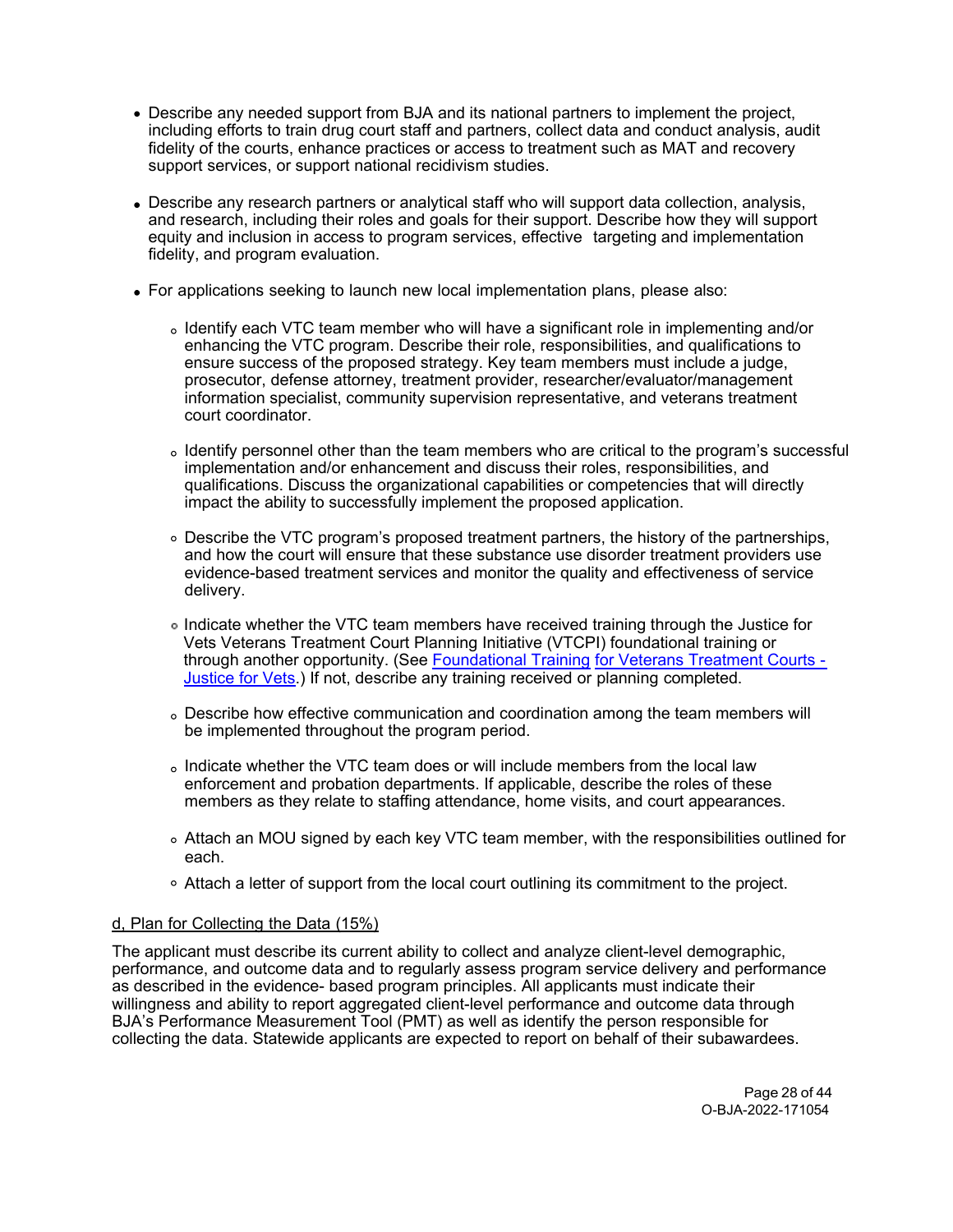In addition, grantees are expected to map community resources that support programs, conduct or support evaluation of programs, and support equity and inclusion in access to program services.

## **Category 1: Planning and Implementation Applicants**

- Describe the steps the veterans treatment court will take to develop a performance management and evaluation plan. The plan should include strategies to collect data, review data, and use data to improve program performance, and it should discuss how the veterans treatment court will work with an evaluator when appropriate. Describe the program's screening tool and referral process to ensure that participants screened and referred to the court mirror the jurisdiction's substance abuse arrestee percentages.
- Describe who will be responsible for, and the process of, the quarterly review of the actual number of participants served with grant funds as compared to the projected number of participants to be served. The Time Task Plan should reflect when and how the jurisdiction plans to reach the target capacity and should be measured on a quarterly basis.
- Provide a client community reintegration or continued care strategy detailing the step- down provisions for reintegration services to assist program graduates as they reintegrate into the community. The applicant should emphasize client access to drug-free or transitional housing. If applicable, the applicant is encouraged to consider and describe how its state's planned Medicaid expansion, as allowed under the Patient Protection and Affordable Care Act, will increase future program capacity or sustainability.
- Provide a sustainability plan detailing how VTC operations will be maintained after federal assistance ends. The sustainability plan should describe how current collaborations and evaluation will be used to leverage ongoing resources. BJA encourages the applicant to ensure sustainability by coordinating with local, state, and other federal resources. Allowable uses of funds under the BJA [Edward Byrne](https://bja.ojp.gov/program/jag/overview) [Memorial Justice Assistance](https://bja.ojp.gov/program/jag/overview) [Grant \(JAG\) Program](https://bja.ojp.gov/program/jag/overview)  [| Overview | Bureau of Justice](https://bja.ojp.gov/program/jag/overview) [Assistance \(ojp.gov\)](https://bja.ojp.gov/program/jag/overview) include court services and substance use disorder treatment.
- Describe how operation and enhancement efforts will be maintained after federal assistance ends and how current collaborations and evaluations will be used to leverage ongoing resources.

## **Category 2: Enhancement Applicants**

- Provide a plan detailing how the performance of court operations will be evaluated and managed. Describe the program's screening tool and referral process to ensure participants screened and referred to veterans treatment court mirror the jurisdiction's substance abuse arrestee percentages.
- Describe who will be responsible for, and the process of, the quarterly review of the actual number of participants served with grant funds as compared to the projected number of participants to be served. The Time Task Plan should reflect when and how the jurisdiction plans to reach the target capacity and should be measured on a quarterly basis.
- Describe how operation and enhancement efforts will be maintained after federal assistance ends and how current collaborations and evaluations will be used to leverage ongoing resources.
- Provide a client community reintegration or continued care strategy detailing the step- down provisions for reintegration services to assist program graduates as they reintegrate into the community. The applicant should emphasize client access to drug- free or transitional housing.

Page 29 of 44 O-BJA-2022-171054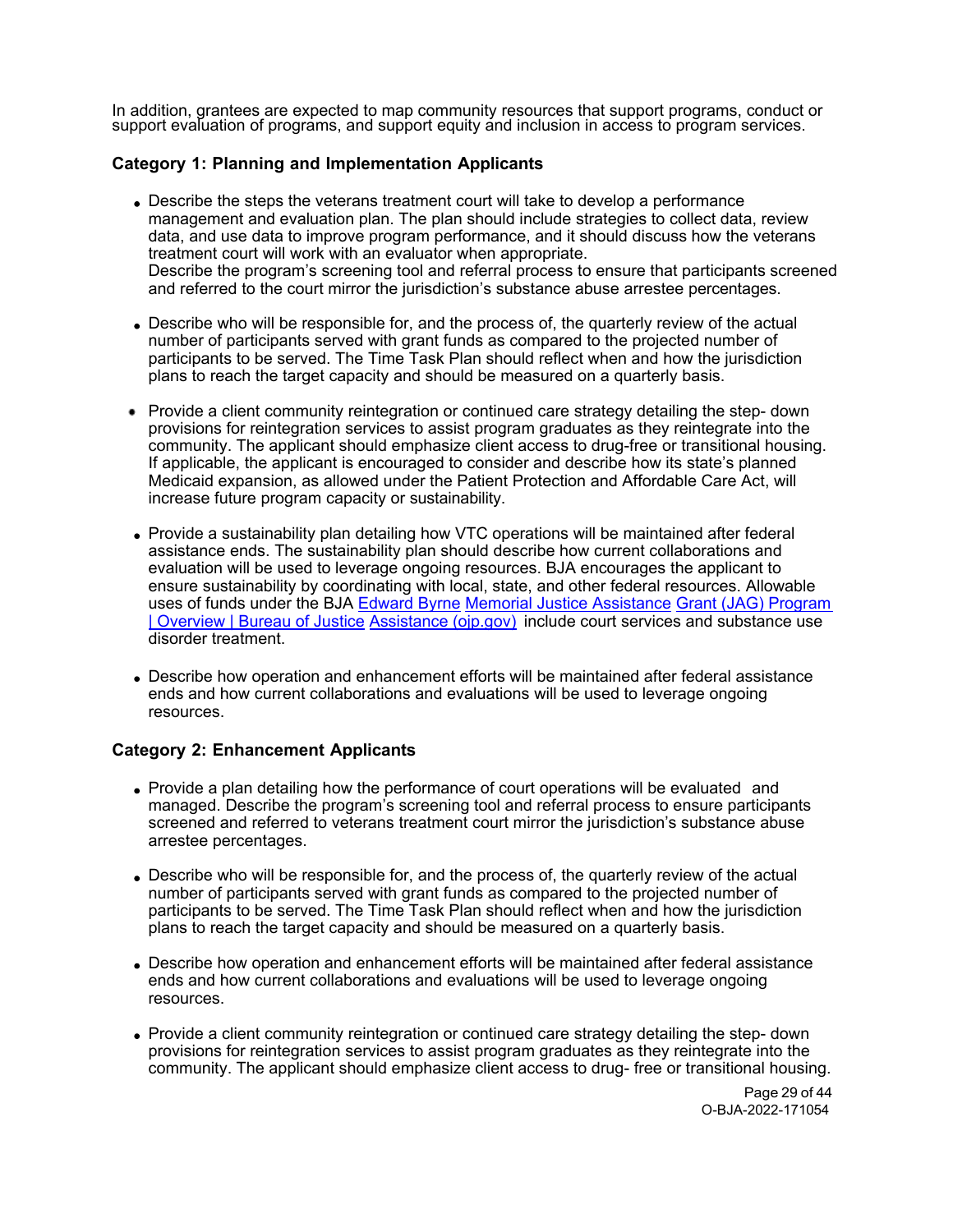If applicable, the applicant is encouraged to consider and describe how its state's planned Medicaid expansion, as allowed under the Patient Protection and Affordable Care Act, will increase future program capacity or sustainability.

BJA encourages the applicant to ensure sustainability by coordinating with local, state, and other federal resources. Such resources, including the [Edward Byrne](https://bja.ojp.gov/program/jag/overview) [Memorial Justice](https://bja.ojp.gov/program/jag/overview)  [Assistance Grant \(JAG\) Program |](https://bja.ojp.gov/program/jag/overview) [Overview | Bureau of Justice](https://bja.ojp.gov/program/jag/overview) [Assistance \(ojp.gov\),](https://bja.ojp.gov/program/jag/overview) have purpose areas to support court services and substance use disorder treatment.

# **Category 3: Statewide Applicants**

- Provide a plan detailing how enhancement activities will be managed and evaluated.
- Describe who will be responsible for the quarterly reporting of the number and type(s) of statebased TTA services.
- Describe how enhancement efforts will be maintained after federal assistance ends and how current collaborations and evaluations will be used to leverage ongoing resources.
- Support efforts at the state level to collect and share key data on veterans treatment courts in the state to support evaluations of their efficacy, including recidivism rates.

## **Note on Project Evaluations**

An applicant that proposes to use award funds through this solicitation to conduct project evaluations must follow the guidance in the "Note on Project Evaluations" section in the [OJP Grant](https://www.ojp.gov/funding/apply/ojp-grant-application-resource-guide#project-evaluations)  [Application Resource Guide.](https://www.ojp.gov/funding/apply/ojp-grant-application-resource-guide#project-evaluations)

## <span id="page-29-0"></span>**Goals, Objectives, Deliverables, and Timeline**

The applicant will submit the VTC Grant Program goals, objectives, and deliverables in the JustGrants Web-based form.

## <span id="page-29-1"></span>**Budget and Associated Documentation**

## <span id="page-29-2"></span>**Budget Worksheet and Budget Narrative (Web-based Form)**

The applicant will complete the JustGrants web-based budget form. See the [OJP Grant](https://www.ojp.gov/funding/apply/ojp-grant-application-resource-guide#budget-prep) Application [Resource Guide](https://www.ojp.gov/funding/apply/ojp-grant-application-resource-guide#budget-prep) for additional information.

If the applicant is seeking priority consideration under Priority 1(B) based on the identification of at least one proposed subrecipient as a culturally specific organization, the proposed funding for the subrecipient in the web-based budget form must be a minimum of 30% of award funding.

The budget narrative must also describe how the activities that will be funded with the (minimum) 30% of award funding provided to the subrecipient specifically relate to the priority consideration requested under Priority 1(B) and described in the Capabilities and Competencies section of the application.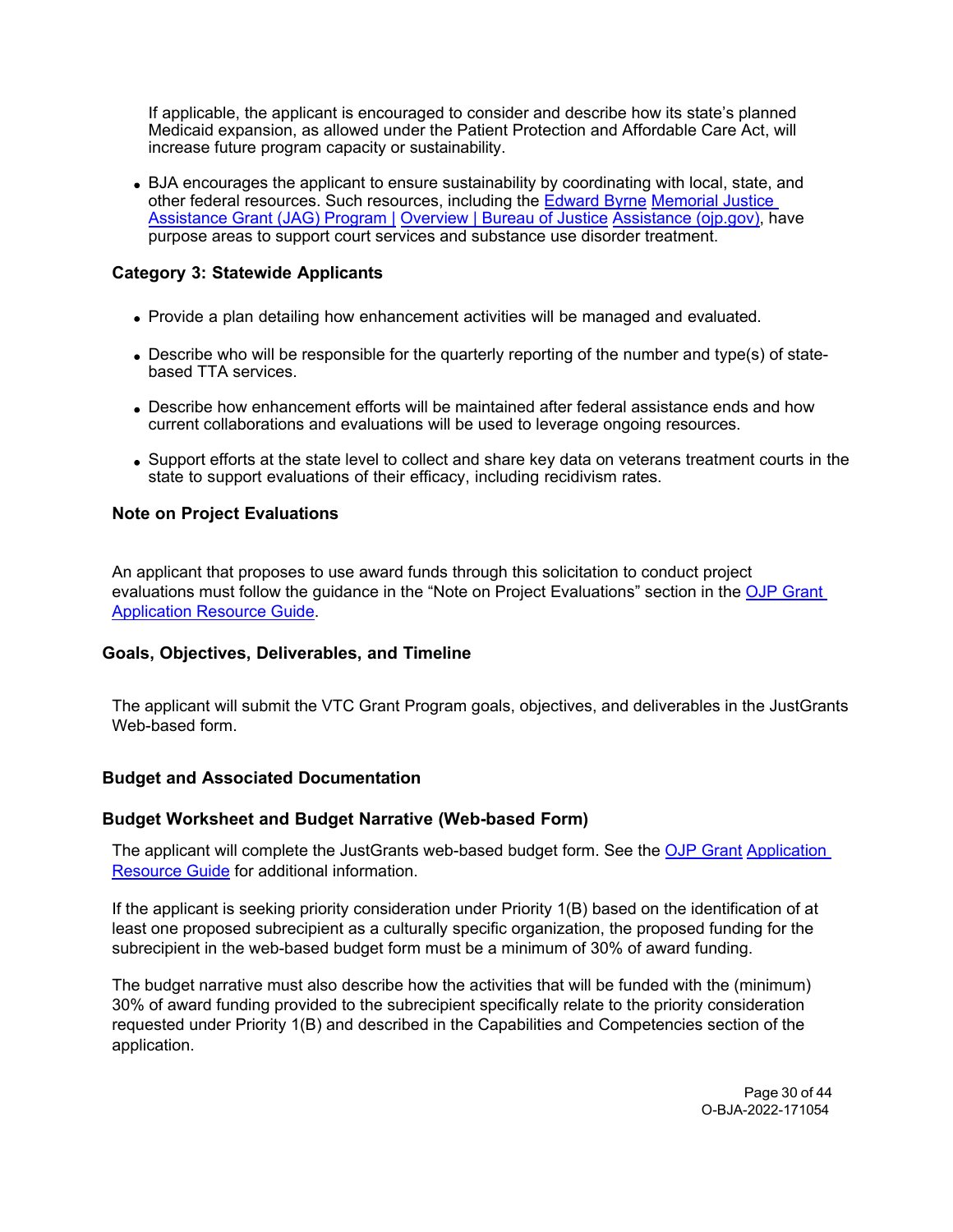## <span id="page-30-0"></span>**Indirect Cost Rate Agreement (if applicable)**

The applicant will submit its indirect cost rate agreement by uploading it as an attachment in JustGrants. See the [OJP Grant Application Resource Guide f](https://www.ojp.gov/funding/apply/ojp-grant-application-resource-guide#budget-prep)or additional information.

## <span id="page-30-1"></span>**Financial Management Questionnaire (including applicant disclosure of high-risk status)**

The applicant will download the questionnaire, Complete it, and submit it by uploading it as an attachment in JustGrants. See the OJP Grant [Application](https://www.ojp.gov/funding/apply/ojp-grant-application-resource-guide#fm-internal-controls-questionnaire) Resource Guide for additional information and the link to the questionnaire.

## <span id="page-30-2"></span>**Disclosure of Process Related to Executive Compensation**

If applicable, applicants will submit a description of the process used to determine compensation by uploading the document as an attachment in JustGrants. See the "Application Attachments" section of the [OJP Grant Application](https://www.ojp.gov/funding/apply/ojp-grant-application-resource-guide#application-attachments) [Resource Guide f](https://www.ojp.gov/funding/apply/ojp-grant-application-resource-guide#application-attachments)or information.

#### <span id="page-30-3"></span>**Additional Application Components**

Applicants will attach the additional requested documentation in JustGrants.

## <span id="page-30-4"></span>**Tribal Authorizing Resolution**

An application in response to this solicitation may require inclusion of tribal authorizing documentation as an attachment. If applicable, the applicant will submit the tribal authorizing documentation by uploading it as an attachment in JustGrants. See the [OJP](https://www.ojp.gov/funding/apply/ojp-grant-application-resource-guide#tribal-authorizing-resolution) [Grant Application](https://www.ojp.gov/funding/apply/ojp-grant-application-resource-guide#tribal-authorizing-resolution)  [Resource Guide f](https://www.ojp.gov/funding/apply/ojp-grant-application-resource-guide#tribal-authorizing-resolution)or information on tribal authorizing resolutions.

## <span id="page-30-5"></span>**Research and Evaluation Independence and Integrity Statement**

If an application proposes research (including research and development) and/or evaluation, the applicant must demonstrate research/evaluation independence and integrity, including appropriate safeguards, before it may receive award funds. The applicant will submit documentation of its research and evaluation independence and integrity by uploading it as an attachment in JustGrants. For additional information, see the [OJP](https://www.ojp.gov/funding/apply/ojp-grant-application-resource-guide#research-evaluation) [Grant Application Resource Guide.](https://www.ojp.gov/funding/apply/ojp-grant-application-resource-guide#research-evaluation)

## <span id="page-30-6"></span>**Time Task Plan (required)**

A time task plan is required and should outline when the objectives will be met over the program period. It must summarize the major activities, responsible agencies, and expected completion dates for the principal tasks required to implement and manage the VTC program. Applicants must indicate the number of program participants to be served quarterly under the grant-funded program to demonstrate how the total number of anticipated participants will be served before the end of the grant period.

> Page 31 of 44 O-BJA-2022-171054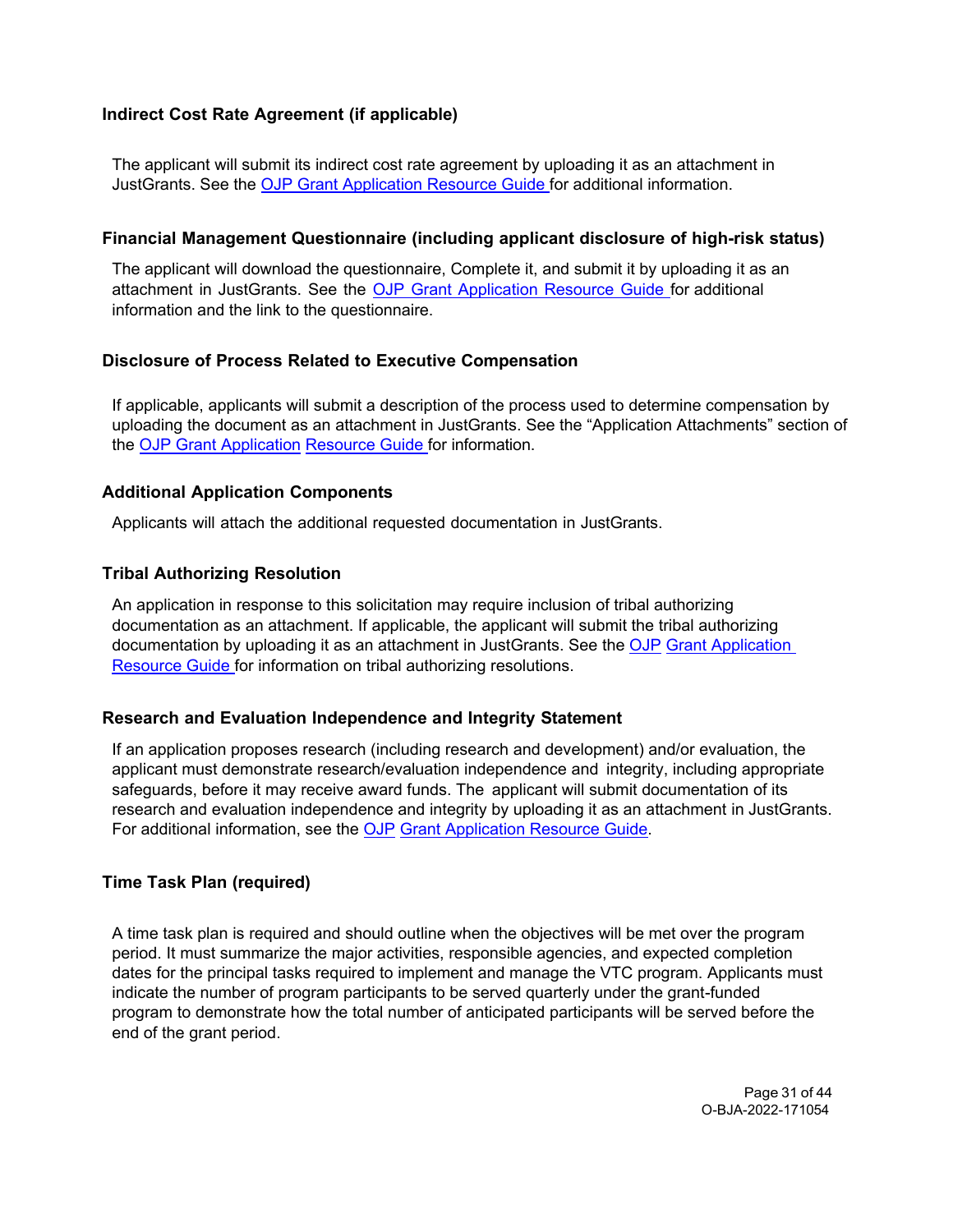# **Memorandum of Understanding (MOU) Signed by Key Veterans Treatment Court Team Members or by a Designated**

## <span id="page-31-0"></span>**Agency Representative (recommended)**

Attach an MOU signed by either each key VTC team member or a designated agency representative, with the general responsibilities and expectations for coordination agreed upon by each member. Key team members include a judge, prosecutor, defense attorney, treatment provider, researcher/evaluator, management information specialist, community supervision representative, and drug court coordinator.

# <span id="page-31-1"></span>**Fiscal Agent MOU Signed by Applicant and Drug Court Administrator (recommended)**

An entity (i.e., unit of local government or county) applying for funding on behalf of a veterans treatment court must attach a Fiscal Agent MOU that describes how the applicant will coordinate directly with the veterans treatment court program for which funding is being sought and reflects an agreement that the applicant will serve as the fiscal agent. The MOU must address the overall objectives of the veterans treatment court program as well as show support for efforts to adhere to the evidence-based program principles included in NADCP's best practice standards and the Ten Key Component of Veterans Treatment Courts found at: [https://justiceforvets.org/resource/ten-key](https://justiceforvets.org/resource/ten-key-components-of-veterans-treatment-courts/)[components-of- veterans-treatment-courts/.](https://justiceforvets.org/resource/ten-key-components-of-veterans-treatment-courts/)

**Note:** The veterans treatment court administrator is a member of the court program and has authority to make decisions on behalf of the court. Applicants will submit the MOU by uploading it as an attachment in JustGrants.

# <span id="page-31-2"></span>**State Substance Abuse Agency Director or Designee Letter (recommended)**

Nontribal applicants are encouraged to include a letter from the State Substance Abuse (SSA) director or designated representative in support of the application and include confirmation that the proposal conforms to the framework of the State Strategy of Substance Abuse Treatment. Applicants will submit the letter by uploading it as an attachment in JustGrants. A listing of SSAs can be found on the Substance Abuse and Mental Health Services Administration's website at: [https://www.samhsa.gov/sites/default/files/single-state-agencies-directory-08232019.pdf.](https://www.samhsa.gov/sites/default/files/single-state-agencies-directory-08232019.pdf)

# <span id="page-31-3"></span>**Chief Justice, State Court Administrator, or Designee Letter (recommended)**

Nontribal applicants are encouraged to include a letter from the chief justice of the state's highest court, the state court administrator, or a designee (e.g., the state drug or problem- solving court coordinator) describing how the proposed application would enhance statewide efforts related to problem-solving courts and/or is part of the state's problem- solving court strategy. The letter should be addressed to the BJA Director. Applicants will submit the letter by uploading it as an attachment in JustGrants.

> Page 32 of 44 O-BJA-2022-171054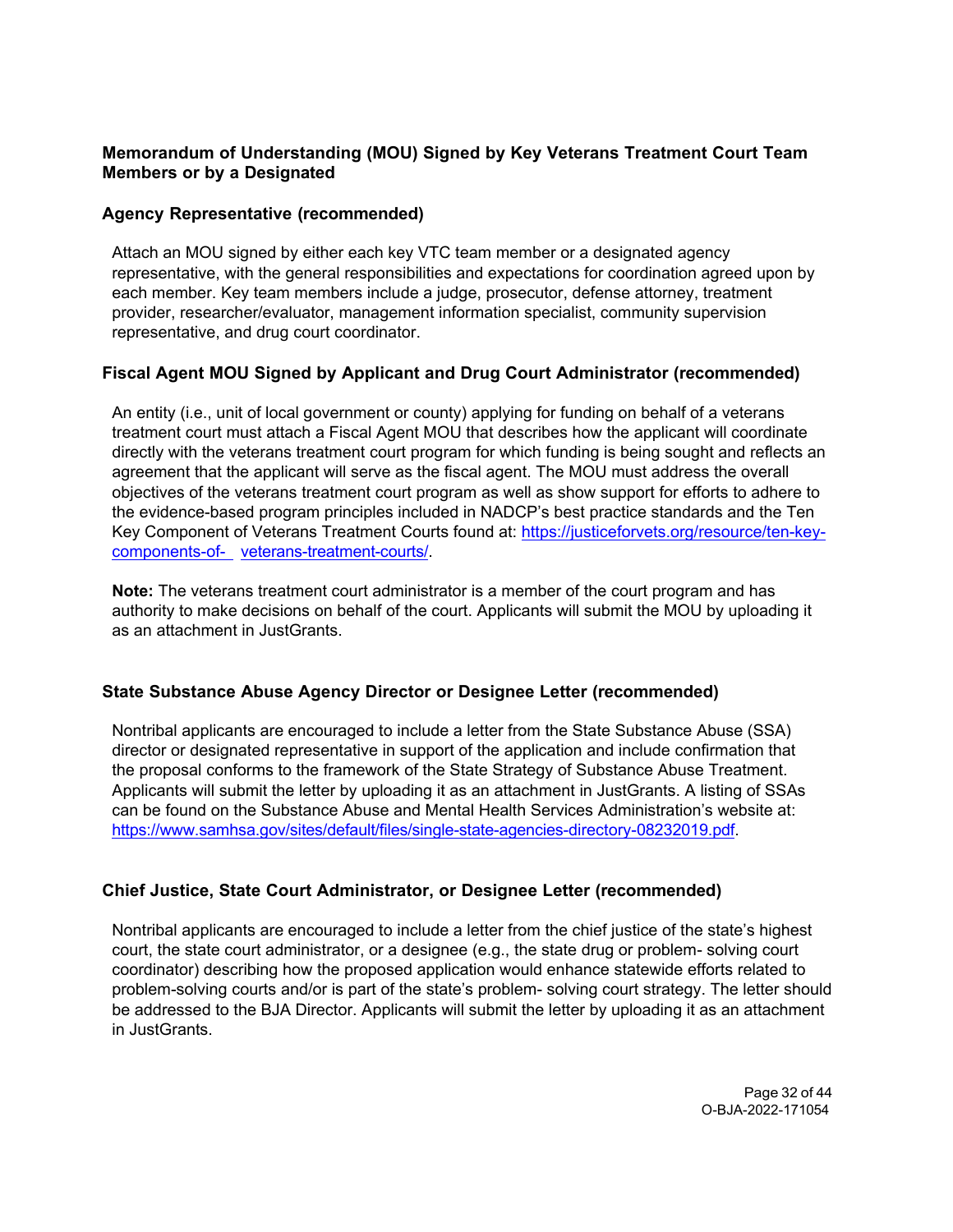#### <span id="page-32-0"></span>**Ensure Early and Accurate Identification (recommended)**

Applicants are encouraged to attach a plan for early identification of potential veterans in the criminal justice system for referral to veterans treatment courts. Plans may include coordination with a Veterans Justice Outreach Specialist and the use of the Veterans Re- Entry Search Service.

#### <span id="page-32-1"></span>**Disclosures and Assurances**

The applicant will address the following disclosures and assurances.

#### <span id="page-32-2"></span>**Disclosure of Lobbying Activities**

Complete and submit the SF-LLL in Grants.gov. See the OJP Grant [Application](https://www.ojp.gov/funding/apply/ojp-grant-application-resource-guide#apply) Resource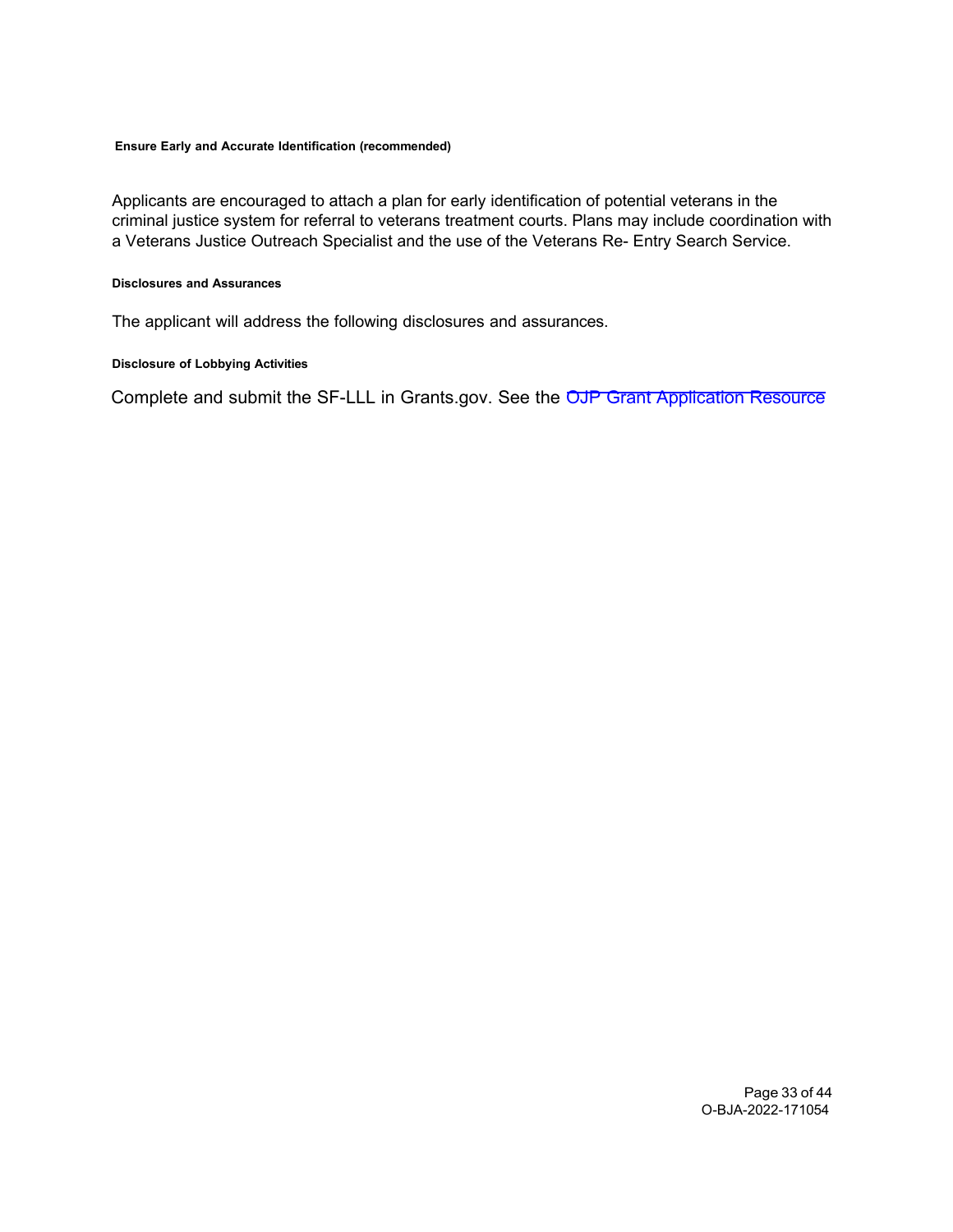## [Guide](https://www.ojp.gov/funding/apply/ojp-grant-application-resource-guide#apply) for additional information.

#### <span id="page-33-0"></span>**DOJ Certified Standard Assurances**

Review and accept the DOJ Certified Standard Assurances in JustGrants. See the [OJP](https://www.ojp.gov/funding/apply/ojp-grant-application-resource-guide#administrative) [Grant](https://www.ojp.gov/funding/apply/ojp-grant-application-resource-guide#administrative)  [Application Resource Guide.](https://www.ojp.gov/funding/apply/ojp-grant-application-resource-guide#administrative) for additional information.

#### <span id="page-33-1"></span>**Applicant Disclosure of Duplication in Cost Items**

Complete the JustGrants web-based Applicant Disclosure of Duplication in Cost Items form. See the [OJP Grant Application Resource Guide f](https://www.ojp.gov/funding/apply/ojp-grant-application-resource-guide#applicant-disclosure-pending-applications)or additional information.

# <span id="page-33-2"></span>**DOJ Certifications Regarding Lobbying; Debarment, Suspension and Other Responsibility Matters; and Drug-Free Workplace Requirements**

Review and accept the DOJ Certified Certifications Regarding Lobbying; Debarment, Suspension and Other Responsibility Matters; Drug-Free Workplace Requirements; Law Enforcement and Community Policing in JustGrants. See [OJP Grant Application](https://www.ojp.gov/funding/apply/ojp-grant-application-resource-guide#administrative) [Resource](https://www.ojp.gov/funding/apply/ojp-grant-application-resource-guide#administrative) [Guide](https://www.ojp.gov/funding/apply/ojp-grant-application-resource-guide#administrative) for additional information.

#### <span id="page-33-3"></span>**Applicant Disclosure and Justification – DOJ High Risk Grantees (if applicable)**

If applicable, submit the DOJ High Risk Disclosure and Justification as an attachment in JustGrants. A DOJ High Risk Grantee is an award recipient that has received a DOJ High Risk designation based on a documented history of unsatisfactory performance, financial instability, management system or other internal control deficiencies, or noncompliance with award terms and conditions on prior awards, or that is otherwise not responsible. See the [OJP Grant Application](https://www.ojp.gov/funding/apply/ojp-grant-application-resource-guide)  [Resource](https://www.ojp.gov/funding/apply/ojp-grant-application-resource-guide) [Guide](https://www.ojp.gov/funding/apply/ojp-grant-application-resource-guide) for additional information.

#### <span id="page-33-4"></span>**How to Apply**

**Step 1:** The applicant must submit the **SF-424** and an **SF-LLL** in Grants.gov at

[https://www.grants.gov/web/grants/register.html.](https://www.grants.gov/web/grants/register.html)

**Step 2:** The applicant must then submit the **full application** including attachments in JustGrants at

[JustGrants.usdoj.gov.](https://justicegrants.usdoj.gov/)

For additional information, see the "How to Apply" section in the OJP Grant [Application](https://www.ojp.gov/funding/apply/ojp-grant-application-resource-guide#apply) [Resource](https://www.ojp.gov/funding/apply/ojp-grant-application-resource-guide#apply) Guide and the DOJ Application [Submission](https://justicegrants.usdoj.gov/sites/g/files/xyckuh296/files/media/document/appln-submission-checklist.pdf) Checklist.

#### <span id="page-33-5"></span>**Submission Dates and Time**

The **SF-424** and the **SF-LLL** must be submitted in Grants.gov by May 20, 2022 at 8:59 PM ET.

**(IMPORTANT**: Please carefully review UEI Transition details under Step 1. of the Submission Information section above).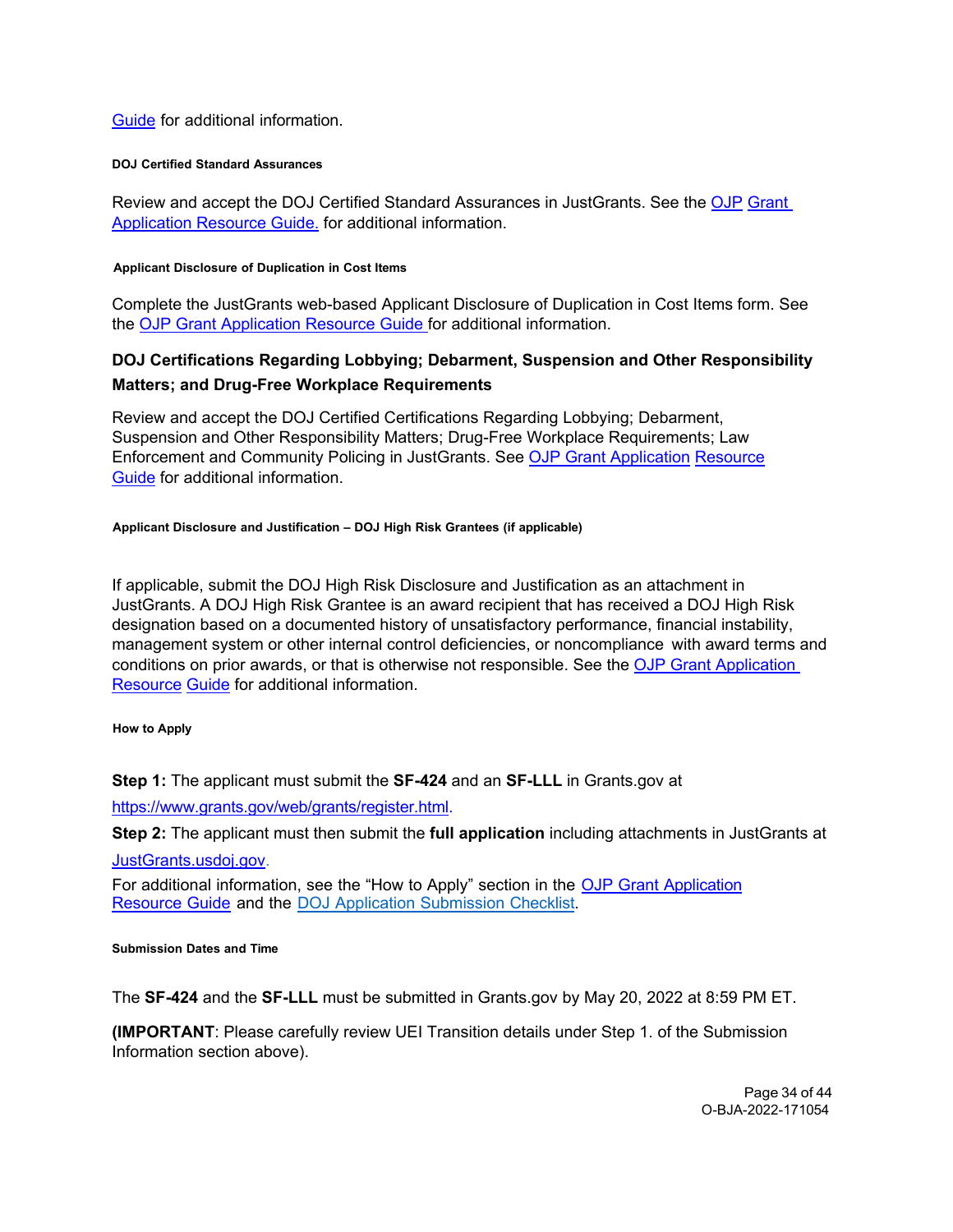The **full application** must be submitted in JustGrants on May 25, 2022 at 8:59 PM ET. OJP urges applicants to submit their Grants.gov and JustGrants submissions prior to the due dates to allow sufficient time to correct errors and resubmit by the submission deadlines if a rejection notification is received. To be considered timely, the full application must be submitted in JustGrants by the JustGrants application deadline.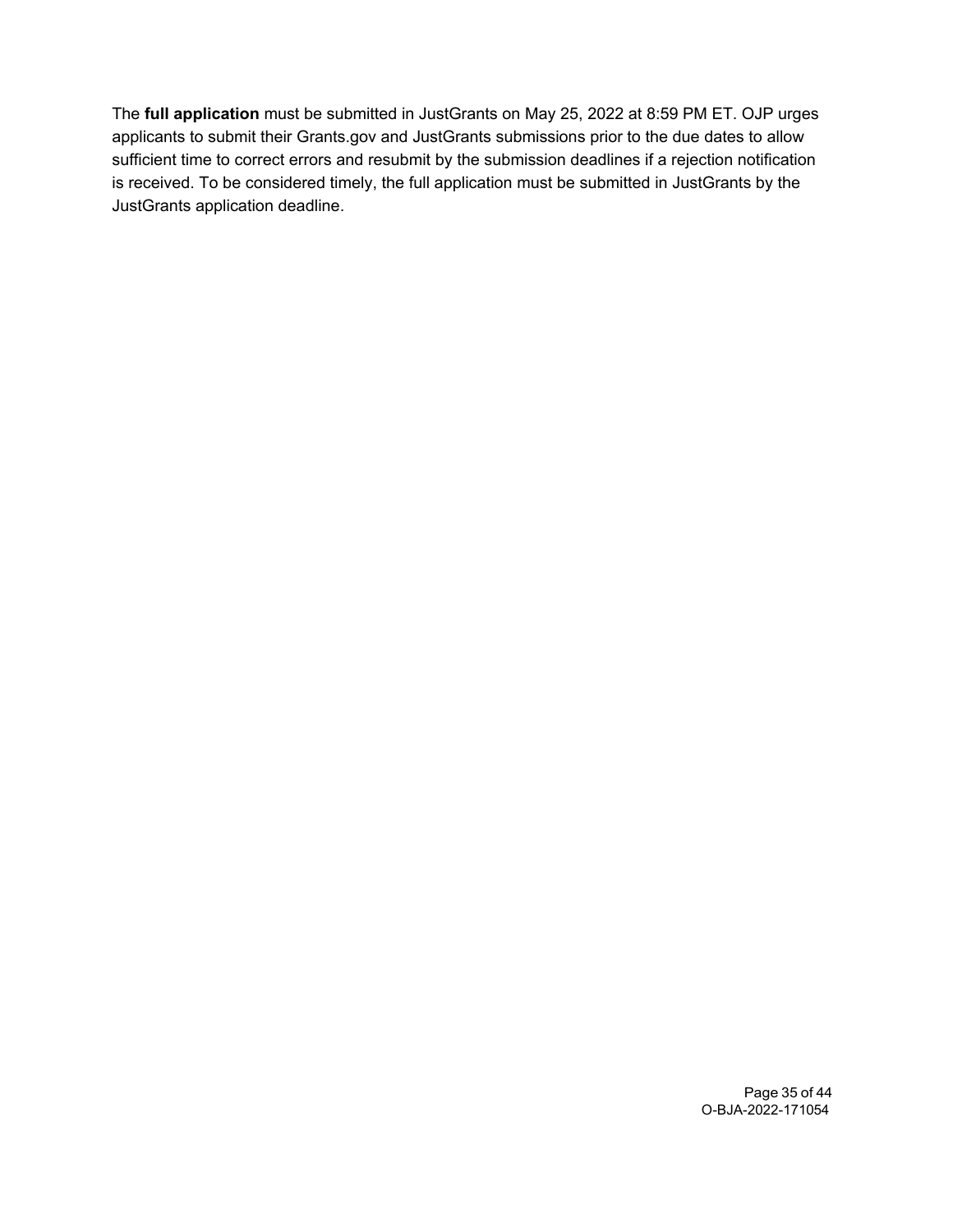## **Experiencing Unforeseen Technical Issues**

An applicant that experiences unforeseen SAM.gov, Grants.gov, or JustGrants technical issues beyond its control that prevent application submission by the deadline, must demonstrate all efforts in requesting technical support in order to submit an application by the deadline. Technical support is available via phone and email to the applicable SAM.gov, Grants.gov, or JustGrants support centers or service desks in which an applicant received a ticket number for resolution. If an applicant misses a deadline due to unforeseen technical difficulties, the applicant may request a waiver to submit an application after the deadline. *Note: If an applicant does not submit all the required Grants.gov forms by the Grants.gov deadline, the applicant will not be able to proceed to the JustGrants portion of the application process.* 

An applicant experiencing technical difficulties with the following systems must contact the associated support desk indicated below to report the technical issue and receive a tracking number:

- Grants.gov contact the [Grants.gov Customer Support Hotline](https://www.grants.gov/web/grants/support.html) SAM.gov -
- contact the SAM Help Desk [\(Federal](https://www.fsd.gov/gsafsd_sp) Service Desk)
- JustGrants contact the JustGrants Support Desk at [JustGrants.Support@usdoj.gov](mailto:JustGrants.Support@usdoj.gov) or 833– 872–5175

An applicant requesting a waiver to submit a late application must document their request for technical assistance in an email to the OJP Response Center at grants@ncjrs.gov within 24 hours after the application deadline to request approval to submit its application after the deadline. If an applicant has technical issues with Grants.gov, the applicant must contact the Grants.gov Customer Support Hotline within 24 hours of the Grants.gov deadline to request approval to submit after the deadline. However, waiver requests will not be reviewed until after the JustGrants deadline to allow time for all waivers to be submitted. Waiver requests to submit after the submission deadline must:

- Describe the technical difficulties experienced;
- Include a timeline of the applicant's submission efforts (e.g., what date and time did the error occur, what date and time was action taken to resolve the issue and resubmit; and what date and time did support representatives respond)
- Include an attachment(s) of the complete grant application and all required documentation and material; and
- Include the applicant's DUNS number (or Unique Entity Identifier if applying after April 4, 2022), any applicable SAM.gov tracking number(s), Grants.gov Help Desk, and JustGrants Support Desk Ticket Numbers.

OJP will review each request for late submission and required supporting documentation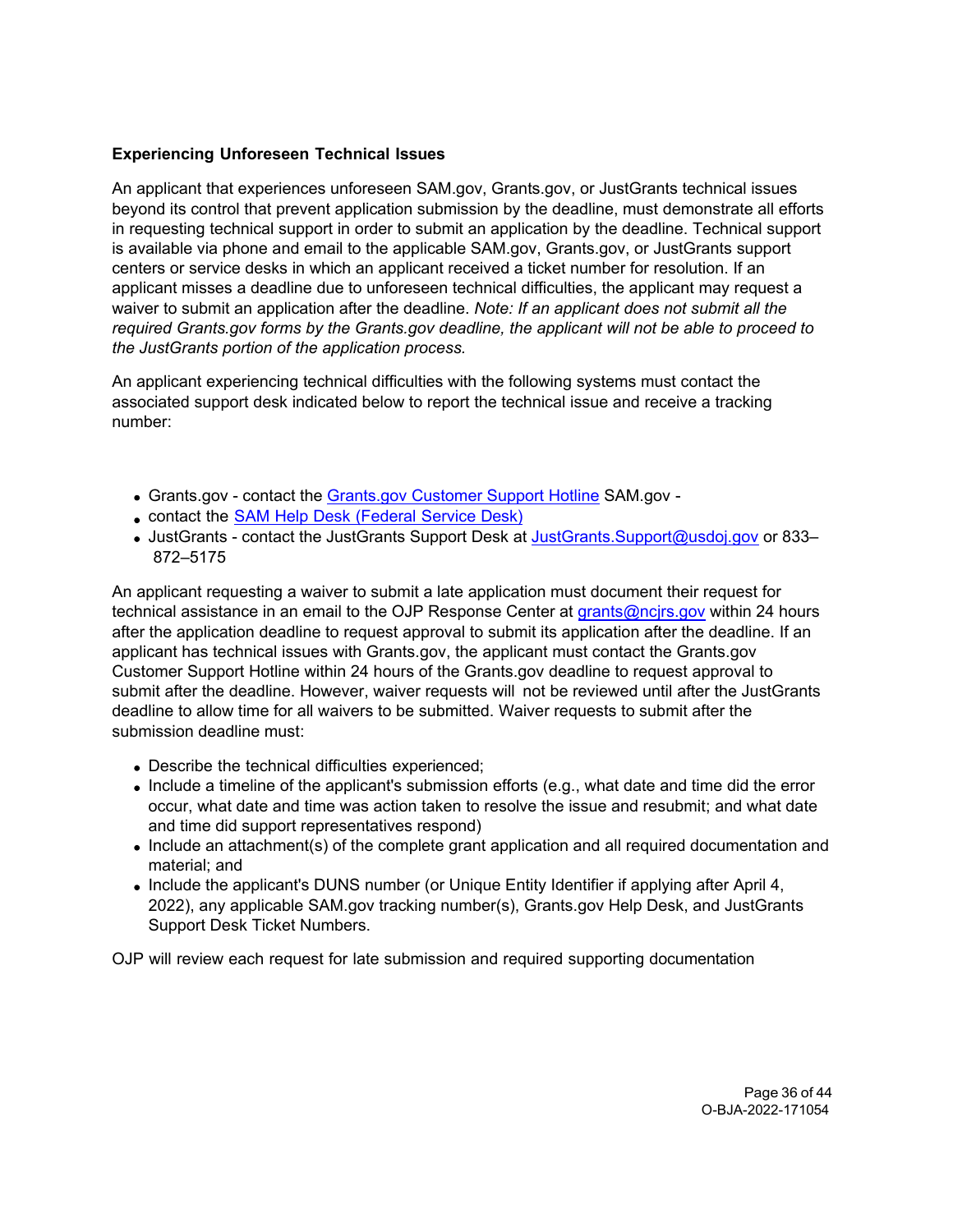and notify the applicant whether the request has been approved or denied. For more details on the waiver process, OJP encourages applicants to review the "Experiencing Unforeseen Technical Issues" section in the [OJP Grant Application Resource Guide.](https://www.ojp.gov/funding/apply/ojp-grant-application-resource-guide#experiencing-unforeseen-technical-issues)

#### <span id="page-36-1"></span><span id="page-36-0"></span>**Application Review Information**

#### **Review Criteria**

## **Merit Review Criteria:**

Applications that meet the basic minimum requirements will be evaluated by peer reviewers on how the proposed project/program addresses the following criteria:

- 1. Description of the Issue (20%) evaluate the applicant's understanding of the program/issue to be addressed.
- 2. Project Design and Implementation (40%) -evaluate the adequacy of the proposal, including the goals, objectives, timelines, milestones, and deliverables.
- 3. Capabilities and Competencies (20%) evaluate the administrative and technical capacity of the applicant to successfully accomplish the goals and objectives.
- 4. Plan for Collecting the Data Required for this Solicitation's Performance Measures (15%) evaluate the applicant's understanding of the performance data reporting requirements and the plan for collecting the required data.
- 5. Budget (5%) evaluate for completeness, cost effectiveness, and allowability (e.g., reasonable, allocable, and necessary for project activities).

## **Other Review Criteria/Factors**

Other important considerations for BJA include geographic diversity, strategic priorities (specifically including, but not limited to, those mentioned above), available funding, past performance, and the extent to which the Budget Worksheet and Budget Narrative (Web- based Form) accurately explain project costs that are reasonable, necessary, and otherwise allowable under federal law and applicable federal cost principles.

#### <span id="page-36-2"></span>**Review Process**

Applications submitted under this solicitation that meet the basic minimum requirements, will be evaluated for technical merit by a peer review panel(s) in accordance with OJP peer review policy and procedures using the review criteria listed above.

OJP screens applications to ensure they meet the basic minimum requirements prior to conducting the peer review. Although specific requirements may vary, the following are common requirements applicable to all OJP solicitations:

• The application must be submitted by an eligible type of applicant.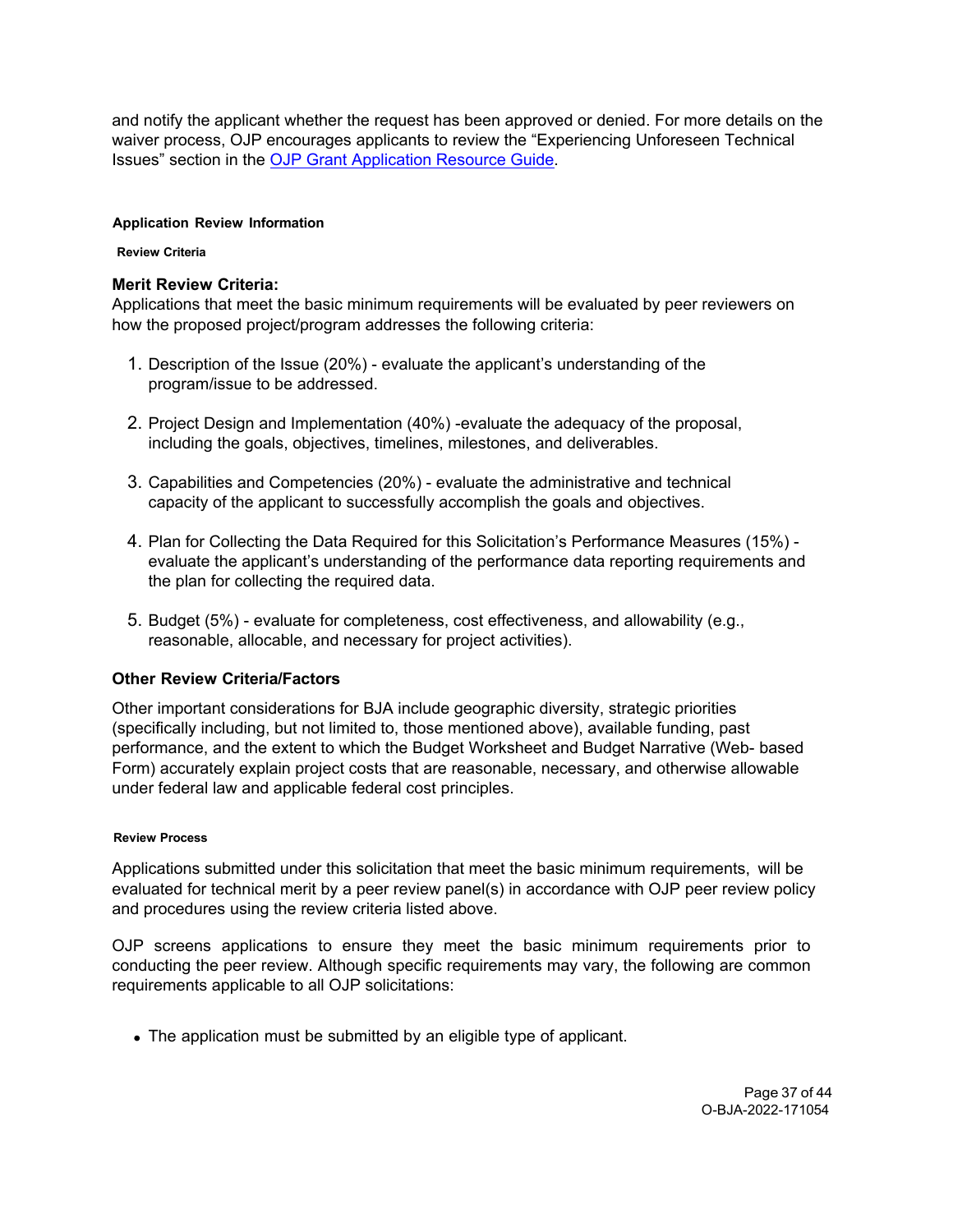- The application must request funding within programmatic funding constraints (if applicable).
- The application must be responsive to the scope of the solicitation.
- The application must include all items necessary to meet the basic minimum requirements

Pursuant to the Part 200 Uniform Requirements, before award decisions are made, OJP also reviews information related to the degree of risk posed by the applicant. Among other things to help assess whether an applicant with one or more prior federal awards has a satisfactory record with respect to performance, integrity, and business ethics, OJP checks whether the applicant is listed in SAM as excluded from receiving a federal award.

In addition, if OJP anticipates that an award will exceed \$250,000 in federal funds, OJP also must review and consider any information about the applicant that appears in the non- public segment of the integrity and performance system accessible through SAM (currently, the Federal Awardee Performance and Integrity Information System, FAPIIS).

Important note on FAPIIS: An applicant, may review and comment on any information about itself that currently appears in FAPIIS and was entered by a federal awarding agency. OJP will consider such comments by the applicant, in addition to the other information in FAPIIS, in its assessment of the risk posed by the applicant.

Absent explicit statutory authorization or written delegation of authority to the contrary, all final award decisions will be made by the Assistant Attorney General, who may consider not only peer review ratings and BJA's recommendations, but also other factors as indicated in this section.

#### <span id="page-37-0"></span>**Federal Award Administration Information**

#### <span id="page-37-1"></span>**Federal Award Notices**

See the [OJP Grant Application Resource Guide f](https://www.ojp.gov/funding/apply/ojp-grant-application-resource-guide#federal-award-notices)or information on award notifications and instructions.

#### <span id="page-37-2"></span>**Administrative, National Policy, and Other Legal Requirements**

If selected for funding, in addition to implementing the funded project consistent with the OJPapproved application, the recipient must comply with all award conditions and all applicable requirements of federal statutes and regulations, including applicable requirements referred to in the assurances and certifications executed in connection with award acceptance. For additional information on these legal requirements, see the "Administrative, National Policy, and Other Legal Requirements" section in the [OJP Grant](https://www.ojp.gov/funding/apply/ojp-grant-application-resource-guide#administrative) [Application Resource Guide.](https://www.ojp.gov/funding/apply/ojp-grant-application-resource-guide#administrative)For additional information on these legal requirements, see the "Administrative, National Policy, and Other Legal Requirements" section in the [OJP](https://www.ojp.gov/funding/apply/ojp-grant-application-resource-guide#administrative) [Grant Application Resource Guide.](https://www.ojp.gov/funding/apply/ojp-grant-application-resource-guide#administrative)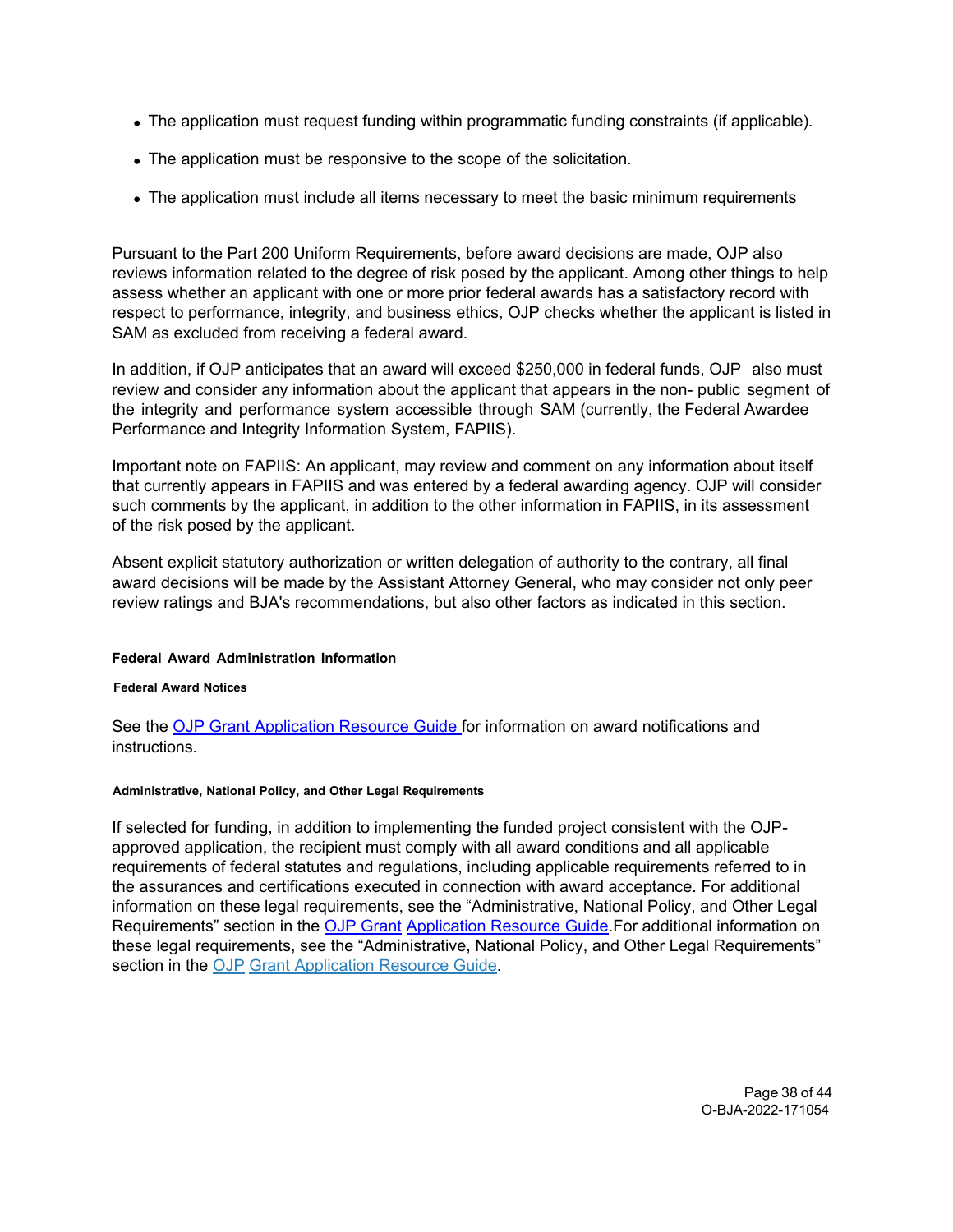#### <span id="page-38-0"></span>**Information Technology (IT) Security Clauses**

An application in response to this solicitation may require inclusion of information related to information technology security. See the [OJP Grant Application Resource Guide f](https://www.ojp.gov/funding/apply/ojp-grant-application-resource-guide#information-technology)or information on information technology security.

#### <span id="page-38-1"></span>**General Information about Post-Federal Award Reporting Requirements**

In addition to the deliverables described in the Program Description section, all award recipients under this solicitation will be required to submit certain reports and data.

Required reports. Award recipients typically must submit quarterly financial reports, quarterly performance reports, final financial and performance reports, and, if applicable, an annual audit report in accordance with the Part 200 Uniform Requirements or specific award conditions. Future awards and fund drawdowns may be withheld if reports are delinquent. (In appropriate cases, OJP may require additional reports.)

#### See the OJP Grant [Application](https://www.ojp.gov/funding/apply/ojp-grant-application-resource-guide#general-information) Resource Guide

for additional information on specific post-award reporting requirements, including performance measure data.

#### <span id="page-38-2"></span>**Federal Awarding Agency Contact(s)**

For OJP contact(s), see page cover page. For contact information for Grants.gov and JustGrants, see page cover page.

#### <span id="page-38-3"></span>**Other Information**

<span id="page-38-4"></span>**Freedom of Information and Privacy Act (5 U.S.C. 552 and 5 U.S.C. 552a)**

See the [OJP Grant Application Resource Guide](https://www.ojp.gov/funding/apply/ojp-grant-application-resource-guide#foia) for information on Freedom of Information and Privacy Act (5 U.S.C. 552 and 5 U.S.C. 552a).

#### <span id="page-38-5"></span>**Provide Feedback to OJP**

See the [OJP Grant Application Resource Guide](https://www.ojp.gov/funding/apply/ojp-grant-application-resource-guide#feedback) for information on how to provide feedback to OJP.

#### <span id="page-38-6"></span>**Performance Measures**

Note: Applicants are not required to submit performance data with the application. Rather, performance measure information is included as an alert that successful applicants will be required to submit performance data as part of each award's reporting requirements.

OJP will require each successful applicant to submit regular performance data that show the completed work's results. The performance data directly relate to the goals, objectives, and deliverables identified in the "Goals, Objectives, and Deliverables" section. Applicants can also visit OJP's performance measurement page at

> Page 39 of 44 O-BJA-2022-171054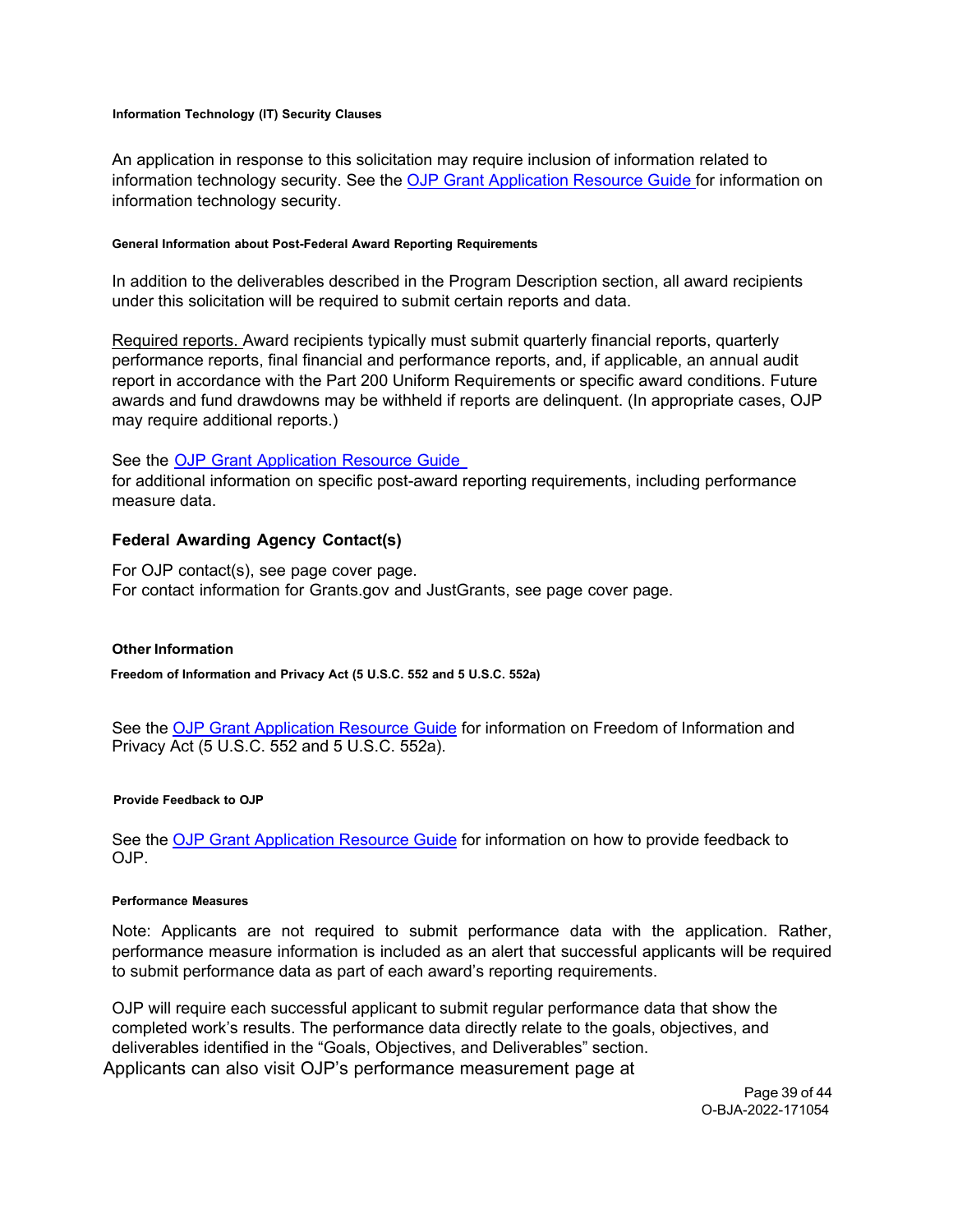[www.ojp.gov/performance](https://www.ojp.gov/performance) for an overview of performance measurement activities at OJP.

BJA will require award recipients to submit performance measure data in the Performance Measurement Tool (PMT) and/or JustGrants. Examples of the performance measures questionnaire can be found at [BJA-Funded- Treatment Courts Performance Measures](https://bja.ojp.gov/sites/g/files/xyckuh186/files/media/document/TreatmentCourt-Measures.pdf) [Questionnaire \(ojp.gov\).](https://bja.ojp.gov/sites/g/files/xyckuh186/files/media/document/TreatmentCourt-Measures.pdf) BJA will provide further guidance on the post-award submission process, if selected for award.

<span id="page-39-0"></span>**Application Checklist**

# **FY 22 BJA Veterans Treatment Court Discretionary Grant Program**

This application checklist has been created as an aid in developing an application. The [DOJ](https://justicegrants.usdoj.gov/sites/g/files/xyckuh296/files/media/document/appln-submission-checklist.pdf)  [Application Submission Checklist](https://justicegrants.usdoj.gov/sites/g/files/xyckuh296/files/media/document/appln-submission-checklist.pdf) is another resource.

## **What an Applicant Must Do:**

*Prior to Registering in Grants.gov:*

- Confirm your Entity's System Award Management (SAM) Registration Information (see OJP **[Grant Application Resource Guide\)](https://www.ojp.gov/funding/apply/ojp-grant-application-resource-guide#apply)**
- Acquire a SAM Unique Entity Identifier (UEI):
	- o If applying before April 4, 2022, obtain or confirm your Data Universal Number System (DUNS) number at [www.dnb.com.](http://www.dnb.com/)
	- o On April 4, 2022, the federal government will stop using DUNS and start using the new [SAM UEI.](https://justicegrants.usdoj.gov/resources/system-for-award-management#transition-to-unique-entity-id-sam)

*To Register in Grants.gov:*

- Acquire an AOR and a Grants.gov username and password (see [OJP Grant](https://www.ojp.gov/funding/apply/ojp-grant-application-resource-guide#apply) Application [Resource Guide\)](https://www.ojp.gov/funding/apply/ojp-grant-application-resource-guide#apply)
- Acquire AOR confirmation from the E-Business Point of Contact (see [OJP Grant](https://www.ojp.gov/funding/apply/ojp-grant-application-resource-guide#apply) Application [Resource Guide\)](https://www.ojp.gov/funding/apply/ojp-grant-application-resource-guide#apply)

*To Find the Funding Opportunity:*

- Search for the Funding Opportunity in Grants.gov using the opportunity number, Assistance Listing or keyword(s)
- Select the correct Competition ID: O-BJA-2022-171054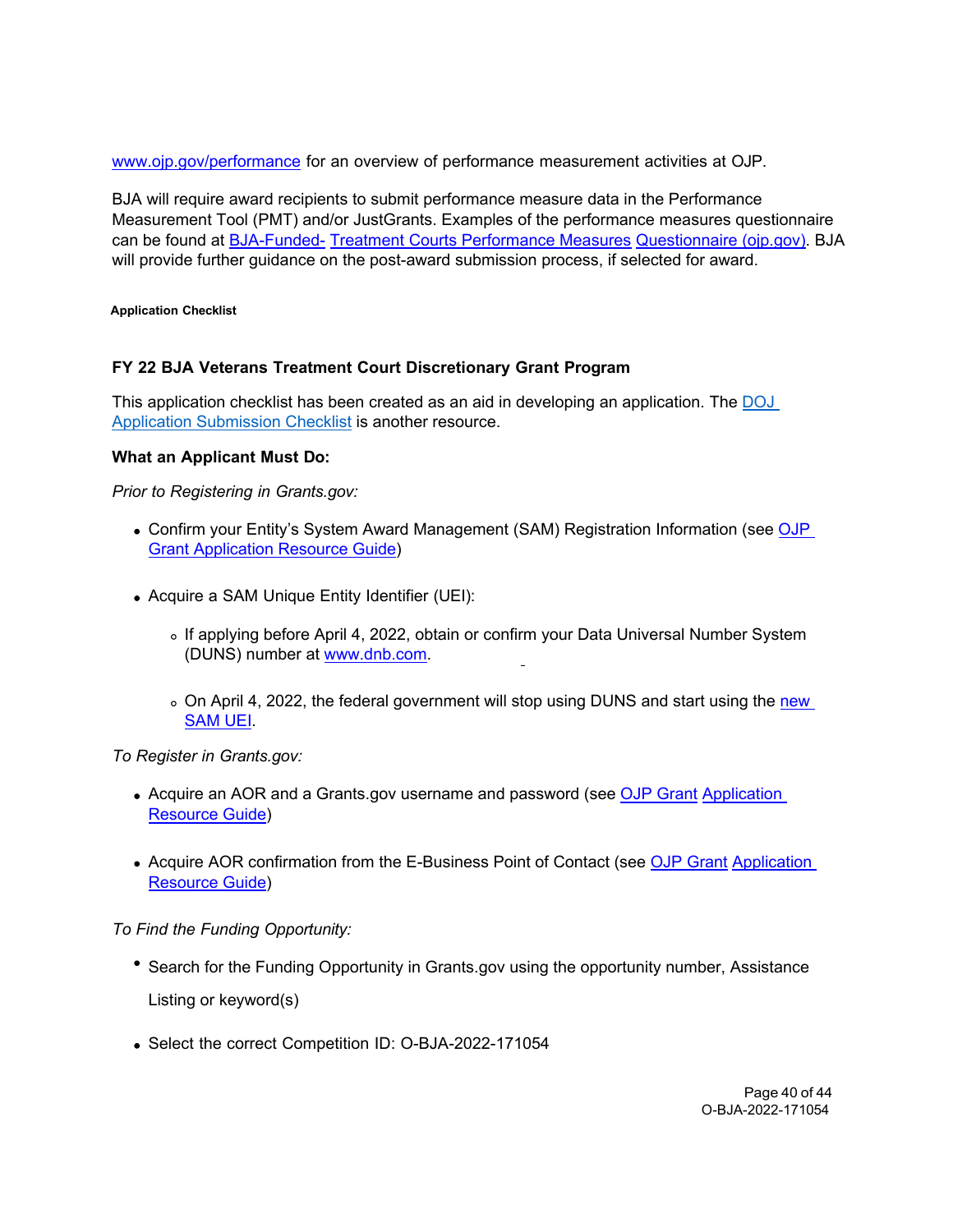- Access Funding Opportunity and Application Package (see step 7 in the [OJP Grant](https://www.ojp.gov/funding/apply/ojp-grant-application-resource-guide#apply) Application [Resource Guide\)](https://www.ojp.gov/funding/apply/ojp-grant-application-resource-guide#apply)
- Sign up for Grants.gov email [notifications](https://www.grants.gov/web/grants/manage-subscriptions.html) (optional) (see [OJP Grant Application](https://www.ojp.gov/funding/apply/ojp-grant-application-resource-guide#apply) Resource [Guide\)](https://www.ojp.gov/funding/apply/ojp-grant-application-resource-guide#apply)
- Read Important Notice: Applying for Grants in [Grants.gov](https://ojp.gov/funding/Apply/Grants-govInfo.htm)
- Read OJP policy and quidance on conference approval, planning, reporting available at [ojp.gov/financialguide/DOJ/PostawardRequirements/chapter3.10a.htm](https://ojp.gov/financialguide/DOJ/PostawardRequirements/chapter3.10a.htm) (see [OJP](https://www.ojp.gov/funding/apply/ojp-grant-application-resource-guide#prior-approval) [Grant](https://www.ojp.gov/funding/apply/ojp-grant-application-resource-guide#prior-approval)  [Application Resource Guide\)](https://www.ojp.gov/funding/apply/ojp-grant-application-resource-guide#prior-approval)

*Overview of Post-Award Legal Requirements:*

Review the ["Overview of Legal Requirements Generally Applicable to OJP Grants and](https://www.ojp.gov/funding/explore/legal-overview-fy-2022-awards) [Cooperative](https://www.ojp.gov/funding/explore/legal-overview-fy-2022-awards) [Agreements - FY 2022 Awards"](https://www.ojp.gov/funding/explore/legal-overview-fy-2022-awards) in the [OJP Funding Resource Center.](https://www.ojp.gov/funding/index.htm)

# *Review Scope Requirement:*

- The federal amount requested is within the allowable limit(s) of:
	- \$700,000 for Category 1: Planning & Implementation of Veterans Treatment Courts
	- \$750,000 for Category 2:Enhancement of Veterans Treatment Courts
	- $\circ$  \$2,000,000 for Category 3: Statewide Strategies to Support Veterans Treatment Courts

## *Review Eligibility Requirement:*

For **Category 1: Planning and Implementation and Category 2: Enhancement** the following entities are eligible to apply:

- State governments
- City or township governments
- County governments
- Native American tribal governments (Federally recognized)
- Other State, city, township, county, or tribal government acting directly or through agreements with other public or private entities on behalf of a single drug court For

**Category 3: Statewide** the following entities are eligible to apply:

State agencies such as the State Administering Agency, the Administrative Office of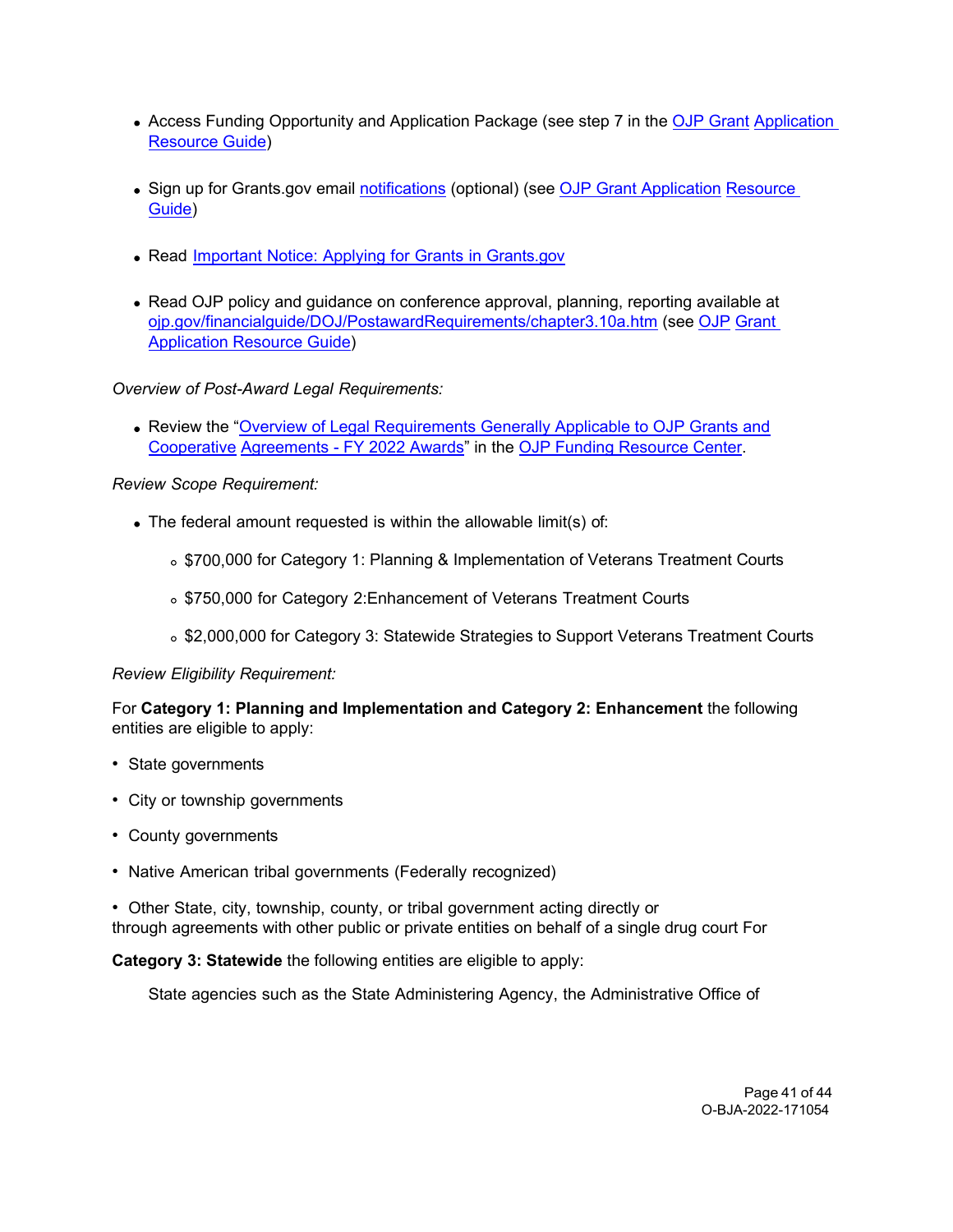the Courts, and the State Substance Abuse Agency

State criminal justice agencies and other state agencies involved with the provision of substance use and/or mental health services, or related services, to veterans in the criminal justice system

 $\sim$   $\sim$   $\sim$   $\sim$   $\sim$ 

## **Prepare to submit the Application for Federal Assistance standard form (SF)-424 and Disclosure of Lobbying Activities form (SF-LLL)**

- Review Information to complete the Application for Federal Assistance (SF-424) in Grants.gov
- Complete Standard Applicant Information (SF-424 information from Grants.gov) Submit the
- **SF-424** and **SF-LLL** in Grants.gov

*After SF-424 and SF-LLL Submission in Grants.gov, Receive Grants.gov Email Notifications That:*

- Submission has been received in Grants.gov
- Submission has either been successfully validated or rejected with errors (see [OJP](https://www.ojp.gov/funding/apply/ojp-grant-application-resource-guide#apply) Grant [Application Resource Guide\)](https://www.ojp.gov/funding/apply/ojp-grant-application-resource-guide#apply)

*If No Grants.gov Receipt, and Validation or Error Notifications are Received:*

Contact BJA or Grants.gov Customer Support Hotline at 800-518-4726, 606-545-5035, [Grants.gov customer support,](https://www.grants.gov/web/grants/support.html) or [support@grants.gov](mailto:support@grants.gov) regarding technical difficulties (see [OJP Grant Application Resource Guide\)](https://www.ojp.gov/funding/apply/ojp-grant-application-resource-guide#apply)

*Receive email notification to complete application in JustGrants:*

• Proceed to complete application in JustGrants

## **Content of Application Submission:** Critical Application Elements

The following items are critical application elements required to pass the basic minimum requirements review. If OJP determines that an application does not include the following elements, it will neither proceed to peer review, nor receive further consideration.

- Proposal Abstract
- Proposal Narrative Time
- Task Plan

 $~\sim~$ 

- Budget Worksheet and Budget Narrative
- A letter of support or MOU from the court in support of the project

Page 42 of 44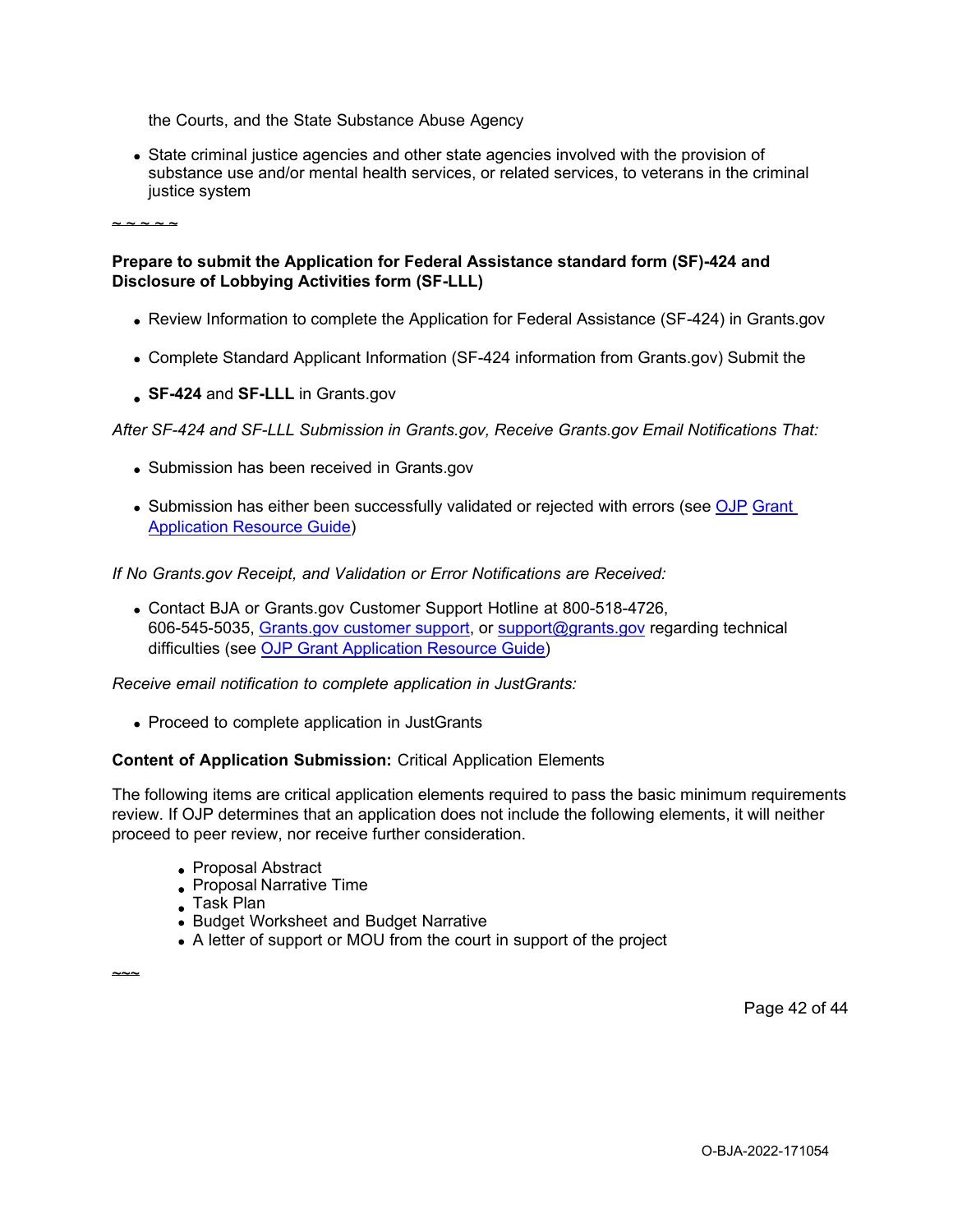Budget and Associated Documentation

- Budget Worksheet and Budget Narrative (Web-based form)
- Indirect Cost Rate Agreement (if applicable) (see [OJP Grant Application Resource](https://www.ojp.gov/funding/apply/ojp-grant-application-resource-guide#indirect-cost) [Guide\)](https://www.ojp.gov/funding/apply/ojp-grant-application-resource-guide#indirect-cost)
- Financial Management and System of Internal Controls Questionnaire (see [OJP](https://www.ojp.gov/funding/apply/ojp-grant-application-resource-guide#fm-internal-controls-questionnaire) Grant [Application Resource Guide\)](https://www.ojp.gov/funding/apply/ojp-grant-application-resource-guide#fm-internal-controls-questionnaire)
- Disclosure of Process related to Executive Compensation Additional

#### Application Components

- Tribal Authorizing Resolution (if applicable) (see [OJP Grant Application Resource](https://www.ojp.gov/funding/apply/ojp-grant-application-resource-guide#tribal-authorizing-resolution) [Guide\)](https://www.ojp.gov/funding/apply/ojp-grant-application-resource-guide#tribal-authorizing-resolution)
- Research and Evaluation Independence and Integrity (see [OJP Grant Application](https://www.ojp.gov/funding/apply/ojp-grant-application-resource-guide#research-evaluation) Resource [Guide\)](https://www.ojp.gov/funding/apply/ojp-grant-application-resource-guide#research-evaluation)
- Memorandum of Understanding Signed by Key Drug Court Team Members or by a Designated Agency Representative (recommended)
- Fiscal Agent Memorandum of Understanding (MOU) Signed by Applicant and Drug Court Administrator (recommended)
- State Substance Abuse Agency Director or Designee Letter (recommended) Disclosures and

**Assurances** 

- [Disclosure of Lobbying Activities \(SF-LLL\)](https://ojp.gov/funding/Apply/Resources/Disclosure.pdf) (see [OJP Grant Application Resource](https://www.ojp.gov/funding/apply/ojp-grant-application-resource-guide#apply) [Guide\)](https://www.ojp.gov/funding/apply/ojp-grant-application-resource-guide#apply)
- Applicant Disclosure of Duplication in Cost Items (Pending Applications) (see [OJP](https://www.ojp.gov/funding/apply/ojp-grant-application-resource-guide#applicant-disclosure-pending-applications) [Grant](https://www.ojp.gov/funding/apply/ojp-grant-application-resource-guide#applicant-disclosure-pending-applications)  [Application Resource Guide\)](https://www.ojp.gov/funding/apply/ojp-grant-application-resource-guide#applicant-disclosure-pending-applications)
- DOJ Certified Standard Assurance (see OJP Grant [Application](https://www.ojp.gov/funding/apply/ojp-grant-application-resource-guide#administrative) Resource Guide)
- DOJ Certifications Regarding Lobbying; Debarment, Suspension and Other Responsibility Matters; and Drug-Free Workplace Requirements (see [OJP Grant](https://www.ojp.gov/funding/apply/ojp-grant-application-resource-guide#administrative) [Application Resource Guide\)](https://www.ojp.gov/funding/apply/ojp-grant-application-resource-guide#administrative)
- Applicant Disclosure and Justification DOJ High Risk Grantees (if applicable) (see OJP Grant [Application Resource Guide\)](https://www.ojp.gov/funding/apply/ojp-grant-application-resource-guide#applicant-disclosure-justification)

*Submit Application in JustGrants:*

Page 43 of 44